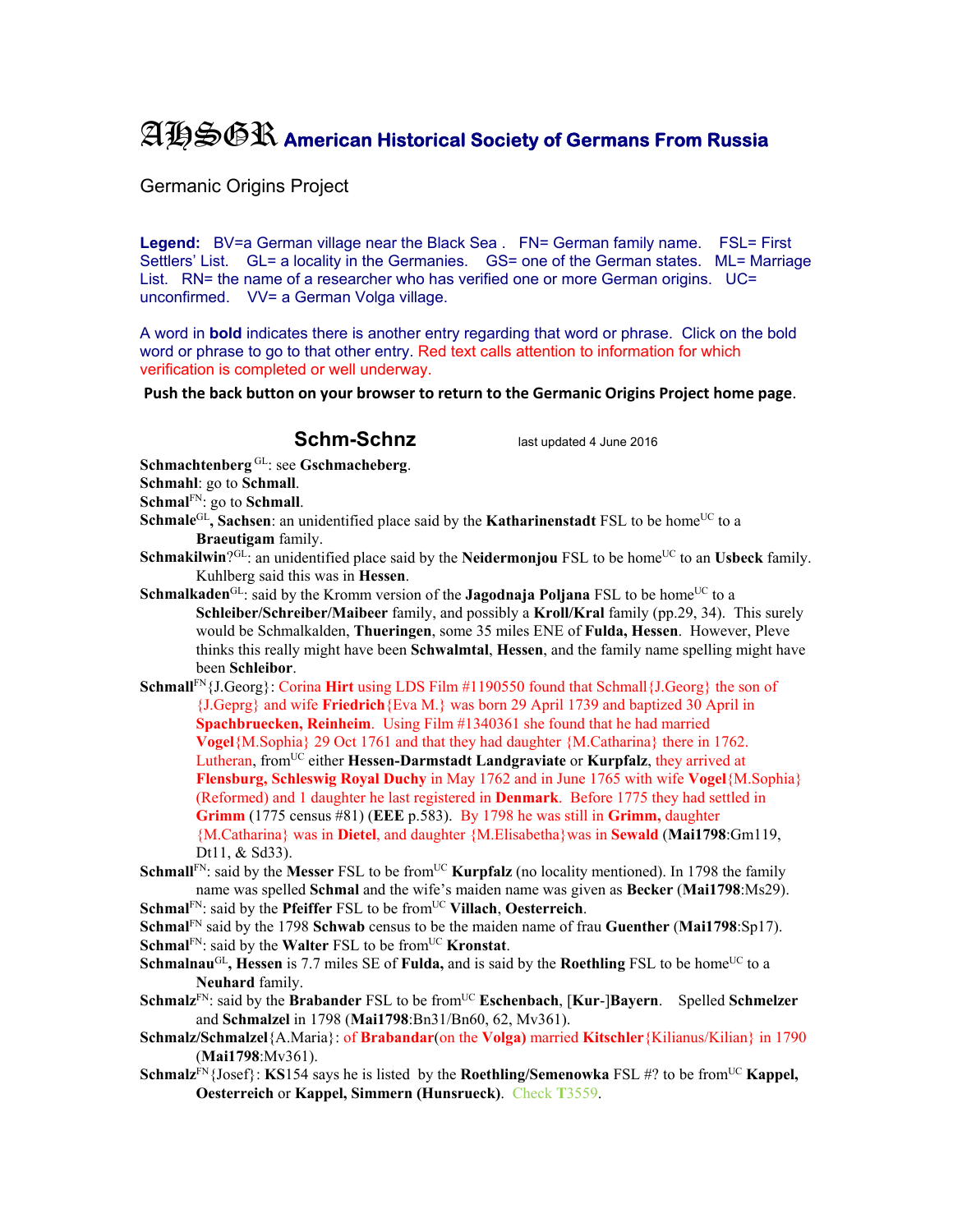**Schmalz**FN: this family name was found recorded in **Schlitz** marriage records 1762-1767; see **Flegel** trip. **Schmalzel**FN: see **Schmalz**.

**Schmat**?FN: said by the **Paulskaya** FSL to be from<sup>UC</sup> **Alsfeld**. In 1798 the family name was spelled **Schmidt** (**Mai1798**:Pl62).

**Schmauder**{A.Maria}: **Dorothy Brandner** reports she was both born 1 Aug 1764 and later married **Stroh**{Eberhard Jakob, both in **Buehl, Weissenburg, Elsass** (**Les Archives Departementales du Bas-Rhin:Buehl**, BMS 1736-1822, 3 E 67/3, pp. 30b),dying in **Glueckstal** (**FHL** 1882649/3- 240-62).

**Schmeel**{J.Peter}: **KS**155 says he was from **Treisbach** near **Marburg**.

**Schmeer/Schmeher/Schmerr**FN{J.Jacob}: was a godparent at the 1 July 1766 **Luebeck** baptism of a **Pricht** son (**Mai&Marquardt**#1323). Said by **KS**155 to be **Schmeer** from **Heddersdorf**, **Hersfeld-Hesse** – information supplied by Teri Helzer, AHSGR Oberdorf village coordinator, in part from her family chart. On 29 Aug 1766 **Schmerr**{Johann}, wife {Anna} and 3 children arrived in **Russia**, he said to be from<sup>UC</sup> Hesse (Kulberg#3616). Not found in **T**. By 15 Aug. 1767 **Schmeer**{Jacob}, wife {Anna} and 3 children had settled at **Norka** FSL #143, he said to be fromUC **Hesse**. In 1798 he was a widower still in **Norka (Mai1798**:Nr191).

**Schmeher**: go to **Schmeer**.

**Schmehl**{A.Margaretha}: **KS**155 says she was from<sup>UC</sup> [**Hessen-**] **Darmstadt** [Landgraviate territories]. Married **Hinder**{Johannes} in **Buedingen** 3 March 1766 (**Mai&Marquardt**#361). Not found in any later source.

**Schmeidmuhl**GL: see **Schneidemuehl**.

**Schmella**GL**-bei-Altenburg**: see **Schmale**.

**Schmeltzer**: see **Schmelzer**.

- **Schmelzer**{Johann}: spelled **Schmeltzer** in 1767 (**T**4947-4948). Found in no FSL; in **Luzern** in 1798 with no earlier colony indicated; so was likely among the **Luzern** first settlers.
- **Schmelzer**FN: also see **Schmalz** and **Schmilzer**.

**Schmelzle**FN: listed by **KS**:427 without origin, this widow (who married Herr **Sattler**) was said by the 1816 **Kassel** census (#68) to be came fromUC **Aach**, **Freudenstadt** [**Amt**], **Wuerttemberg**.

- **Schmelzinger**<sup>FN</sup>: said by the **Brabander** FSL to be from<sup>UC</sup> **Helmsbach**?, **Kurpfalz**. I could not find this family in the 1798 Volga censuses.
- **Schmer**FN: see **Schmeer**.
- **Schmerbeck** FN: said by the **Rosenheim** FSL to be from<sup>UC</sup> **Troendheim**?, **Norwegen** with the wife's maiden name given as **Uldren**.

**Schmerlecke**GL: see **Schmierlach**.

**Schmerr**: go to **Schmeer**.

**Schmerz**FN: see **Stuertz**.

**Schmick**FN{Catharina}: **Bonner** found that the **Huettengesas** marriage record of the **Balzer Roehrig/Roehrich** couple (FSL #91) said that frau **Rohrich** (nee **Schmick**) was from<sup>UC</sup> **Liebloch**, **Menoholtz**.

**Schmick**<sup>FN</sup> said by the **Frank** FSL to be from<sup>UC</sup> **Salzing**(?), **Sachsen.** 

**Schmick**<sup>FN</sup>: said by the **Kutter** FSL to be from<sup>UC</sup> **Isenburg** (no locality mentioned).

- **Schmick**{A.Margaretha}: daughter of{J.Henrich} of **Lieblos** and godmother at the 4 June 1766 baptism of **Hohenstein**{A.Margaretha} in **Buedingen** (**Mai&Marquardt**#1207).
- **Schmick**{Magdalene/M.Magdalena}: daughter of {Philip} (who was from **Buedingen)** from<sup>UC</sup> **Ettenheim** near **Strasburg** in **Elsass** married **Iserle**{Peter} 19 May 1766 in **Buedingen**

(**Mai&Marquardt**#624 and **KS**119 & 136). **KS**155 has {M.Magdalena}. They have not been found in any printed FSL.

**Schmid**FN: go to **Schmidt**.

**Schmiddorf**GL: see **Schmidttor**.

**Schmidt/Schmid/Schmied/Schmitt**: are all interfiled in the following:

- **Schmidt**FN{J.Herman?}: said by the **Bangert** FSL to be fromUC **Kleeberg**, **Wetterau**, **Darmstadt**. In 1798 the wife's maiden name is given as **Roehrig** (**Mai1798**:Bg13).
- **Schmidt**FN{Katharina}: said by the **Bangert** FSL to be fromUC **Kleeberg**, **Wetterau**, **Darmstadt**. This widow surely had died before the 1798 Volga census.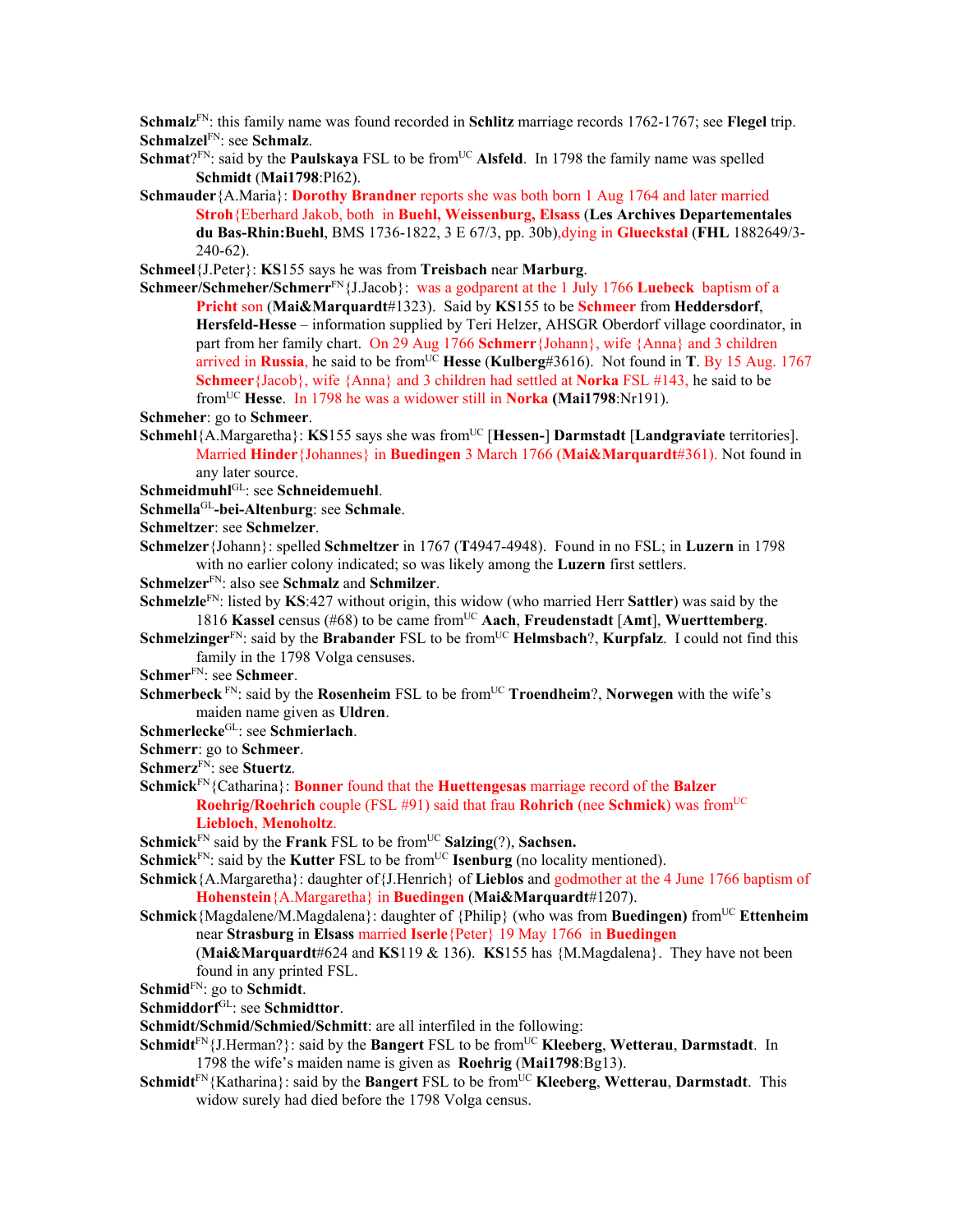- **Schmidt**<sup>FN</sup>{Peter}: said by the **Bangert** FSL to be from<sup>UC</sup> **Kleeberg**, **Wetterau, Darmstadt**. For 1798 possibly see **Mai1798**:Bg9.
- **Schmidt**FN{Antony}: **KS**155 says he was from **Homburg** heading for **Bauer**. Said by the **Bauer** FSL #31 to be fromUC **Hamburg** with a **Kritt** step-daughter in the household. For 1798 see **Mai1798**:Br17 and 44.
- **Schmid**FN (Dionysius): **KS**:427 says his and a son's origin was **Moessingen**, **Tuebingen** [**Amt**], **Wuerttemberg**, which origin was proven by the **GCRA** using **FHL** 1,457,930 and 1,487,469. Two sons are listed in the **Bergdorf** census with no origin given.
- **Schmidt**<sup>FN</sup>{Hermann}: said by **KS**:429 to have come from<sup>UC</sup> **Ellnrode**, **Frankenberg** [Amt], **Hesse** and went to **Bergdorf**. The **GCRA** established that this man never came to **Bergdorf**.
- **Schmid**FN{Johann}: son-in-law of **Pfeifer**{Gottfried} listed by the **Bergdorf** 1816 census (**KS**:661, 427) without origin.
- **Schmidt** FN{J.Adam aka Heinr.}: probably born in the **Elsass**, he emigrated from **Langenkandel** [aka **Kandel**], **Germersheim** [**Amt**], **Pfalz** to **Bergdorf** as proven by **GCRA** using **FHL** 193,931. See their book for detail.
- **Schmid**( $t$ )<sup>EN</sup>{J.Gottlieb}: said by the **Bergdorf** 1858 census to be from<sup>UC</sup> **Bieselsberg**, **Calw** [Amt], **Wuerttemberg**.
- **Schmidt**FN{Gottlieb}: **Anhalt-Dessau** archival records say this young man came **fromPrussia** and left from **Oranienbaum, Dessau** for Russia in 1766 (**Mai&Marquardt**#1150). He may have arrived single in **Russia** on 12 Sept 1766 (**Kulberg**7268). Not found in **T**. A single man said by the Recruiter Beauregard list to have come from<sup>UC</sup> Schieritz, with the added note that in 1768 he moved into **Biberstein** (**Lk**156); so he probably was among the first settlers in **Biberstein**. In 1798 he was in **Dietel** (**Mai1798**:Dt68).
- **Schmidt**<sup>FN</sup>{Christian}: said by the **Boaro** FSL #20 to be from<sup>UC</sup> **Wendenburg**(?), **Nassau**. According to a **Luebeck** ML this man married **Wassau**{Charlotta Kathar.}30 May 1766 (**Mai&Marquardt**#70). Spelled **Schmidt** in 1798 (**Mai1798**:Bx19).
- **Schmidt**<sup>FN</sup>{J.Christian}: said by the **Boaro** FSL to be from<sup>UC</sup> **Wenzlow. David F. Schmidt** proved his, and {J.Friedrich}'s births in **Gorau**. They likely died prior to the 1798 census.
- **Schmidt**<sup>FN</sup>{J.Friedrich}: said by the **Boaro** FSL #43 to be have been born in **Gorau** and to have left<sup>UC</sup> **Rehsen**, **Dessau** for **Russia** (**Mai&Marquardt**#1149). In 1798 his wife's maiden name was said to be **Julius** (**Mai1798**: Bx45,32). **Anhalt-Dessau** archives say the was a soldier in a Prussian Battalion stationed in **Brietzen**, but born in **Gorau**, who left from **Rehsen** for Russia with a wife, one son and two daughters (**Mai&Marquardt**#1149 **KS**155).
- **Schmidt**<sup>FN</sup>{Georg}: said by the **Boaro** FSL to be a stepson living in a **Buetner** family that was from<sup>UC</sup> **Schleusingen**, **Sachsen**. For 1774 and 1798 see **Mai1798**:Mv285, Ka2.
- **Schmidt**<sup>FN</sup>{J.Christian}: said by the **Boaro** FSL to be an orphan living in a **Boch** family that was from<sup>UC</sup> **Gohren**, **Dessau**. For 1772 and 1798 see **Mai1798**:Mv275 and Ka1.
- **Schmidt**<sup>FN</sup>{J.Michael}: said by the **Boaro** FSL to be from<sup>UC</sup> **Silenburg**(?). Still in **Boaro** in 1798 and his wife's maiden name is given as **Mueller** (**Mai1798**: Bx48).
- **Schmidt**<sup>FN</sup>{J.Peter}: said by the **Boaro** FSL to be from<sup>UC</sup> **Jambin**(?) (no locality mentioned). For various family members in 1778, 1791 and 1798 see (**Mai1798**:Mv293, Mv1216, Pl4, Ps49, Ka124).
- **Schmidt**<sup>FN</sup>{Johannes}: said by the **Boaro** FSL to be from<sup>UC</sup> **Winterstein**.
- **Schmidt**<sup>FN</sup>{Maria}: according to the **Boaro** FSL she was the step-daughter of a **Reichert** man from<sup>UC</sup> **Bingen**, **Kurmainz**. For 1798 see **Mai1798**:Bx9.
- **Schmidt** FN{Maria}: said by the 1798 **Boaro** census to be the maiden name of frau **Holzhausen** (**Mai1798**:Bx17).
- **Schmidt**FN{M.Dorthea}: said to be the maiden name of the wife of a **Mueller** of **Boaro** (**Mai1798**: Bx18).
- **Schmidt**FN{Marianna}: fromUC **Kurpfalz** a **Luebeck** ML said she married 2 Oct 1765 **Koenig**{J.Jakob} (**Mai&Marquardt**#1176). By 27 Aug 1766 {Jacob & Maria} and 1 infant had settled at **Boregard** FSL #15, he said to be from **Holzheim**. In 1798 he was still living in **Boregard** but with a new younger **Neumann** bride {A.Maria} from **Naeb** (**Mai1798**Bo17).
- **Schmidt** FN{Caspar}: said (no locality mentioned) by the **Boregard** FSL to be from<sup>UC</sup> **Wuerzburg**. I could not find them in **Mai1798**.
- **Schmidt**  $\text{FN}\{\text{PhilippW.}\}\$ : said (no locality mentioned) by the **Boregard** FSL to be from<sup>UC</sup> **Frankfurt-am-**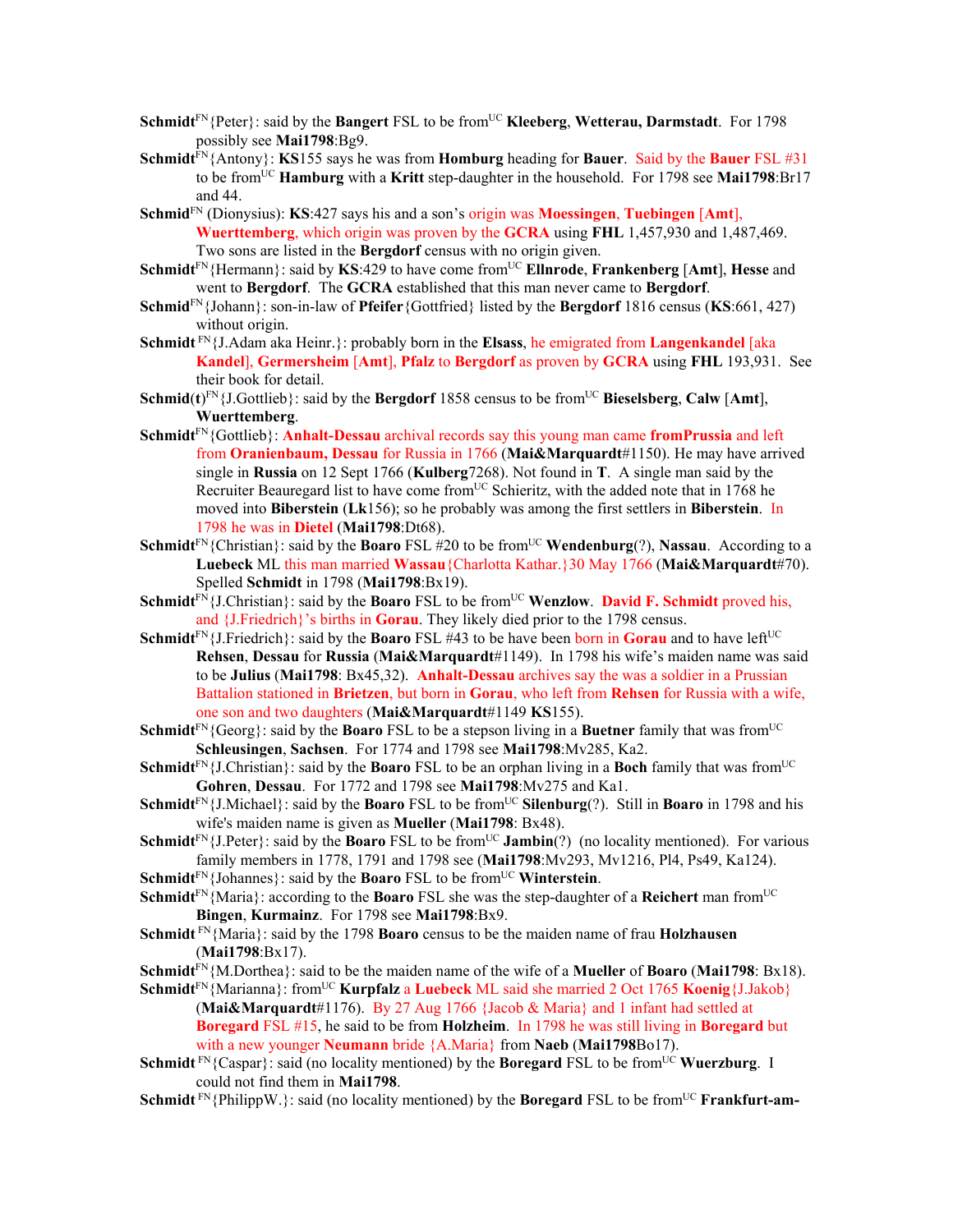**Main**. The 1798 **Boregard** census gives the wife's maiden name as **Dietrich** (**Mai1798**:Bo29).

- **Schmidt**FN{Anton}: said by the **Brabander** FSL to be fromUC **Wisinheim**?, **Romenburg**?. I could not find them in **Mai1798**.
- **Schmidt**{Christian}: by 11 Aug 1767 with wife {Elisabeth}, an infant son and a teenaged neice, this Catholic man had settled at **Brabander** FSL #26, he said to be from **Mirten**{?}, **Lothringen**.. For 1798 see Mai1798:Bn40 and possibly Bn64. He may have been the one said to be from<sup>UC</sup> **Langd** who married **Rohn** (Eliesabetha} 16 Apr 1766 in **Buedingen** (**Mai&Marquardt**#542).
- **Schmidt**<sup>FN</sup>{Christoph}: said by the **Brabander** FSL to be from<sup>UC</sup> Oberdiebach?, **Kurmainz**. They probably died prior to the 1798 censues.
- **Schmidt**<sup>FN</sup>{J.Adam}: said by the **Brabander** FSL to be from<sup>UC</sup> **Indling**?, **Wuerzburg**. Frau Schmidt's maiden name was given as **Ganvaka** (**Mai1798**:Bn74).
- **Schmidt**<sup>FN</sup>{Johannes}: said by the **Brabander** FSL to be from<sup>UC</sup> **Winterstein**. He probably died prior to the 1798 censuses.
- **Schmidt**<sup>FN</sup> {Simon}: said by the **Brabander** FSL to be from<sup>UC</sup> **Posen**, **Polen**. I could not find them in **Mai1798**.
- **Schmidt**<sup>FN</sup>{Michael}: said by the **Cheisol** FSL to be from<sup>UC</sup> **Saarburg**, [**Kur-**]**Trier**. I could not find them in **Mai1798**.
- **Schmidt**<sup>FN</sup>{Matthias}: said by the **Dietel** FSL to be from<sup>UC</sup> **Kork**, **Darmstadt**. In 1798 the [2<sup>nd</sup>?] wife's maiden name was given as **Roehl** (**Mai1798**:Dt47); for other family members see Mv401, 431, Mr21, and possibly Dt83? A **Schmidt**{Matheas}, a Prussian recruit, married in **Buedingen** in 1766 a **Steinmarck** woman [1st wife?] said to be fromUC **Kellergasse** (**Mai&Marquardt**#607).
- **Schmidt**{Gottlob}: **Anhalt-Dessau** archival materials report that he was from **Oranienbaum** having from come there from **Prussia** (**Mai&Marquardt**#1150). Not found in any published FSL but he may be listed in 1798 in **Dietel (Mai1798**:Dt68).
- **Schmidt**<sup>FN</sup>{Johann(es)}: said by the **Doenhof** FSL to be from<sup>UC</sup> **Darmstadt** (no locality mentioned). The wife's maiden name was given as **Sinner** in 1798 (Mai1798:Dh100). Said to be from<sup>UC</sup> **Ammerbach**, **Breuberg** [**Condominium**], this man married in 1766 in **Buedingen Walther**{Eva

M.}(**Mai&Marquardt**#619). **KS**155 has **Angersbach** near **Lauterbach**, and **Walter**.

- **Schmidt**{M.Susanna}: **Gerhard Lang** said she was born in **Ehrstaedt** on 22 June 1733 and later married **Detterer**{J.Adam} there. They later lived in **Doenhof**. For more detail go to http://cvgs.cuportland.edu/origins/d/detterer\_doenhof.cfm.
- **Schmidt**<sup>FN</sup>{Sam.Gottf.}: said by the **Dreispitz** FSL to be from<sup>UC</sup> **Breslau**, **Schlesien**. He probably died prior to the 1798 censuses.
- **Schmidt**{Paul}<sup>FN</sup>: said by the **Ernestinendorf** FSL to be from<sup>UC</sup> **Schwarzenbach**. I could not find them in **Mai1798**.
- **Schmidt**FN{Christian}: said by the **Frank** FSL to be from **Sprendlingen**, **Isenburg**[-**Birstein**]. **Doris Evans** says that research done by Ruth Froelke for the Frank Research Fund confirms that this man was born in 1725 in **Sprendlingen** and in 1749 married a **Blechschmid** woman, also in **Sprendlingen**. For 1798 see **Mai1798**:Fk66, 50 and possibly 67?.
- **Schmidt**FN{Peter}: said by the **Frank** FSL to be fromUC **Lenrot**(?), **Freie Adelprovinz der alten Ritter**(?)**.** For 1798 see **Mai1798**:Fk44, 63).
- **Schmidt**FN: said by the **Franzosen** FSL to be the maiden name of frau **Bougie**.
- **Schmidt**FN{A.Catharina}: **Dick Kraus** proved her March 1753 **Mittel-Seemen** [**Stolberg-Gedern County**] parish marriage to **Schott**{J.Jacob} her father being {J.Conrad}. She, Jacob and children are found in the **Galka** FSL #47.
- $Schmidt<sup>FN</sup>$ {Kaspar/Caspar}: Lutheran, from<sup>UC</sup> Ochsenburg, Wuerttemberg, arrived at Flensburg, **Schleswig Royal Duchy** in July 1761. In April 1765 with wife {A.Maria} and 4 children, he requested permission to leave **Denmark** (**EEE** ppo.584-585). By April 1766 they had settled in **Galka** FSL  $\#31$  which said he was from<sup>UC</sup> Otzberg, Wittenberg, likewise son {Nicolaus} at  $\#30$ and son {Michael} at #32. For 1798 see (**Mai1798**:Gk8).
- **Schmidt**<sup>FN</sup>{Michael}: said by the **Galka** FSL to be from<sup>UC</sup> **Otzberg**, **Wittenberg**. For 1797 and 1798 see **Mai1798**: Mv686, 685, Kf52, and 68).
- Schmidt<sup>FN</sup>{Nicolaus}: Lutheran, a son of {Caspar/Kaspar} from<sup>UC</sup> Ochsenburg Amt, Wuerttemberg arrived at **Flensburg, Schleswig Royal Duchy** in July 1761. In May 1765 he deserted **Denmark**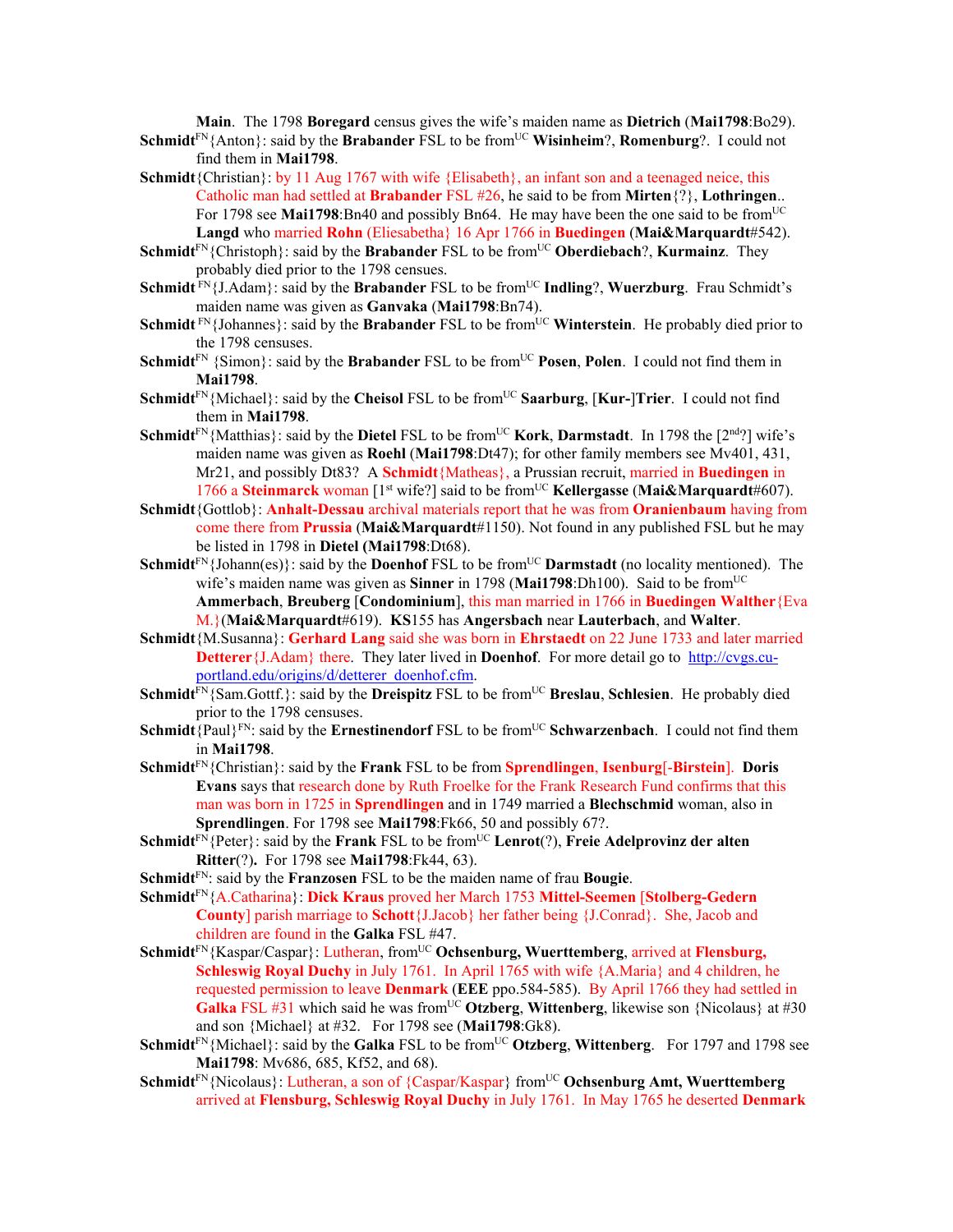(**EEE** p.587). By April 1766 he had settled in **Galka** FSL  $#30$  which said he was from<sup>UC</sup> **Otzberg**, **Wittenberg**. For 1796 and 1798 see **Mai1798**: Mv681, Gk3, 9, 26, 46, Mo13, and Db48).

- **Schmid**FN{Jak.Friedr.}: listed by the 1816 **Glueckstal** census (**KS**:670, 429) with no origin. Using **FHL**(1,056,991), the **GCRA** proved origin in **Endersbach**, **Waiblingen** [**Amt**], **Wuerttemberg**. See the **GCRA** book for more details.Also spelled **Schmidt**.
- **Schmidt**{Rosina Justina}: this woman married **Hohnecker** and then **Meier**{Georg} of **Glueckstal**; the **GCRA** proved her origin in **Neipperg**, **Heilbronn** [**Amt**], **Wuerttemberg**, using **FHL** 1,184,764. Se the **GCRA** book for detail.
- **Schmidt**<sup>FN</sup>{Bernhardt}: said by the **Goebel** FSL to be from<sup>UC</sup> **Ebensfeld, Bamberg**. For 1798 see **Mai1798**:Gb52.
- **Schmidt**<sup>FN</sup>{Katharina}: the **Buedingen** ML says this woman from<sup>UC</sup> Queckborn married a **Krueger** man in 1766; by 1767 this couple was in **Goebel** (**Mai&Marquardt**#515).
- **Schmidt**<sup>FN</sup>{J.Adam}: said by the **Graf** FSL to be from<sup>UC</sup> **Ulm**. For 1789 and 1798 see **Mai1798**:Mv1204, Gf 29 and possibly Gf8.
- **Schmied**{A.Catharina Barbara}: was wife to **Dumler**FN{Georg}; this couple settled in **Grimm** 1775 census #51.
- **Schmidt**<sup>FN</sup>{Herman}: said by the **Grimm** FSL to be from<sup>UC</sup> **Darmstadt** (no locality mentioned). For 1798 see Gm85 and possibly Gm47 and 93.
- **Schmidt**<sup>FN</sup>{J.Wilhelm}: said by the **Grimm** FSL to be from<sup>UC</sup> **Ruedesheim, Imkelburg**(?). I could not find him in **Mai1798**.
- **Schmidt**<sup>FN</sup>{Samuel}: said by the **Grimm** FSL to be from<sup>UC</sup> **Darmstadt** (no locality mentioned). For 1798 see **Mai1798**: Gm38.
- **Schmidt**FN: these boys not found in an FSL but were in the 1775 **Grimm** census #36 and 162. For 1798 see **Mai1798**:Gm8, 21, and 64. See next entry.
- **Schmidt**{Michael}<sup>FN</sup>: Lutheran from<sup>UC</sup> **Baden-Durlach Margraviate** arrived at **Schleswig city**, **Schleswig Royal Duchy** in July 1761. With wife {Dorothea} and 3 children, requested permission to leave **Denmark** in May 1765. Turned up in the **Grimm** 1775 census #36 (**EEE** p.587).
- **Schmidt/Schmid**FN: arrived in South Russia in 1818 and 1819; later settled in **Gueldendorf, Odessa**; family records found by **Curt Renz** in **Pfalzgrafenweiler, Freudenstadt Oberamt, Wuerttemberg**.
- **Schmidt**{Martin}<sup>FN</sup>: said by the **Hildmann** FSL to be from<sup>UC</sup> Stein. However his brother {Christopher} in **Koehler** was said to have come from<sup>UC</sup> Salmuenster. For 1794 and 1798 see Mai1798:Mv703 and Hd16.
- **Schmidt**{Silvester}: Lutheran, from<sup>UC</sup> **Erbach County**, was in a Danish colony by Dec. 1760. In Jan 1765 with wife {M.Margaretha|}, 2 children, and his sister (A.Maria}, he requested permission to leave **Denmark**. By May 1766 he was at **Kronstadt**, and in August 1766 in **Oranienbaum** he signed a pledge to settle in **Hirschenhof** colony, **Latvia** (**EEE** p.588).
- **Schmid/Schmidt**{Nikolaus/Nicolaus}: married **Hirsch**{A.Margaretha} in **Rosslau** 1 June 1766 (**Mai&Marquardt**#994. **KS**135 &155 have the wrong year: 1765. On 15 Sept 1766 **Schmidt**{Nicolaus & Margaretha} arrived in **Russia**, he said to be from [**Kur-]Trier (Kulberg**6781). Later in 1766 he and wife {Margretha} with no children took transport in **Oranienbaum** for the **Volga** (**T**3548-3549). By 11 Sept 1767 they had settled at **Hoelzel** FSL #22, he said to be from **Wochern, Lothringen** (**Mai&Marquardt**#994). They had traveled and settled in company with the family listed next here, whereas another couple with the same given names {Nicolaus & Margaretha} had not so traveled (**Kulberg**7681). I could not find them in **Mai1798**.
- **Schmidt**{Theodor}FN: On 15 Sept 1766 **Schmidt**{Feodor & Maria} and daughter {Barbara**}**arrived in **Russia**, he said to be from **Solms (Kulberg**6785). Later in 1766 {Theodosius}, wife {Maria} with daughter {Barbara} took transport in **Oranienbaum** for the **Volga** (**T**3550-3552). By 11 Sept 1767 {Theodor}, wife and daughter had settled at **Hoelzel** FSL #27, he said to be from **Buchhorn, Lothringen**. For 1788 and 1798 see **Mai1798**: Mv929 and Hz6.
- **Schmidt**FN: settled in **Hoffnungstal**, **Bessarabia**; proved by **Curt Renz** to be from **Moessingen**,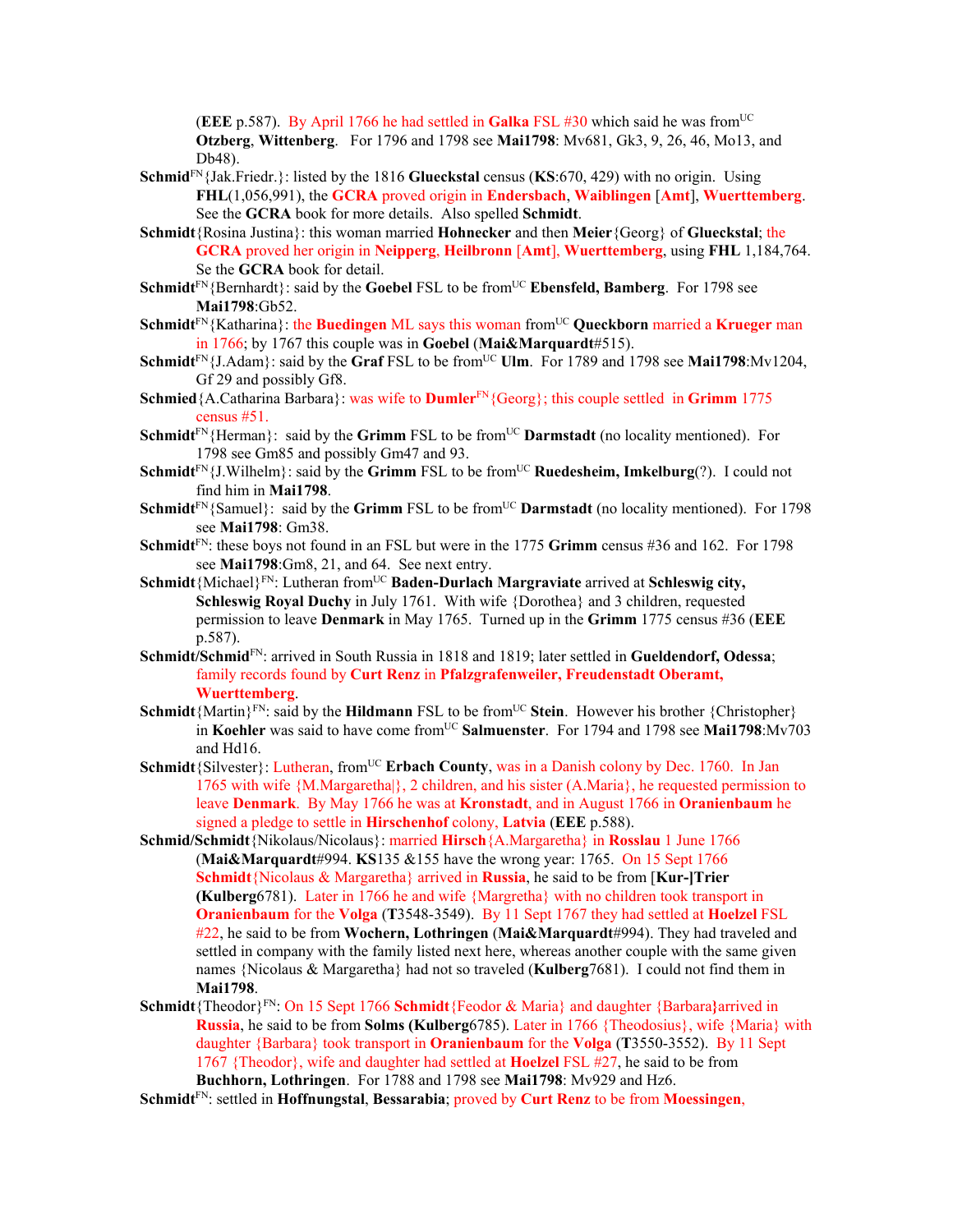**Tuebingen Oberamt**, **Wuerttemberg**.

- **Schmidt**FN{A.Elisabeth}: married **Heidenreich**{J.Ernest} In **Buedingen** 17 April 1766 (**Mai&Marquardt**#545 & **KS**155). Not found in **Kulberg** or in **T**. In 1798 he was died and one of his sons is in **Huck** with his second wife who had remarried (**Mai1798**:Hk4).
- **Schmidt**<sup>FN</sup>{A.Margaretha}: said by **Kuhlberg3146** to have come from<sup>UC</sup> **Isenburg** (no locality or country mentioned) an d shown by the **Huck** FSL have married Herr **Stellmann** adding her two daughters as step-daughters in his household. In **Mai1798**.(Nr154) the eldest daughter was in **Norka** using **Stehlman** as her maiden name.
- **Schmidt**FN{Cunigunde}: the 1798 **Husaren** census gives this as Herr **Winter**'s wife's maiden name (**Mai1798**:Hn9).
- **Schmitt/Schmidt**<sup>FN</sup>{Catharina E.}: from<sup>UC</sup> **Oberau** in the area of **Fri[e]dberg**, married in **Buedingen** 27 June 1766 married **Daubert**{Nikolaus} (**Mai&Marquardt**#716). **KS**155 has her name as **Schmidt** and the place was near **Buedingen**. Not found in **Kulberg**. In 1766 in **Oranianbaum** with her husband and his **Schneider** nephew {J.Adam}**,** she took transport for the **Volga** (**T**6916- 6918). By 16 Sept 1767 they had settled at **Jagodnaja Poljana** FSL #9 and 9a. For 1798 see **Mai1798**:Yp43.
- **Schmidt**<sup>FN</sup>{Martin}: said by the Stumpp version of the **Jagodnaja Poljana** FSL to be from<sup>UC</sup> **Umstadt/Gr.Umstadt, Buedingen, Hessen**, but the Pleve version says they were from<sup>UC</sup> **Umstadt**, **Erbach**, while Kromm says they were from **Ulmstadt**[sic]. **KS**155 says he left **Gr.- Umstadt** near **Dieburg** heading for **Jag. Poljana** with wife{A.Katharina} and an infant.. For 1798 see **Mai1798**: Yp57 where the wife's maiden name is given as **Heimann**.
- **Schmidt**<sup>FN</sup>{Rudolph}: said by the **Jost** FSL to be from<sup>UC</sup> **Mecklenburg-Schwerin**. For 1798 see **Mai1798**: Jo17.
- **Schmidt**<sup>FN</sup>{Joseph}: said by the **Kamenka** FSL to be from<sup>UC</sup> **Hassfurt/Hassfurth**. For 1788, 1792 and 1798 see **Mai1798**: Mv1091, 1101, Km43 (the wife's maiden name is given as **Tileman**?), Sc15, Hd25, Km2, 8 and possibly Hn8?
- **Schmidt**<sup>FN</sup>{Margaretha}: said by the **Kamenka** FSL to be from<sup>UC</sup> **Saarlouis**. For 1798 see **Mai1798**: Km38, 14, and possibly 73?.
- **Schmidt**<sup>FN</sup>{Nicolaus}: said by the **Kamenka** FSL to be from<sup>UC</sup> **Sierck/Sirsk**(?), **Frankreich**. For possible 1798 see **Mai1798**:Hn8?
- **Schmidt**FN{Eva Maria}: said by both a **Luebeck** ML in 1766 (**Mai&Marquardt**#175) and the 1798 **Graf** census (**Mai1798**:Gf22) to be the maiden name of the widow who married **Mueller**{Konrad} of **Kano**.
- **Schmidt**<sup>FN</sup>{Kaspar}: said by the **Kano** FSL to be from<sup>UC</sup> **Vetzberg**?<sup>GL</sup>, [**Nassau-Weilburg Principality**?]. For 1798 see **Mai1798**:Kn14, Er15, and possibly Bs45 or Sh43??. Bill Pickelhaupt says he found this man's origin.
- **Schmid**{Friedrich}<sup>FN</sup>: listed in the 1816 **Kassel** census (#39) but the **GCRA** has Schmid here is a typo for **Schnaidt**.
- **Schmid**{J.Georg)FN: listed by both the 1816 **Kassel** census (#23) and **KS**:427 without origin. The **GCRA** found in **Groembach**, **South Prussia** records that he may have been fromUC **Wuerttemberg**, no locality given. Also spelled **Schmied**. See the **GCRA** book for more.
- **Schmid**{Peter}FN: listed by the 1816 **Kassel** census (#64) without origin. No information in the **GCRA** book.
- **Schmid** {Simon, Margaretha, Michael, E.Elisabeth {<sup>FN</sup>: listed except for Simon by the 1816 **Kassel** census (#70) without origin. Using **FHL**#1,189,181 the **GCRA** proved origin in **Brombach**, **Heddesheim** [**Amt**], **Heidelberg** [**Oberamt**], **Baden**. See their book for more.
- **Schmidt**FN{A.Elisabeth}: said by the **Katharinenstadt** FSL to be the maiden name of frau **Trippel**. She surely had died prior to the 1798 censuses.
- **Schmidt**<sup>FN</sup>{G.Ludwig}: said by the **Katharinenstadt** FSL to be from<sup>UC</sup> **Westenburg**(?), **Leiningen**. I could not find them in **Mai1798**.
- **Schmidt**<sup>FN</sup>{Herman}: said by the **Katharinenstadt** FSL to be from<sup>UC</sup> Gera, Thueringen. For 1798 see **Mai1798**:Mv1202, and Rl20.
- **Schmidt**<sup>FN</sup>{J.Andreas}: said by the **Katharinenstadt** FSL to be from<sup>UC</sup> **Streetz, Sachsen** with a **Vogt** wife fromUC **Pfalz**. I could not find them in **Mai1798**.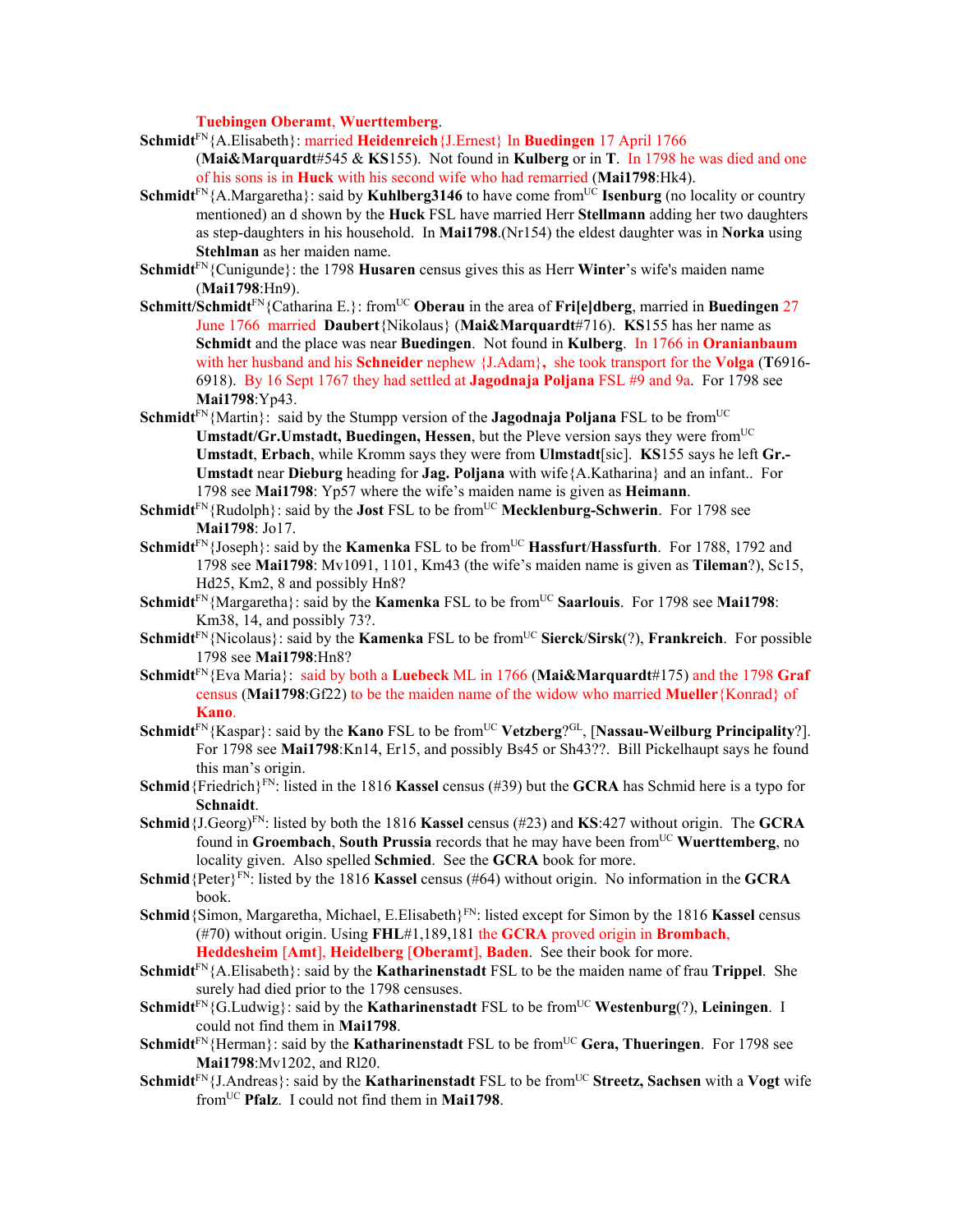- **Schmidt**FN{J.Dorothea}: a **Luebeck** ML says this woman married a **Ruesener** man in 1766; by 1767 this couple was in **Katharinenstadt** (**Mai&Marquardt**#126). See **Ohlschmidt**.
- **Schmitt/Schmidt**{A.Maria}: of **Alsheim** married **Mildenberger**{Jacob} there 8 July 1756 and in 1798 was living in her **Mildenberger** son's household at Kz08.

**Schmidt**<sup>FN</sup>{Ulrich}: said by the **Kautz** FSL to be from<sup>UC</sup> **Schleitheim**. For 1798 see **Mai1798**:Kz13.

- **Schmidt**<sup>FN</sup>{Johannes} and {Lorenz}: said by the **Keller** FSL to be from<sup>UC</sup> **Bommersheim**, **Kurmainz**. For {Lorenz} in 1788 and 1798 see (**Mai1798**:Mv1861 and Bn55). I could not find the other family in **Mai1798**.
- **Schmidt**<sup>FN</sup>{Michael}: said by the **Keller** FSL to be from<sup>UC</sup> Gross Winterbach?, **Kurpfalz**. For 1791 and 1798 see (**Mai1798**:Mv1871 and Ps48).
- Schmidt<sup>{</sup>Christoph}<sup>FN</sup>: said by the **Koehler** FSL to be from<sup>UC</sup> Salmuenster; for 1798 see Mai1798:Kl48. Also said by the **Koehler** FSL to be the maiden name of frau **Seipel**{Sibilla}. His brother {Martin} settled in **Hildmann** and was said to have come from **Stein**.
- Schmidt<sup>{J</sup>ohann}<sup>FN</sup>: said by the **Koehler** FSL to be from<sup>UC</sup> **Fulda** (no locality given), and his frau's maiden name was given as **Faulstich** (no origin given). For 1792 and 1798 possibly see **Mai1798**:Mv1321 and Hd4; for 1798 see Kl53 and possibly Kl12.
- **Schmidt**{Katharina}: given as the maiden name of the wife of **Ruhl**{Lorenz} (**Mai1798**:Kl168).
- **Schmidt**{Sibilla}FN: said by the **Koehler** FSL to be the maiden name of frau **Seipel** whose husband was said to have come from Salmuenster.
- **Schmidt**{Eliesabetha}: married **Wilhelm**{Phillips} in **Buedingen** 5 March 1766 (**Mai&Marquardt**#369 & **KS**164). On 18 June 1766 this couple and his brother-in-law {Johann} had arrived in **Russia** (**Kulberg**1056). Not found in **T**. By 13 May 1767 she, her husband and an infant son had settled at **Kolb** FSL #20. In 1798 this couple was still living in **Kolb** {**Mai1798**:Ko27).
- **Schmidt**<sup>FN</sup>{Johannes}: said by the **Kolb** FSL to be from<sup>UC</sup> **Rossbach**(?), **Hanau**. For 1798 see **Mai1798**: Fk66.
- **Schmidt**{A.Barbara}: The 1798 **Kraft** census (**Mai1798**:Kf58) says this was the maiden name of frau **Schreiner**{J.Heinrich}; this couple settled in **Kraft** FSL #14.
- **Schmidt**(A.Maria}: fromUC **Heuchelmanskirchen** married **Ruhl**{Andreas} in **Buedingen** 14 May 1766 (**Mai&Marquardt**#646 & **KS**152). **Mai&Marquardt** seem to suggest that this marriage entry may have been a mistake, which was then corrected by **Mai&Marquardt**#648: **Lotz**{A.Maria} married **Ruhl**{J.Andreas} in **Buedingen** 14 May 1766 (**Mai&Marquardt**#648). I tend to think the man in 628 was not the man in 646 since there also are the following two separate entries for arrival in **Russia**: On 29 Aug 1766 with wife {Anna}, **Riel [Ruhl]**{Andreas} a Lutheran smith arrived in **Russia**, he said to be from **Darmstadt** (**Kulberg**3644); and also on 29 Aug 1766 with wife {Anna}, **Ruhl**{Andreas} a Lutheran farmer arrived in **Russia**, he said to be from **Darmstadt** (**Kulberg**3622). One of these two couples surely was the couple who settled at **Kraft** FSL #10.
- **Schmidt**<sup>FN</sup>{Johann}: said by the **Kraft** FSL to be from<sup>UC</sup> **Kirchdorf**. For 1798 possibly, see **Mai1798**: Kf43, 51 and 54.
- **Schmidt**<sup>FN</sup>{Sebastian}: said by the **Kraft** FSL to be from<sup>UC</sup> **Burgsinn**. For 1798 see **Mai1798**:Kf25 and 17.
- **Schmidt**<sup>FN</sup>{Bartholomeus}: said by the **Krasnovar** FSL to be from<sup>UC</sup> **Lauterbach**, **Riedesel**. For 1798 see **Mai1798**:Nb34.
- **Schmidt**<sup>FN</sup>{Christian}: said by the **Krasnoyar** FSL to be from<sup>UC</sup> **Darmstadt** (no locality mentioned). For 1796 and 1798 see **Mai1798**:Mv1229, Ks76, 114, Rw38, 17 and 40.
- **Schmidt**FN{J.Peter}: according to the **Krasnoyar** FSL this step-son was living in a **Gross** household fromUC **Isenburg**-**Buedingen** [**County**]. I could not find him in **Mai1798**.
- **Schmidt**<sup>FN</sup>{Johannes}: said by the **Krasnoyar** FSL to be from<sup>UC</sup> **Erbach**(?), **Weilburg** They probably died prior to the 1798 censuses.
- **Schmidt**<sup>FN</sup>{Anton}: said by **Kuhlberg6414** and the **Kutter** FSL to be from<sup>UC</sup> **Isenburg** (no locality or country mentioned). For descendants in 1798 see **Mai1798**:Kt8, 40 and 56.
- **Schmidt**<sup>FN</sup>{J.Heinrich}: said by **Kuhlberg**6415 and the **Kutter** FSL to be from<sup>UC</sup> **Isenburg** (no locality or country mentioned). For descendants in 1798 see **Mai1798**:Kt39 and Hk42.
- **Schmid** {Nicol.}: of<sup>UC</sup> **Schluesselfeld** witness at the wedding of **Lenszner** {Kuniguinde}5 May 1766 in **Wohrd** (**Mai&Marquardt**#792). The married couple settled in **Laub**.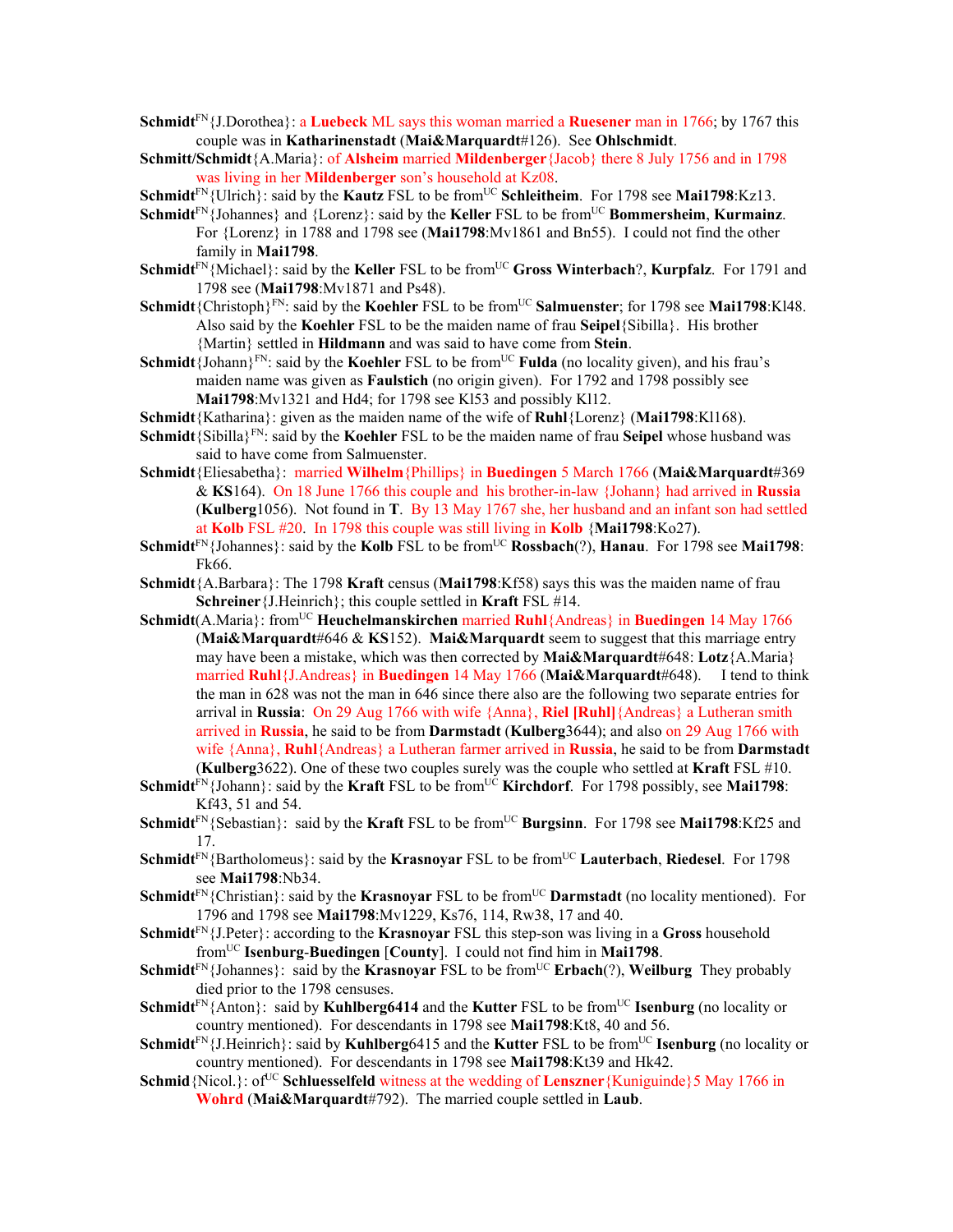- **Schmidt**<sup>FN</sup>{Peter}: said by **Kuhlberg6416** and the **Kutter** FSL to be from<sup>UC</sup> **Isenburg** (no locality or country mentioned). They probably had died prior to the 1798 censuses.
- **Schmidt**<sup>FN</sup>{J.Friedrich}: said by the **Laub** FSL to be from<sup>UC</sup> **Langenhain**, **Darmstadt**. In 1798 the wife's maiden name was given as **Funk** (**Mai1798**:Lb19).
- **Schmidt**(M.Magdalena/Marianna(?)}: fromUC **Mehrenberg**, married **Laub**{Henrich} in **Friedberg** 15 Aril 1766 (**Mai&Marquardt**#313). She may also have been called {Marianna} because by 4 July 1767 {J. Heinrich} arrived in Russia with wife {Marianna} and 2 children (**Kulberg**#2138). Not found in **T**. By 12 July 1767 with husband {J.Heinrich} and 3 children,{Magdalena} had settled at **Laub** FSL #1
- **Schmidt**FN{Christina}: said by the **Lauwe** FSL to be a step-daughter living in the **Goeringen** household. This indicates that frau **Goeringen** was formerly frau **Schmidt**. I could not find this girl in **Mai1798**.
- **Schmidt**<sup>FN</sup>{Johannes}: said by the **Lauwe** FSL to be from<sup>UC</sup> **Sleigouim**?, **Fraenkischen Ritterkreis**. For 1798 see **Mai1798**:Ps10.
- **Schmidt**<sup>FN</sup>{Melchior}: said by the **Lauwe** FSL to be from<sup>UC</sup> **Sasa**?, **Darmstadt**; a **Bohlenger** step-son was living in the Schmidt household which would imply that frau **Schmidt** was formerly frau **Bohlenger**. For 1798 see **Mai1798**:Lw21.
- **Schmidt**FN{J.Adam, Maria, A.Katharina}: said by the **Leitsinger** FSL to be step-children in the **Greich**? household. For a possible 1798 see **Mai1798**:Hk47.
- **Schmidt**FN{Maria}: a widow said by the **Louis** FSL to be fromUC **Gruensfeld**, **Wuerzburg**; a **Wals** stepson lived with her. She surely died prior to the 1798 censuses.
- **Schmidt**{A.Maria}: said in the 1798 **Luzern** census to be the wife of **Grissbach**{Philipp} (**Mai1798**:Lz13); probably among the first **Luzern** settlers.
- **Schmidt**{Johann}: said by the Recruiter Beauregard list to have been from<sup>UC</sup> **Bamberg** [Bishopric] (**Lk**38). In 1798 he was in **Koehler** which census said he had come there from **Luzern** (**Mai1798**:Kl92 with a likely son at Kl38); he has not been found in any FSL and no earlier colony is mentioned, so he may well have been among the **Luzern** first settlers.
- **Schmidt**{Johannes}: said by the Recruiter Beauregard's list to have been from<sup>UC</sup> Waldhurn? (Lk97) and to have gone to **Luzern** in 1768. So they surely were among the **Luzern** first settlers. I could not find them in **Mai1798**.
- **Schmidt**<sup>FN</sup>{Johannes}: said by the **Mariental** FSL to be from<sup>UC</sup> **Blieskastel**. For 1798 see **Mai1798**:Km11.
- **Schmidt**<sup>FN</sup>{A.Margaretha}: said by the **Messer** FSL to be from<sup>UC</sup> **Isenburg** (no locality mentioned), the orphaned daughter of colonist Christoph Schmidt. I could not find her in **Mai1798**.
- **Schmidt**FN{Christoph}: see **Schmidt**{A.Margaretha} of **Messer**.
- **Schmidt**{Daniel}: **Kulberg**51 says he is living in the **Rady** household . Not found in **T**. The **Messer** FSL (#27a) says he was **Rady**{Miliseder}'s brother-in-law [and so brother of frau **Rady**]. For 1798 see **Mai1798**:Ms5.
- **Schmidt**FN{Dorothea E.}: said by the 1798 **Messer** census to be the maiden name of frau **Rady** (**Mai1798**: Ms31).
- Schmidt<sup>FN</sup>{J.Georg}: a son of {Melchior} from<sup>UC</sup> **Klein Gartach, Brackenheim, Wuerttemberg** he met up with his wife and child at **Schleswig city, Schleswig Royal Duchy** in Oct 1762, having arrived at **Flensburg** in June 1762. In June 1763 with wife and 2 children he was given permission to leave **Denmark** (**EEE** p.586). By July 1766 they were settled in **Messer** FSL #6 which said he was from<sup>UC</sup> Wuerttemberg (no locality mentioned). For 1798 see Mai1798:Ms51 (where the wife's maiden name is given as **Redel**) and possibly Fz8??
- **Schmidt**<sup>FN</sup>{Heinrich}: said by the **Messer** FSL to be from<sup>UC</sup> **Kurpfalz** (no locality mentioned). For 1798 see **Mai1798**:Fz26.
- **Schmidt**FN{Peter}: said by the **Messer** FSL to be a step-son living in the **Klapp** household. I could not find him in **Mai1798**.
- **Schmidt**<sup>FN</sup>{Philipp}: said by the **Messer** FSL to be from<sup>UC</sup> **Isenburg** (no locality mentioned). For 1798 see **Mai1798**:Ms30.
- **Schmidt**<sup>FN</sup>{Thomas}: said by the **Messer** FSL to be from<sup>UC</sup> **Isenburg** (no locality mentioned). For 1798 see **Mai1798**:Ms21, 23, Gm89 and possibly Sp34??.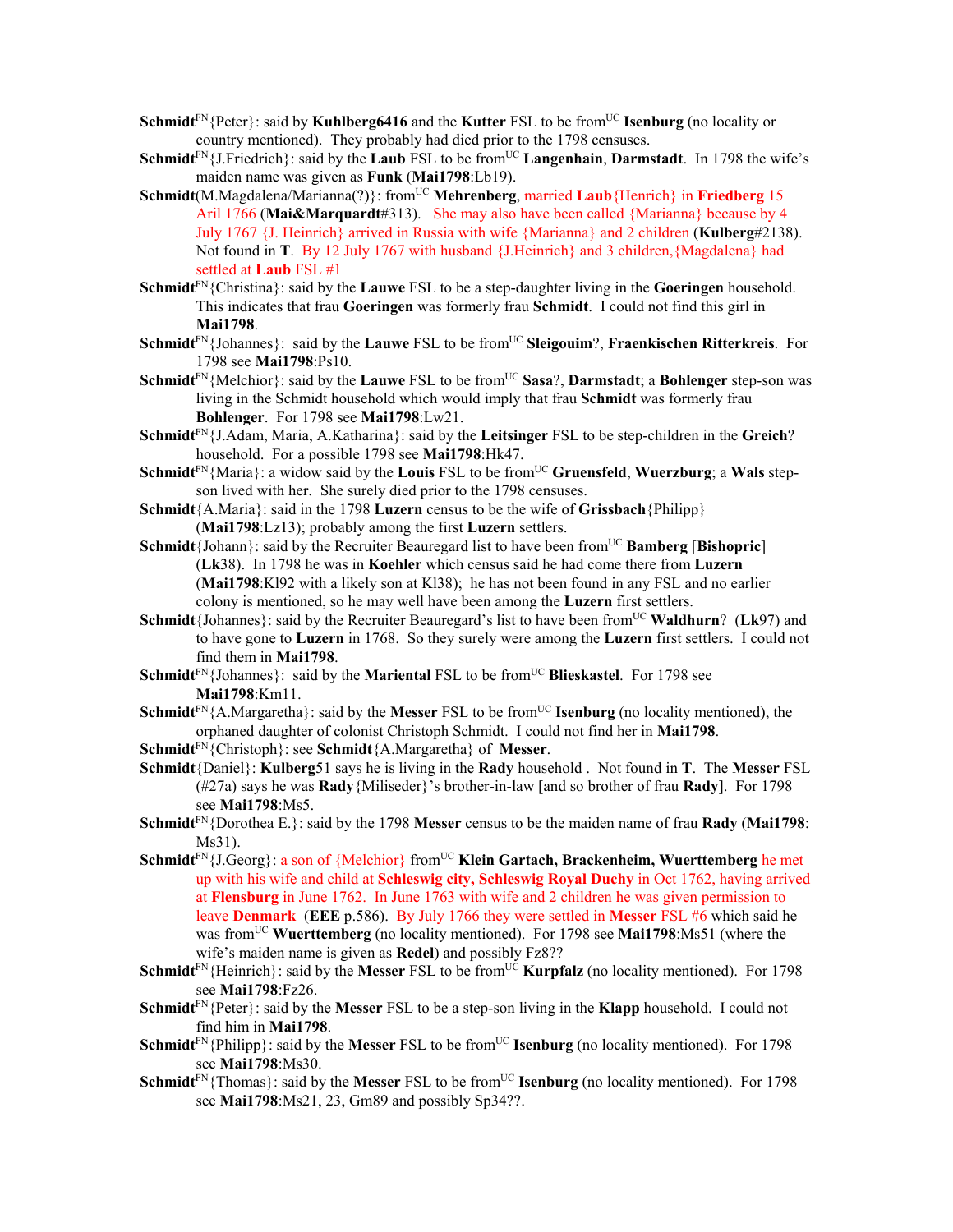- **Schmidt**FN{A.Barbara}: a **Luebeck** ML says this woman married a **Schneider** man in 1766; by 1767 this couple was in **Mueller** (**Mai&Marquardt**:266).
- **Schmidt**FN{A.Elies.}: married **Mueller**{Adolph} in **Buedingen** 16 Apr 1766 (**Mai&Marquadt**#539). On 9 Aug 1766 {A.Elisabeth} & he arrived in **Russia**, he said to be from **Homburg, Hessen**  (**Kulberg**#3863 & **KS**146 & 155). Not found in **T**.By 16 Aug 1767 they had settled at **Mueller** FSL #1, he said to be from<sup>UC</sup> **Homburg**.
- **Schmidt** {A.Catharina/Katharina}: from<sup>UC</sup> **Kirtorff** she married **Geist<sup>FN</sup>** {Johannes} 15 May 1766 in **Buedingen** (**Mai&Marquardt**#651). **KS**155 has {A.Katharina}. They are listed in the **Mueller** FSL (#36). **KS**129 says she was from<sup>UC</sup> **Kirtorf** near Std. Alsfeld. The 1798 Mueller census as the maiden name of **Buxmann**'s wife (**Mai1798**:Ml35). Check **T**691, 3323, & 3294.
- **Schmidt**{A.Barbara}: from **Fulda** married in **Luebeck** 17 July 1766 **Schneider**{J.Georg} said to be from **Darmstadt [Landgraviate]** (**Mai&Marquardt**#266). By 16 Aug 1767 {Georg & Barbara} had settled at **Mueller** FSL # 11, he said to be from **Zell**. In 1798 she was age 55, the widow of **Schneider**{J.Georg}, and the wife of **Weisbender**(J.Konrad} (**Mai1798**:Ml34).
- **Schmidt/Schmitt<sup>FN</sup>{Eva E.}: said by <b>KS**124 and the **Buedingen** ML to be from<sup>UC</sup> **Zell**, **Rumrod Amt** and she married **Decher**{Nicolaus} on 16 Aug 1766 in **Buedingen** (**Mai&Marquardt**#477). **KS** 124 has her name as **Schmitt** and the Amt as **Romrod**. **KS**155 has **Dechert** and says **Zell** was near **Fulda.** On 10 Aug 1766 this **Degert** couple arrived in **Russia**, he said to be from<sup>UC</sup> **Darmstadt** (**Kulberg**#4871). Not found in **T.** By 16 Aug 1767 this **Deche**r family had settled at **Mueller** FSL (ml16).
- **Schmidt**FN{Anna Barbara}: said by the1798 **Neidermonjou** census to be the maiden name of frau **Markoler**? (**Mai1798**:Nm41).
- **Schmidt**<sup>FN</sup>{Johann}: said (no locality mentioned) by the **Neidermonjou** FSL to be from<sup>UC</sup> **Hannover**. I could not find them in **Mai1798**.
- **Schmidt**FN{J.Peter}: said by the **Neidermonjou** FSL to be from<sup>UC</sup> **Lindheim**?. For 1798 see **Mai1798**: Ka10.
- **Schmidt**<sup>FN</sup>{Johannes}: said by the **Neidermonjou** FSL to be from<sup>UC</sup> **Pfaffenwiesbach**. For a possible 1798 see **Mai1798**:Sn2??
- **Schmidt**<sup>FN</sup>{Just/Jost}: said by the **Neidermonjou** FSL to be from<sup>UC</sup> **Biskirchen**, [**Solms-**]Braunfels [**County**]. **KS**155 says he came from **Biskirchen** near **Wetzlar**. For 1798 see **Mai1798**:Nm46 and probably Nm55.
- **Schmidt**<sup>FN</sup>{Kaspar}: said by the **Neidermonjou** FSL to be from<sup>UC</sup> [**Hessen-**]Darmstadt. I could not find them in **Mai1798**.
- **Schmidt**<sup>FN</sup>{Peter}: and his brothers said by the **Neidermonjou** FSL to be from<sup>UC</sup> [**Hessen-**]Darmstadt and to be step sons of Herr **Salorkube**. For 1798 see **Mai1798**: Nm16 and Dr14.
- **Schmidt**<sup>FN</sup>{Peter}: said by the **Neidermonjou** FSL to be from<sup>UC</sup> Lichbach?. I could not find them in **Mai1798**.
- **Schmidt**<sup>FN</sup>{Weigand}: said by the **Neidermonjou** FSL to be from<sup>UC</sup> **Romrod**, which **Kuhlberg** said was in **Darmstadt**. For 1798 see **Mai1798**:Bx4. He was a god-parent in **Luebeck** 30 June 1766 in a **Jerich** baptism (**Mai&Marquardt**#1320).
- **Schmid** FN{Elisabeth}: listed by both the 1816 **Neudorf** census (#9, 11) and **KS**:427 (which mistakenly gives the census number as 110 instead of 9) without origin. The **GCRA** believes she married a Schmid in **Neu-Verbas**, and possibly, earlier, a **Schlaht** in **Torschau, Hungary**, before marring **Hauser** (census #11) in **Neudorf**. See the **GCRA** book for more.
- **Schmid** {Heinrich}<sup>FN</sup>: listed by the 1816 **Neudorf** census ( $\#110$ ) without origin. He evidently married an Ahl widow in **Hilsbach, South Prussia** sometime 1806-1808. See the **GCRA** book for more.
- **Schmidt** FN{Abraham}: son of {Barbara} from<sup>UC</sup> **Wuerttemberg** arrived at **Flensburg, Schleswig Royal Duchy** in May 1762. In 1765 he requested permission to leave **Denmark**. Later he was recorded in the church books of **Neu-Saratowka** colony near **St. Petersburg** (**EEE** p.584).
- **Schmidt**{A.Regina}: married **Hassenpflug/Hassenblug**{J.Heinrich} in **Buedingen** 29 May 1766 (**Mai&Marquardt**#673). By Aug. 1767 she was a **Hassenblug** widow settled at **Norka** FSL #144 which said she was fromUC **Hessen**. I did not identify her in **Mai1798**.
- **Schmidt**{Ulrich}: of **Elm**, **Brandenstein**, a suburb of **Schluechtern** father of {A.Maria} who married **Herber**{J.Conrad} in **Schlitz** 22 July 1766 (**Mai&Marquardt**#732). Not identified in any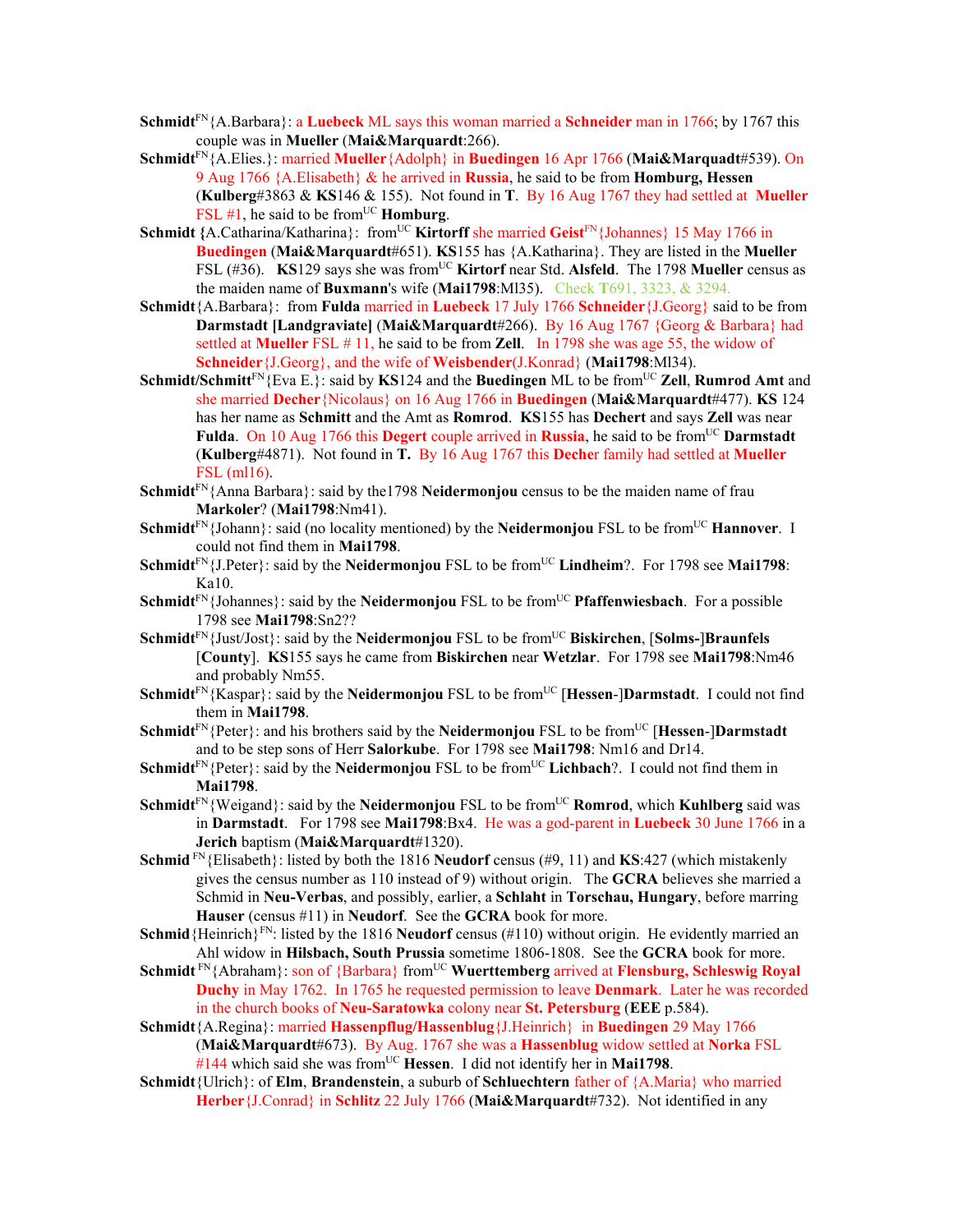published FSL.

- **Schmidt**<sup>FN</sup>{Ulrich}: said by the **Norka** FSL to be from<sup>UC</sup> **Hanau** [**County**] (no locality mentioned). The 1798 **Norka** census gives his wife's maiden name as **Klin**? (**Mai1798**:Nr46, for possible else see Mv1982 and Ms15).
- **Schmidt**{Anna Maria}FN: said by the **Ober-Monjou** 1798 census to be the maiden name of frau **Abt** (**Mai1798**:Ls26).
- **Schmidt**{Joseph}<sup>FN</sup>: said by the **Ober-Monjou** FSL to be from<sup>UC</sup> **Albstadt**? with a **Stupart**/**Stuppert**{Johannes} orphan in the household. I could not find them in **Mai1798**.
- **Schmidt**<sup>FN</sup>{Gottlieb}: said by the **Overflow** FSL to be from<sup>UC</sup> **Schieritz**. For 1798 see **Mai1798**:Dt68.
- **Schmidt**<sup>FN</sup>{Heinrich}: said by the **Overflow** FSL to be from<sup>UC</sup> from **Orb**. For possible 1798 see **Mai1798**:Nm52??
- **Schmidt** FN{Jacob}: said by the **Overflow** FSL to be from<sup>UC</sup> Saalendorf. I could not find them in **Mai1798**.
- **Schmidt** FN{Johann}: said by the **Overflow** FSL to be from<sup>UC</sup> **Bamberg** [Bishopric]. I could not find them in **Mai1798**.
- **Schmidt** FN{Johannes}: said by the **Overflow** FSL to be from<sup>UC</sup> **Volkerslheim**. I could not find them in **Mai1798**.
- Schmidt<sup>FN</sup>{Johannes}: said by the **Overflow** FSL to be from<sup>UC</sup> **Waldhurn**?. In 1798 might be **Mai1798**: Sn2.
- **Schmidt** FN{Nicolaus}: said by the **Overflow** FSL to be from<sup>UC</sup> **Fonnershain**?. I could not find them in **Mai1798**.
- **Schmidt**<sup>FN</sup>{Anna}: said by the **Paulskaya** FSL to be from<sup>UC</sup> Griesbach. For possible son in 1798 see **Mai1798**:Dt59??
- **Schmidt**FN{Christian}: said by the **Paulskaya** FSL to be a step-son in the **Katzenbach** housheold. I could not find him in **Mai1798**.
- **Schmidt**<sup>FN</sup>{J.Just}: said by the **Paulskaya** FSL to be from<sup>UC</sup> **Romrod**. KS155 says he came from **Romrod** near **Alsfeld**. In 1798 see **Mai1798**:Or18 and possibly Gm4 and Hk47??
- **Schmidt**<sup>FN</sup>{J.Kaspar}: said by the **Paulskaya** FSL to be from<sup>UC</sup> Grossen Buseck with a Folnis orphan boy in the household. For 1798 perhaps see **Mai1798**:Kd6??
- **Schmidt/Schmat**?FN{Johannes}: said by the **Paulskaya** FSL to be fromUC **Alsfeld**. For 1798 see **Mai1798**:Pl62 and perhaps Bb42.
- **Schmidt**<sup>FN</sup>{Kaspar}: said by the **Paulskaya** FSL to be from<sup>UC</sup> Steinbach. I could not find them in **Mai1798**.
- **Schmidt**<sup>FN</sup>{Paul}: said by the **Paulskaya** FSL to be from<sup>UC</sup> **Leeort**. For 1798 see **Mai1798**:Bb42.
- **Schmidt**FN: see **Schmat** of **Paulskaya**.
- **Schmidt**FN{J.Peter}: said by the **Pfeiffer** FSL to be fromUC **Fulda**. For 1792 and 1798 see **Mai1798**: Mv2263, 2270, Pf4(which gave the wife's maiden name as **Ofelsin**), Bn13 and 48.
- **Schmidt**<sup>FN</sup>{Sebastian}: said by the **Phillipsfeld** FSL to be from<sup>UC</sup> **Lingelbach**, [Hessen-Kassel **Landgraviate**]. For 1786 and 1798 see respectively **Mai1798**:Mv2309 and Er3 and Pl34.
- **Schmidt**{J.Heinrich}FN: listed with his **Simmel** wife in the 1772 **Pobochnaya** first settlers' list (pb12) with no origin mentioned ; was not be found in **Mai1798**.
- **Schmidt**<sup>FN</sup>{J.Just}: said by the **Preuss** FSL to be from<sup>UC</sup> Ginseldorf/Hintzeldorf, Kurmainz. For 1798 see **Mai1798**:Ps62.
- **Schmidt**FN{Johannes}: said by the **Preuss** FSL to be fromUC **Oberursel,** [**Kur**-]**Mainz**. For 1798 see **Mai1798**:Bn15.
- **Schmidt**<sup>FN</sup>{Peter}: said by the **Preuss** FSL to be from<sup>UC</sup> Weilmuenster. I couls not find them in **Mai1798**.
- **Schmidt**FN{Wilhelm}: said by the **Reinhardt** FSL to be fromUC **Stargard**, [**Farther Pommern**, **Kur** ]**Brandenburg**. In 1798 see **Mai1798**:Sf6 and possibly Sf35.
- **Schmidt**{Martin}: arrived at **Flensburg, Schleswig Royal Duchy** in June 1761. With wife, child and sister-in-law **Eilingen**[Elisabet} he requested permission to leave Denmark in May 1765. Later they settled in **Riebensdorf** colony, **Woronesh** (**EEE** p.587).
- **Schmidt**FN{Gottfried}: said by the **Rosenheim** FSL to be a step-son in the **Treu** household. For 1790 and 1798 see **Mai1798**:Mv2473, Nm38, and Rm30.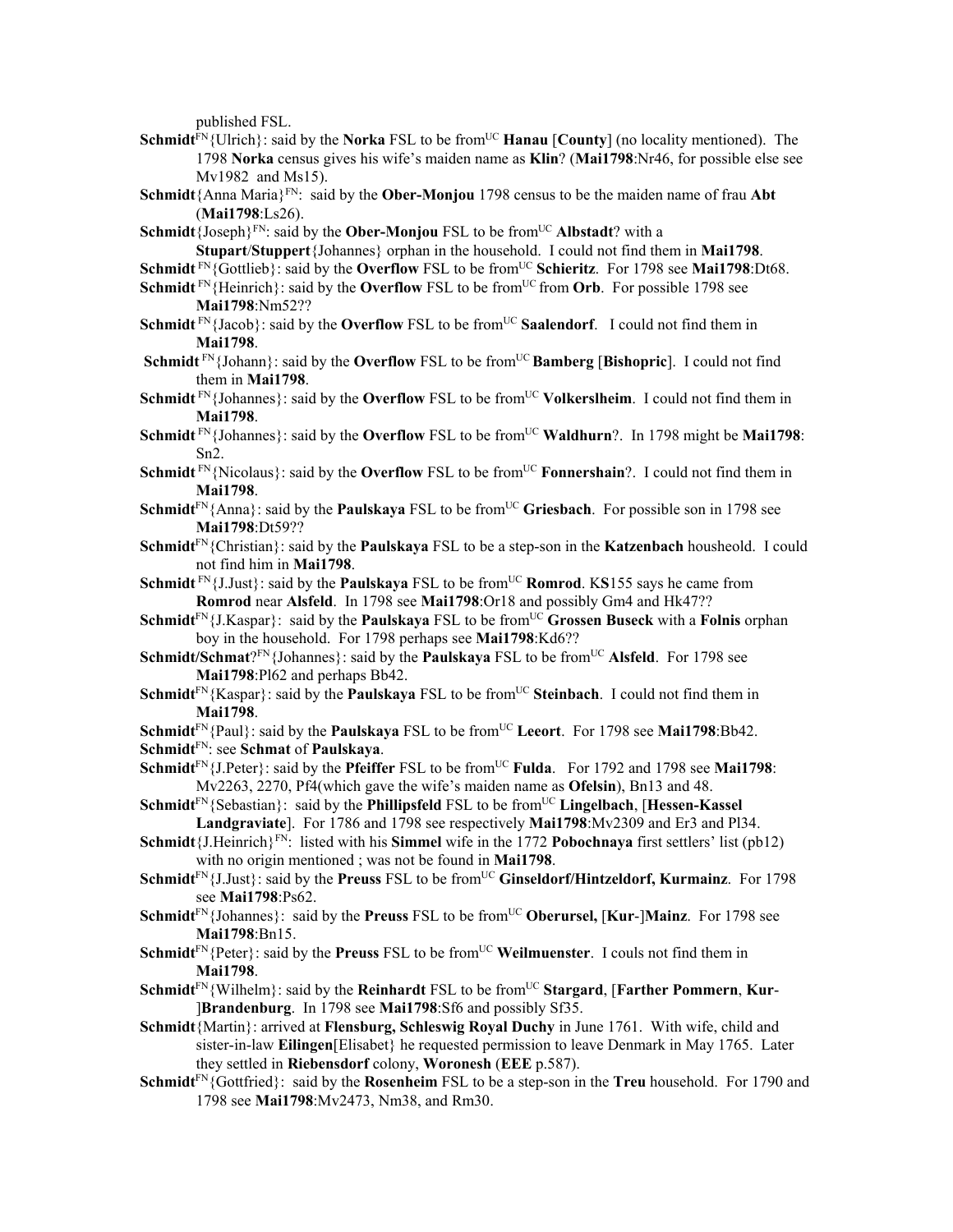- **Schmidt**<sup>FN</sup>: said by the **Schaefer** FSL to be from<sup>UC</sup> **Gruenberg**, [Hessen-Darmstadt Landgraviate?]. For 1798 see **Mai1798**:Sf35.
- **Schmidt**{A.Elisabeth}<sup>FN</sup>: the wife was said by the **Schaefer** FSL to be from<sup>UC</sup> **Oldlenburg**, **Holstein**[-**Gottorp Duchy**].
- **Schmidt**{A.Maria}FN: this woman who married a **Herber** man in **Schlitz**, **Hessen** is said to have been fromUC **Elm**, **Brandenstein** (**Mai&Marquardt**#732)**.** Her deceased **Herbert** husband seems to be mentioned in **Schaefer** in 1798 (**Mai1798**:Sf21).
- **Schmidt/Schmid**{Andreas}: Catholic, from **Michelstadt**, **Erbach County**, arrived in **Fridericia, Juetland Royal Province** in Oct. 1760. In April 1763 with wife {Eva Catharina(?)}, he last reregistered in **Denmark**. Before 1775 he and son {Johannes} settled in **Schilling** #38 (1775 **Schilling** census) , while son {Georg} was at #37 (**EEE** p.584).
- **Schmidt**<sup>FN</sup>{Carl F.}: said by the **Schwed** FSL to come from<sup>UC</sup> **Malmo**, **Schweden**. He probably had died prior to the 1798 censuses.
- **Schmidt**FN: said by the 1798 **Schuck** census to the maiden name of frau **Kohlmann** (**Mai1798**:Su29).
- **Schmidt**<sup>FN</sup>: said by the **Schwed** FSL to be from<sup>UC</sup> **Malmo, Schweden**. I could not identify him or any likely descendants in **Mai1798**.
- **Schmidt**FN{J.Jacob, Johannes}: said by the **Seelmann** FSL to step-sons in the **Krug** household. For 1798 and before 1788 see **Mai1798**: perhaps Gm64?? and Mv2709.
- **Schmidt**<sup>FN</sup>{Lorenz}: said by the **Seelmann** FSL to be from<sup>UC</sup> **Kronach**, **Bamberg** [**Bishopric**]. I did not locate them or any descendants in **Mai1798**.
- **Schmidt**<sup>FN</sup>{Anton}: said by the **Seewald** FSL to come from<sup>UC</sup> **Alsace** (no locality mentioned). In 1798 his wife's maiden name was given as **Ziemann** (**Mai1798**:Mr26).
- **Schmidt**{J.Jacob,Johannes}FN: said by the **Seelmann** FSL to be step-sons in the **Krug** household. For 1798 and before 1788 see **Mai1798**:Mv2709 and maybe Gm64?.
- **Schmidt** FN<sub>{</sub>A.Margaretha Barbara}: said by **Luebeck** church records to the be maiden name of frau **Stricker** [later of **Shcherbakovka**] (**Mai&Marquardt**#1338).
- **Schmidt**{J.Magall}FN: said by the **Shcherbakovka** FSL to be fromUC **Steinhausen**. I could not find them in **Mai1798**.
- **Schmidt**<sup>FN</sup>{Michael}: said by the first transcription of the **Stahl-am-Karaman** FSL (#44) to be from<sup>UC</sup> **Gening** (Pleve gives this as **Dienheim**). According to a **Luebeck** ML **Schmidt**{J.Michel} married in 1766 **Schneider**{A.Barbara} woman, both from the area of **Wurtzpurg** (**Mai&Marquardt**#245). For 1798 see **Mai1798**:Ks17 and 63.
- **Schmidt**  $\text{FN}_{i}$  (Peter}: said by the **Stahl-am-Tarlyk** FSL to be from<sup>UC</sup> Kiel, [Holstein-Gottorp Duchy]. For 1798 see **Mai1798**:St32.
- **Schmidt**FN{Christopher}: said by the **Straub** FSL to be a brother-in-law and a sister-in-law of Herr **Straub**{J.Heinrich} living in his household, implying that his wife was earlier frau **Schmidt**. In the Pleve book, **Schmidt** was misprinted as **Straub**.

**Schmidt**FN{Daniel}: said by the **Straub** FSL to be a single brother-in-law living in the **Baecker**{Nicolaus} household. For 1798 see **Mai1798**:Sr29.

- **Schmidt**{Franz C.}FN: said by the **Susannental** FSL to be fromUC **Kemel**, [**Katzenelnbogen County, Hessen-Kassel Landgr.**]. For 1784, 1790 and 1798 see **Mai1798**:Mv2872,2880.2887, Ss7,Bt13,29 and Bs44. For 1767 see **T**4377,
- **Schmidt**{Gottfried}<sup>FN</sup>: said by the **Susannental** FSL to be from<sup>UC</sup> **Taubach**, **Fulda** [Bishopric]. For1790 and 1798 see **Mai1798**:Mv2879, 2889 and Bt39.
- **Schmidt**{J.Heinrich}FN: said by the **Susannental** FSL to be fromUC **Kemel**, [**Katzenelnbogen County, Hessen-Kassel Landgr.**]. For 1798 see **Mai1798**:Ss2. For 1767 see **T**4379-80.
- Schmidt<sup>{J.Peter}FN:</sup> said by the **Susannental** FSL to be from<sup>UC</sup> **Kemel**, [**Katzenelnbogen County, Hessen-Kassel Landgr.**]. For a possible 1798 see **Mai1798**:Wr2? For 1798 see **T**4344-46.
- **Schmidt**{E.Klara}: said by the 1798**Walter** census (Wt2) to be "from **Straub"** but she is not in the **Straub** FSL She might be in one of 3 FSL: wr2, nm98, wu13.
- **Schmidt**{Christian}<sup>FN</sup>: said by the **Susannental** FSL to be from<sup>UC</sup> **Hoch-Weisel**?, [**Hessen-Darmstadt Landgraviate**]. For 1794 and 1798 see **Mai1798**:Mv2883,Mn28 and 3; his widow married Herr **Rittger**. In 1766 in **Luebeck** he married a **Becker** woman (**Mai&Marquardt**#157).
- **Schmidt**<sup>FN</sup>{Franz Christian}: said by the **Susannental** FSL to be from<sup>UC</sup> **Kemel**. For 1789, 1790 and 1798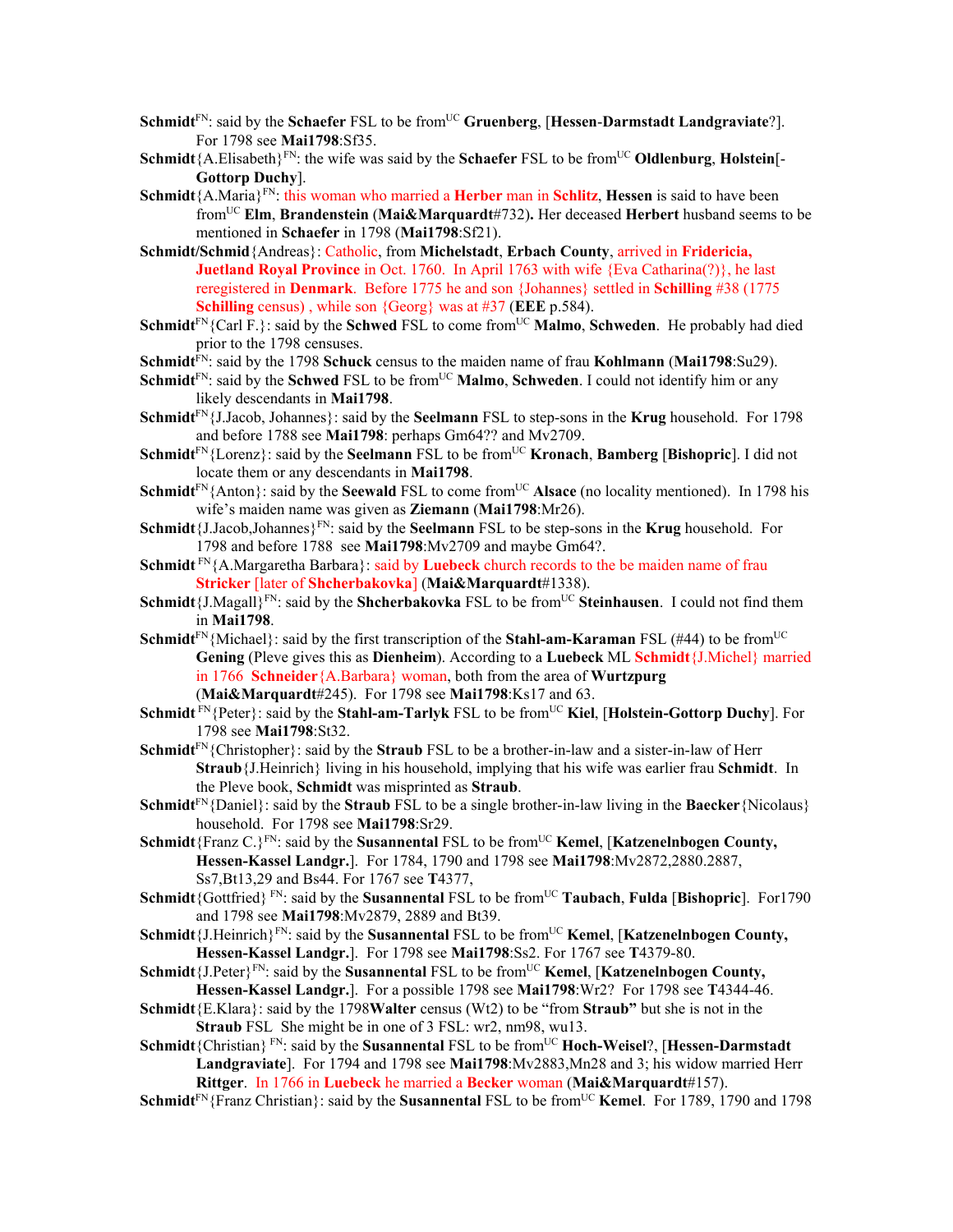see **Mai1798**:Mv2872, 2880, 2887, Ss7, Bt13, 19, Bs44.

- **Schmidt**FN{Gottfried}: said by the **Susannental** FSL to be fromUC **Taubach**, **Fulda** [**Bishopric**]. For 1798 see **Mai1798**:Mv2888, Bt39.
- **Schmidt**<sup>FN</sup>{J.Heinrich}: said by the **Susannental** FSL to be from<sup>UC</sup> **Kemel**. For 1798 see **Mai1798**:Ss2.

**Schmidt**<sup>FN</sup>{J.Peter}: said by the **Susannental** FSL to be from<sup>UC</sup> **Kemel**. I could not find them in **Mai1798**.

- **Schmidt**{Georg}<sup>FN</sup>: said (no locality mentioned) by the **Urbach** FSL to be from<sup>UC</sup> **Ansbach** [**Margraviate**]. I could not find them in **Mai1798**.
- **Schmidt**<sup>FN</sup>{Gottfreid}: said by the **Urbach** FSL to be from<sup>UC</sup> **Merschlem**?, [**Kur-**]Brandenburg. I could not find them in **Mai1798**.
- **Schmidt**<sup>FN</sup>{Ludwig}: said by the **Volmer** FSL to be from<sup>UC</sup> **Heilbronn**. I could not find them in **Mai1798**.
- **Schmidt**FN{A.Cornelia}: according to the **Buedingen** ML this woman from **Hanau** [**County**] in 1766 married a **Schiffler** man; by 1767 this couple was in **Walter** (**Mai&Marquardt**#482).
- **Schmidt**<sup>FN</sup>{A.Regina}: a widow said by the **Walter** FSL to be from<sup>UC</sup> **Hanau** [**County**]. She surely died before the 1798 censuses.
- **Schmidt**<sup>FN</sup>{Jacob}: said by the **Walter** FSL to be from<sup>UC</sup> **Schoritz**?, **Prussian Pomerania**. In 1798 he may be at **Mai1798**:Or15?
- **Schmidt**<sup>FN</sup>: said by the **Walter** FSL to be from<sup>UC</sup> **Shodlins**, **Prussian Pomerania**. This probably is a different rendering of the previous entry.
- **Schmitt/Schmidt**<sup>FN</sup>: said by the **Walter** FSL to be from<sup>UC</sup> **Hanau, Hanau County**. Also spelled **Schmidt**.
- **Schmidt**{Elizabeth}FN: said by the 1798 **Warenburg** census to be the maiden name of frau **Get** (**Mai1798**:Wr71).
- **Schmidt**<sup>FN</sup>{Jacob}: said by the **Warenburg** FSL to be from<sup>UC</sup> **Lohrbach**[sic?], [**Hessen-**]Darmstadt **[Landgraviate].** Said by the **Schmidt** family **(Warenburg** colony) chart to be from<sup>UC</sup> Lorsback, **Darmstadt**. For 1798 see **Mai1798**:Wr25 and 29, and maybe 46?
- **Schmidt**{J.Balthasar}: of **Lollar** and in 1754 a godfather in **Lollar** of **Roth**{H.Balzar} who settled at **Warenburg** FSL #88a.
- **Schmidt**{Ludwig}<sup>FN</sup>: said by the **Warenburg** FSL to be from<sup>UC</sup> Inkheim?, **Hanau** [County]. Said by the Schmidt family chart to be from<sup>UC</sup> Insheim, Hanau. I could not find them in Mai1798.
- **Schmidt**{Nicolaus}<sup>FN</sup>: said by the **Warenburg** FSL to be from<sup>UC</sup> **Weinheim**, which Kuhlberg said was in **Franken**. For 1798 see Mai1798:Wr84 and maybe 46?
- **Schmidt**{Johannes}<sup>FN</sup>: possible early settlers of **Zuerich** said to be from<sup>UC</sup> **Volkersheim** (**Lk**33). For a possible 1798 see **Mai1798**:Zr19??.
- **Schmidt**{Katharina}FN: given in 1798 as the maiden name of the wife of Herr **Hellwig** (**Mai1798**:Zr23), possible early settlers of **Zuerich**. She seems a likely sister to the previous entry – rak.
- **Schmidt**{Nicolaus}: a probable **Zuerich** first settler said by said by Recruiter Beauregard's 1768 list (**Lk**146) to have been fromUC **Fonnershain**?[sic] and to have moved to **Zuerich** in 1768. I could not find him or any likely descendants in **Mai1798**.
- **Schmidt**{Herman}: this widower and his son left **Zug** in 1771 reportedly to go to **Katharinenstadt** not found in any FSL and not said to have come from any other colony, they may have been Zug first settlers.
- **Schmidt**: **KS**155 says he was from **Wald-Amorbach** near **Hoechst** in **Ober-Hessen**.
- **Schmidt**: **KS**155 says he was from **Zell** near **Alsfeld**.
- **Schmied**{A.Dorothea}: married **Huebert**{J.Carl} in **Rosslau** 6 April 1766 (**Mai&Marquardt**#896). **KS**136 has {J.Karl} and the wrong year: 1765. Not identified in any later source.

**Schmidt**{A.Elisabeth}: from<sup>UC</sup> **Bobenhausen** on 8 April 1766 in **Buedingen** married **Grunewald**{J.Wilhelm} fromUC **Felda** near **Ulrichstein** (**Mai&Marquardt**#499). **KS**131 said the places were **Gross-Felda** and **Bobenhausen**, both near **Alsfeld**. I did not find them in any published FSL.

**Schmidt**{A.Juliana}: of **Lautenbach** married **Hagenberg**{Johannes} 14 June 1766 in **Luebeck (Mai&Marquardt**#249). {Johann}, wife {Anna} and a daughter arrived in **Russia** 8 Aug 1766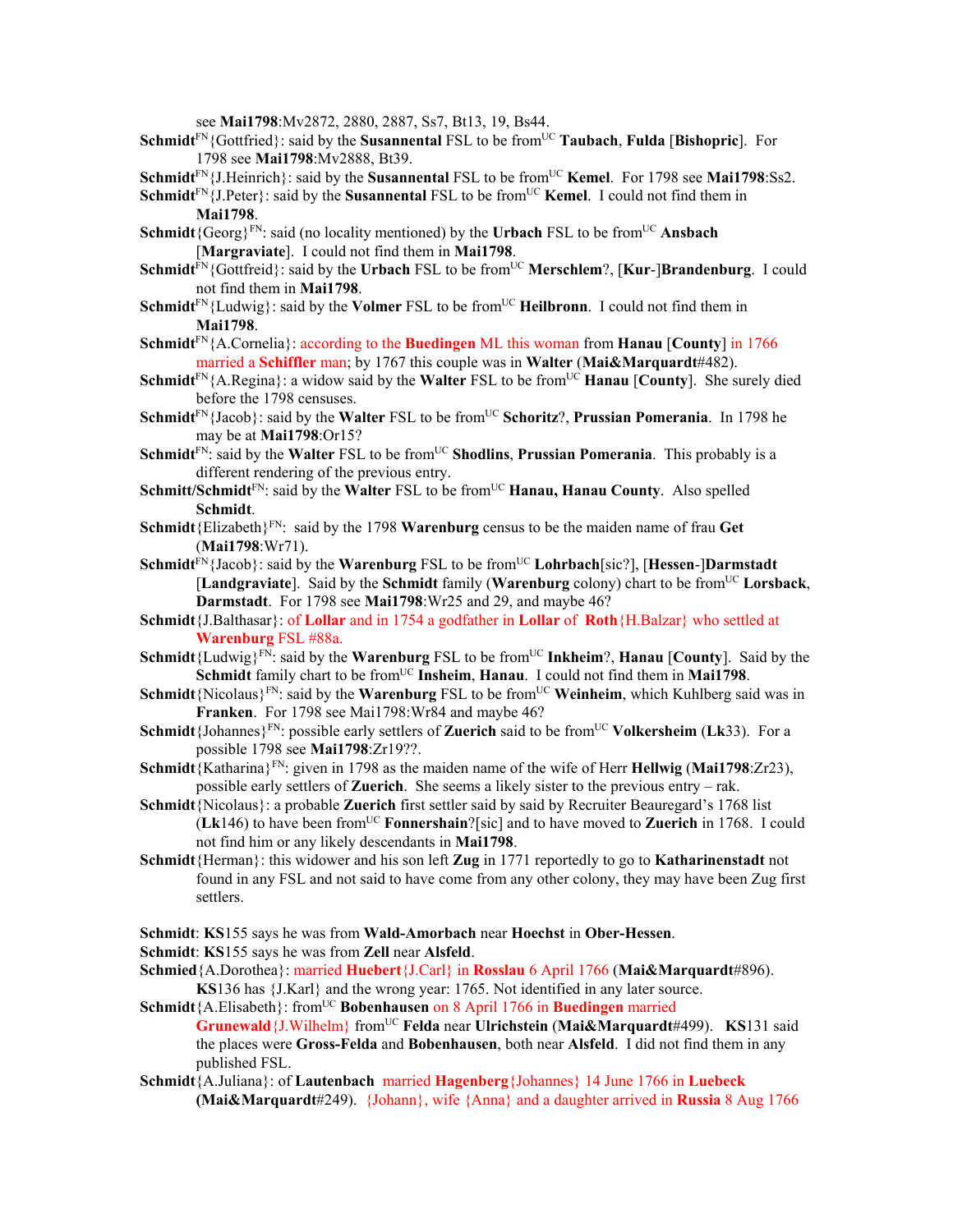(**Kuhlberg**3252). Not found in any later source.

- **Schmidt**{A.Margretha Barbara}: wife of **Stricker**{J.Michael} and mother of their son {J.Ludwig} baptized in Luebeck 30 Aug 1764 (**Mai&Marquardt**#1338). Not found in any later source.
- **Schmidt**{A.Maria}: fromUC **Burgsinn** married **Wirth**{Johannes} in **Buedingen** 25 April 1766 (**Mai&Marquardt**#591). On 8 Aug 1766 {Johann} and wife with no children arrived in **Russia**, said to be fromUC **Dienheim** (**Kulberg**4200). **KS**164 has "**Burgsinn** near **Gemuendin** near the **Main** [river]". Not found in any later source.
- **Schmidt**{A.Maria}: from<sup>UC</sup> **Hanau** [County] 24 May 1766 in **Buedingen** married de Lille{/Jacque/Jaque Joseph Roselen} (**Mai&Marquardt**#661). Not found in any later source.
- **Schmidt**{A.Maria}: married **Schwechheimer**{Marx}in **Luebeck** 30 Dec 1765 (**Mai&Marquardt**#44 & **KS**157). No further information.
- **Schmidt**{Caspar+w+3c}: **Kulberg**117 to be from<sup>UC</sup> **Weilburg**. Not in **T** nor in any published FSL.
- **Schmidt**{Christian}: **Anhalt-Dessau** records report that with wife and 5 children he left **Gohrau, Dessau**  for **Russia** in 1766 (**Mai&Marquardt**#1147). Later in 1766 with wife {Maria} and 5 children he arrived in **Russia**, he said to be from<sup>UC</sup> **Dessau (Kulberg**4230). Later in 1766 with wife and 4 children he took transport in **Oranienbaum** for the **Volga** (**T**4598-4603). Not found in any published FSL.
- **Schmidt**{Christoph}: **Anhalt-Dessau** records report that he left **Woerlitz** in 1766 (**Mai&Marquardt**#1148). On 4 July 1766 with wife {Louisa} and 4 children he arrived in **Russia**, he said to be from<sup>UC</sup> **Dessau** (**Kulberg**1532). Not found in any later source.
- **Schmidt**{Dorothee/Dorothea}: from<sup>UC</sup> **Kirtoff** married **Schmidt**{Johannes} in **Buedingen** 13 May 1766 (**Mai&Marquardt**#641). **KS**155 has {Dorothea} and **Kirtoff-bei-Alsfeld**. On 29 Aug 1766 {Johann & A,Dorothea} with no children arrived in **Russia**, he said to be fromUC **Darmstadt**  (**Kulberg**5137). Not found in any later source.
- **Schmidt**{Elisabeth} **Anhalt-Dessau** records report that this beggar lady, a widow, left **Oranienbaum** for **Russia** with 2 others in 1766 (**Mai&Marquardt**#1146). On 4 July 1766 the widow {Elisabeth} arrived in **Russia** with her daughter {Maria} in tow,the widow said to be from **Dessau**  (**Kulberg**1345). Not identified in any later source.
- **Schmidt**{E.Katharina}: **KS**:82: left for Russia. No date given and I could not find this couple in any published FSL.
- **Schmidt**{Engel Dorathea}: was godparent at the 11 July 1764 baptism in **Luebeck** of **Bartholl** {Engel Dorathea} daughter of {Baltzer} who settled in Balzer as headman (**Mai&Marquardt**#1330).
- **Schmidt**{Engel Dorothea}: was a godparent at the 10 Oct 1765 **Luebeck** baptism of **Ganser**{Heinrich} {**Mai&Marquardt**#1344}.
- **Schmidt**{Gabriel}: {J.Andreas} his son with **Hoffmann**{Barbara} was baptized in **Luebeck** om 10 Jly 1766 (**Mai&Marquardt**#1359). No further information.
- **Schmidt** ${Georg}$ : **KS**:82 & 155 say this Catholic man from<sup>UC</sup> **Danzig** in 1764 was sent on to the **Saratov** area as part of the group of colonists transported under the command of Captain Paykul and Cornet Rehbinder. I have not found them in any published FSL.
- **Schmidt** $\{Gg. \}$ : Catholic son of  $\{Gg. \}$  of<sup>UC</sup> the **Wiesenthau** monastery/convent/closter married **Bolz**{Susanna} in **Woehrd** 25 April 1766 (**Mai&Marquardt**#775). Not found in **Kulberg**, or **T**, in any published FSL, or in **Mai1798**. Check **T**4415.
- **Schmidt**{Georg Hinrich}: was a godparent for the 4 June 1764 **Luebeck** baptism of **Schwedzig**{Catharina Magdalena} daughter of {Juergen} and his wife **Spriesler**{Francisca} [**Mai&Marquardt**#1334). Not found in **Kulberg**, **T**, any published FSL, or in **Mai1798**.
- **Schmidt**{Hans Peter}: **KS**155 says he was from **Griedelbach** near **Wetzlar**. Check **T758 & 5147.**
- **Schmidt**{Jacob}: said by Recruiter Beauregard's list to have been from<sup>UC</sup> Saalendorf (Lk2). For 1767 see **T**2042-2044. Not found in any FSL and I could not find them or any likely descendant associated with any **Volga** colony.
- **Schmidt**{Jacob+w}: **Kulberg**58 said they were Reformed from<sup>UC</sup> Westhuber(?). Not found in **T** or in any published FSL.
- **Schmidt**{J.Christoph}: was a witness at the 26 April 1765 **Luebeck** baptism of a son of **Schneider**{Nicolaus} and his wife **Schultz**{M.Sophia}(**Mai&Marquardt**#1339). Not identified in any later source.
- **Schmidt**{J.Conrad}: and wife **Tauerheim**{Hanna Barbara} had a daughter baptized in **Luebeck** 1 July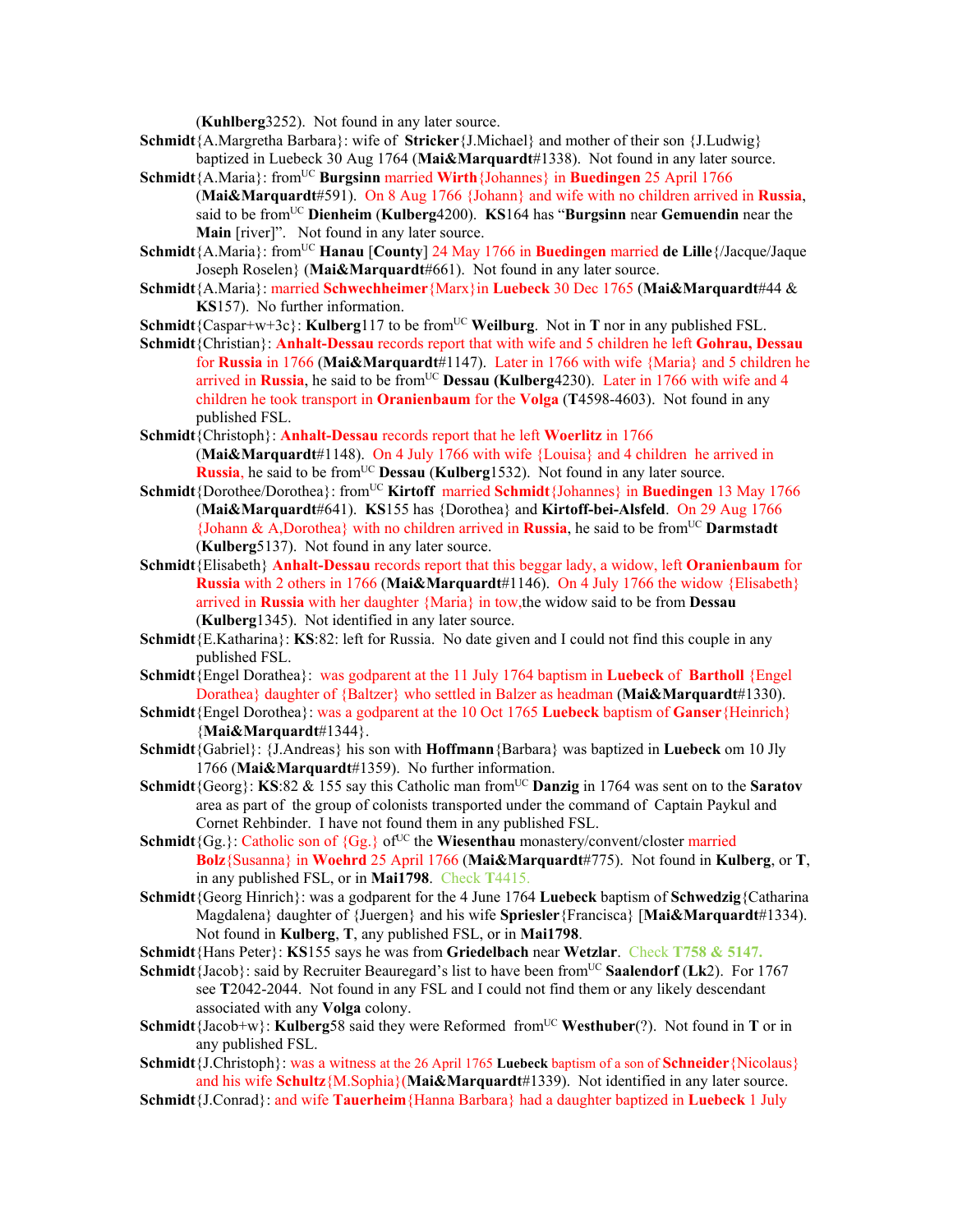1766 ; godparents for this event were: **Schaeffer**{J.Juergen} and **Schnarsch**{Philip}

- (**Mai&Marquardt**#1321). None of these folk were identified in any later source.
- **Schmied/Schmidt/Schmid**{J.Georg/Georg}: married **Seehause/Seehausen**{A.Christiana} in **Rosslau** 30 April 1766 (**Mai&Marquardt**#955 & **KS**75 & 75 which has wrong year: 1775). They may have been the **Schmidt** couple who later in 1766 left **Oranienbaum** for the **Volga**, {J.Georg}
	- unfortunately died en route (**T**3292-3294). Not found in any later source.
- **Schmitt**{J.Georg}: **KS**155 said he was from **Niederquembach** near **Wetzlar**.
- **Schmidt**{J.Hermann}: **KS**155 says he left **Obersorg** near **Alsfeld** with wife and 3 children.
- **Schmidt**{J.Hinrich/Heinrich}: married **Zimmerman**{Eva} in **Luebeck** 22 July 1766

(**Mai&Marquardt**#120). **KS**155 has {J.Heinrich}. Not found in any later source.

- **Schmid**{Johann}: son of the deceased {Jacob} of Neuhaus im Aischgrund married in **Woehrd** 16 May 1766 **Wendler**{Christina} daughter of {Gg.} of **Erlang** (**Mai&Marquardt**#810). **KS**155 has
	- **Neuhaus-Aischgrund**, {Georg} & **Erlangen**.
- **Schmidt**{J.Adam}: **KS**155 says he was from **Schluechtern** and left from **Steinbach** near **Giessen** with wife **Haas**{A.Dorothea} and 4 children.
- **Schmidt**{J.Georg}: **KS**155 says he was from **Quembach** near **Wetzlar**.
- **Schmidt**{J.Kaspar}: **KS**155 says he was born in **Queckborn**.
- **Schmidt**{Johanna Dorothea}: married **Roesner**{Tobias Jacob} in **Luebeck** 2 Sept 1766 (**Mai&Marquardt**#126 & **KS**152). Not found in **Kulberg** or in **T**. She evidently died prior to 17 Aug 1767 when her husband is recorded with an **Oldschmidt** wife {Maria} as he settled at **Katharinenstadt** FSL #150.
- **Schmidt**{Johanne Christiana}: married **Steubarth**{Christian} in **Rosslau** 8 May 1766 (**Mai&Marquardt**#962). **KS**155 has {Christine} and the wrong year: 1765. **KS**159 has **Stenbarth** and the wrong year: 1765. Check **T**259.
- **Schmidt**{Johannes}: from<sup>UC</sup> **Kirtoff** married **Schmidt**{Dorothee} in **Buedingen** 13 May 1766 (**Mai&Marquardt**#641). **KS**155 has {Dorothea} and **Kirtoff-bei-Alsfeld**. On 29 Aug 1766 {Johann & A,Dorothea} with no children arrived in **Russia**, he said to be from **Darmstadt**  (**Kulberg**5137). Not found in any later source.
- **Schmidt**{Johannes}: **KS**155 says he was from **Elfa** near **Alsfeld**. Check **T2044, 2685, 5020.**
- **Schmitt**{Johannes}: **KS**155 says he was from **Nausis** near **Rotenburg**.
- **Schmidt**{Juergen Jacob}: married **Wenger**{Friederike Margarete} in **Luebeck** in 1765; they were in the Transport List but have not been found resident in Russia (**Mai&Marquardt**#14).
- **Schmidt**{Konrad}: **KS**155 says he was from **Hettersroth** near **Gelnhausen**. Check **T**260.
- **Schmidt**{Konrad}: **KS**155 says he was from **Laubach** near **Nidda**.
- **Schmidt**{Maria}: married **Henning**{J.Gottfriedt} in **Rosslau** 30 April 1766 (**Mai&Marquardt**#954). No further reference found.
- **Schmidt**{Maria}: married **Stoetsser**{J.Elias August} in **Rosslau** 26 June 1766 (**Mai&Marquardt**#1031 & **KS**160). Not found in any later source.
- **Schmidt**{M.Magdalena}: married **Ecker**{Jakob}in **Luebeck** 22 May 1766 (**Mai&Marquardt**#62). **KS126** mistakenly said this was in 1765. I did not find them in any later source.
- **Schmidt**(M.Susanna}: from **Sprendlingen** married **Schaeffer**{Philipp} in **Buedingen** 2 June 1766 (**Mai&Marquardt**#675). **KS**153 & 155 both say **Sprendlingen** is near **Offenbach**. No further information.
- **Schmid**{Nicol.}: was witness at the **Majer-Weigel** wedding 14 Sept 1766 in **Woehrd** (**Mai&Marquardt**#793). No further information.
- **Schmidt**{Paul/Georg Paulus}: married **Koller**{Cunigunda/Kunigunde) in **Luebeck** 19 June 1766 (**Mai&Marquardt**#105). They arrived in **Russia** 12 Sept 1766 (**Kulberg**4743). I could not find them in any later source.
- **Schmidt**{Peter}: from<sup>UC</sup> **Braunfelds** [sic for **Solms-Braunfels Principality**?] who married **Funck**{Susanna} on 25 June 1766 (**Mai&Marquardt**#251). They arrived in **Russia** on 12 Sept. 1766 (**Kulberg**4686). Not found in **KS**, **T**, or a published FSL.
- **Schmidt**(Peter}: from **St. Wendel, Kur-Trier** married **Riedstock**{M.Xstina} in **Friedberg** 22 April 1766 (**Mai&Marquardt**#327). Not found in any FSL.
- **Schmitt**{Peter}: **KS**155 says he was from **Mittelgruendau** near **Buedingen**.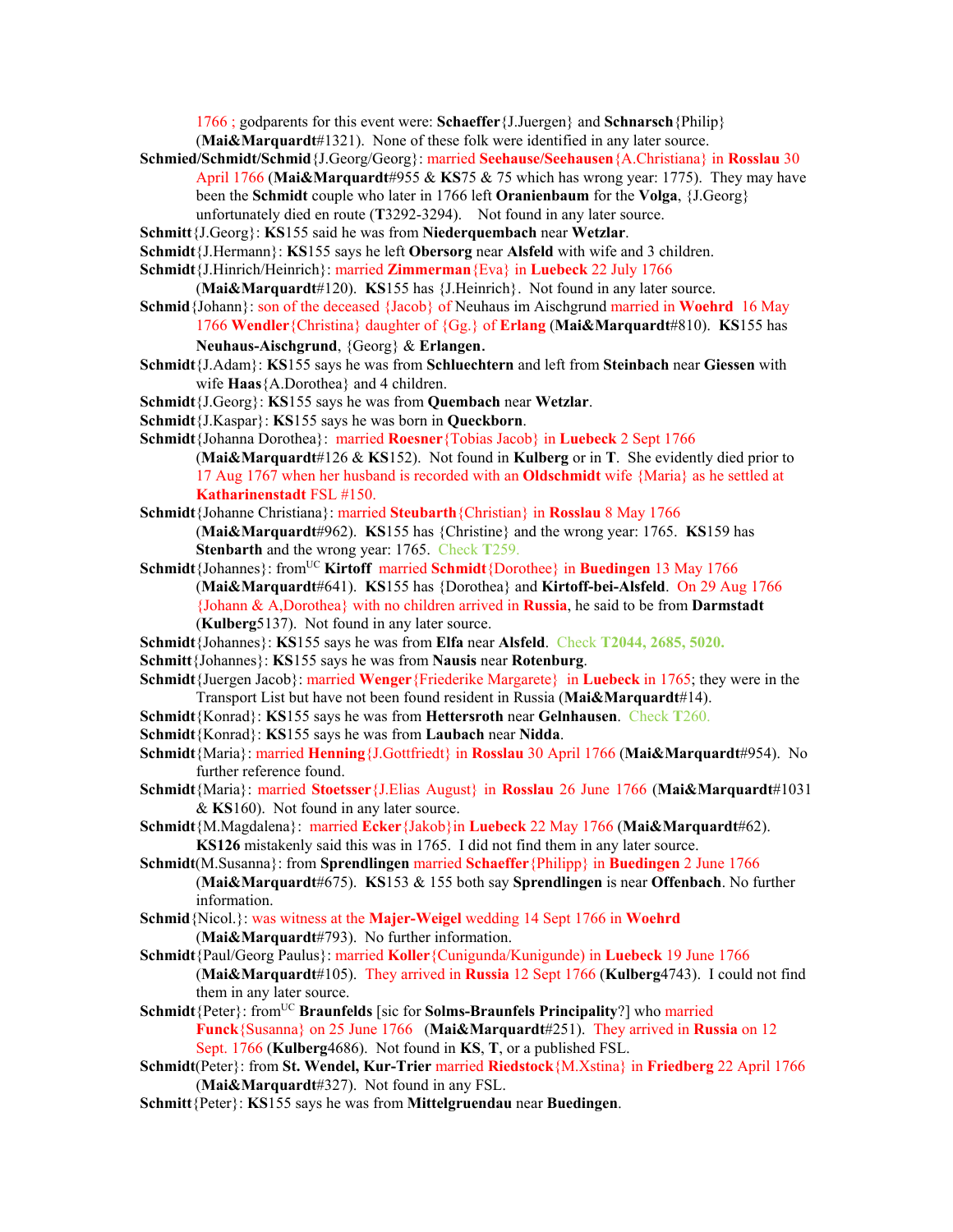- **Schmidt**{PhilippWilhm.}: married **Westerweller**{A.Katharina} in **Luebeck** in 1765; they have not been found resident in Russia (**Mai&Marquardt**#26).
- **Schmidt**{Sophia}: she married a **Muench** man in 1765 in **Luebeck**; they were in the Transportation List, but have not been found resident in Russia so far (**Mai&Marquardt**#25).
- **Schmidt**{Wilhelm}: **KS**155 says he was from **Berghausen** near **Wetzlar**.
- **Schmidt/Schmitt**FN: this family name was found recorded in 1700s **Berstadt** parish records, in **Haiger** parish records during the years prior to 1767, and in marriage records 1762-1767 for five different places: **Herborn**, **Kirburg**, **Kroppach**, **Schlitz**; and **Tann**;and in **Schotten** parish records for many generations prior to 1767; see **Flegel** trip.
- **Schmidt**RN, David F. is the AHSGR village coordinator for **Stahl-am-Karaman** who proved that **Thuengen** was the **Gening** or **Dening** referred to in the **Stahl-am-Karaman** FSL as the German State of origin for many **Stahl-am-Karaman** settlers. David and **Richard Scheuerman** were the two-man team that negotiated for and obtained the invaluable 1798 Volga censuses for AHSGR. And David has proven the birthplace of **1 Boregard**, 1 **Urbach**, at least 4 **Boaro** first settlers.
- **Schmidtberger**<sup>FN</sup>: said by the **Herzog** FSL to be from<sup>UC</sup> **Regensburg**.
- **Schmidtlein**FN: this orphan boy was said by the **Koehler** FSL to be living in the **Klein** household.

**Schmidttor**<sup>GL</sup>: an unidentified place said by **Jim Pickelhaupt** to be home<sup>UC</sup> to

**Froschhaeuer**{Ambroosius} who Jim says settled in **Beideck**. There was **Schmiddorf**, a tiny village in **Kurbayern** 26 km SSW of **Regensburg**.

- **Schmied**FN: see **Schmidt**.
- **Schmiedeberg**GL: an unidentified place said by the **Orlovskaya** FSL to be home<sup>UC</sup> to a **Golde** family. Said by the **Warenburg** FSL to be home<sup>UC</sup> to a **Kessler** family. There were at least 5 Schmiedebergs in the German-speaking lands.
- **Schmiedeberg**? GL, [**Kur**-]**Sachsen**: is some 14 miles SSW of **Dresden**, and said by the **Laub** FSL to be home<sup>UC</sup> to a **Hermann** family.
- **Schmiedel**{Paul Johann}: **KS**155 says he left **Grossenluedeer** near **Fulda** heading for **Katharinenstadt**. No further reference.
- **Schmiedenburg**<sup>GS/GL</sup>: an unidentified place said by the **Boaro** FSL to be home<sup>UC</sup> to a **Holzhausen** family. There is a Schmiedelberg in Bavaria, a Bad Schmiedeberg in Saxon-Anhalt, as well as Schmiedebergs in Brandenburg, in Saxony and in Schleswig-Holstein.
- **Schmiehl**{J.Peter}: **KS**155 says he was from **Dreisbach** near **Wetzlar**.
- **Schmierer**FN: listed by the 1858 **Neudorf** census (#245) without origin and said by **KS**:430 to be from **Erdmannhausen**, **Ludwigsburg** [**Amt**], **Wuerttemberg**. Using **FHL**#1,187,177, the **GCRA**  proved this origin. See their book for much more.
- **Schmierlach**?<sup>GL</sup>, **Oberelz**?: an unidentified place said by the **Brabander** FSL to be home<sup>UC</sup> to a **Paschau** family. This might be **Schmerlecke**, **Westfalen Duchy** some 23 miles WSW of **Padrborn** city.
- **Schmiese/Schmies** {Christoph/Hans Christoph}: **KS**:82 said this party of 5 from<sup>UC</sup> Bosdorf or Borsdorf (**KS**155 he had 4 chidren said Borsdorf was near **Buedingen**) in 1764 was sent on to the **Saratov** area as part of the group of colonists transported under the command of Captain Paykul and Cornet Rehbinder. However, the **Holstein** FSL (#23) said this {Hans Christoph} was from<sup>UC</sup> **Memelsdorf**(?), **Holstein**. Later spelled **Schmies**.
- **Schmilzer**<sup>FN</sup>{Johann}: said by the **Boaro** FSL to be from<sup>UC</sup> **Sassanfahrt**(?), **Bamberg**. I could not find this family in the 1798 Volga censuses. Also spelled Schmelzer.
- **Schmitt**: filed among the **Schmidt**.
- **Schmitten**, **Bassingheim Barony**: 13 miles NW of **Frankfurt-am-Main** city centre and was the center for a southern chunk of the Barony. Which earlier had been **Hattstein Barony**.

**Schmitter**<sup>FN</sup>: said by the **Paulskaya** FSL to be from<sup>UC</sup> **Hamburg** (no locality mentioned).

- **Schmitthausen**GL**,**is probably the Schmitshausen which is some 7 miles NE of **Zweibruechen** and said by the **Seewald** FSL to be home<sup>UC</sup> to a **Kilb** family.
- **Schmoll**FN: said by the 1816 **Glueckstal** census (**KS**:6750, 431) to be from **Frei Laubersheim**, **Alzey** [**Amt**], **Rheinhessen**. Using **FHL**(1,197,055-6), the **GCRA** verified this origin, but they did not find that the family came via **Torschau, Hungary** as the census had saie. See the **GCRA** book for more detail.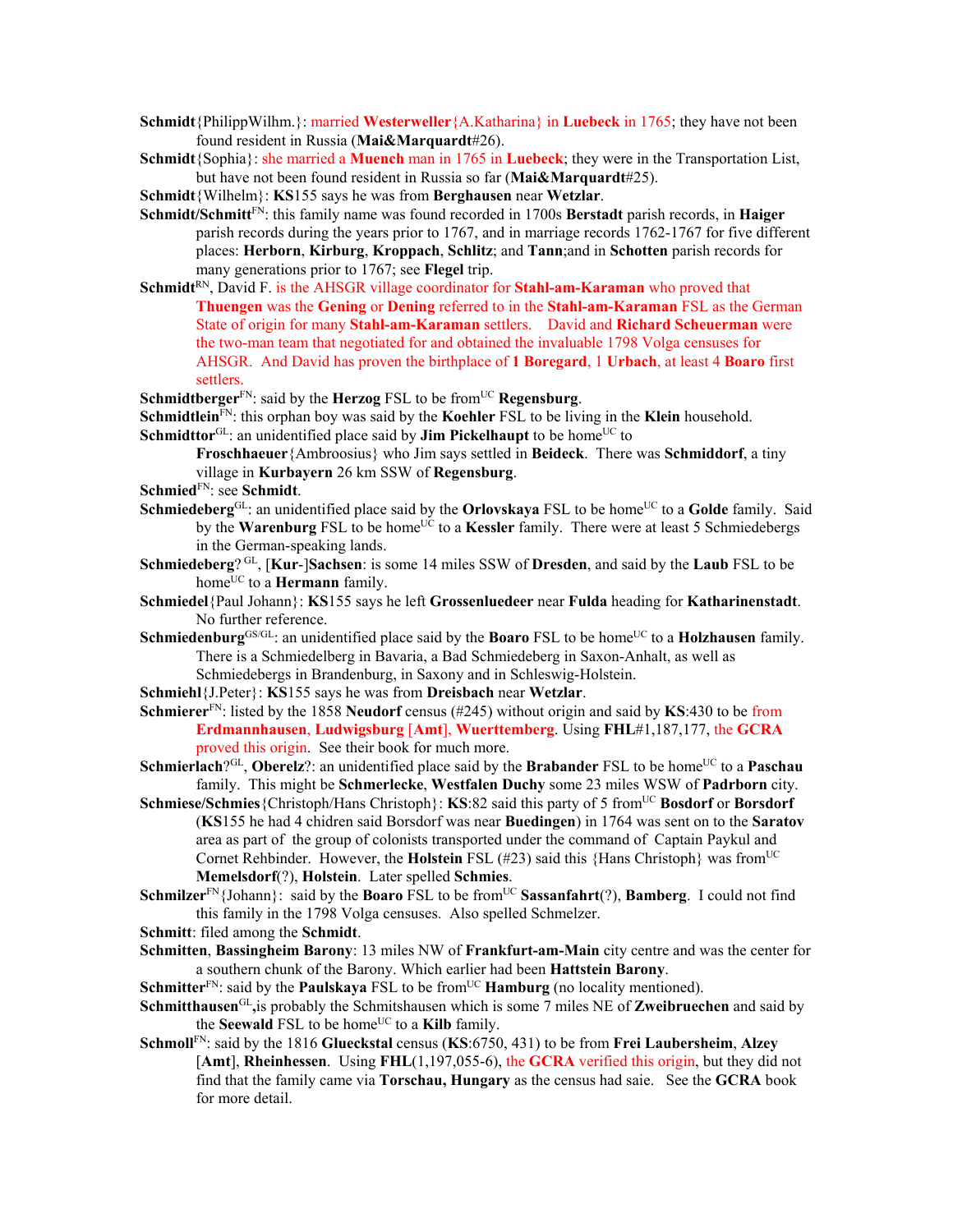- **Schmudy**<sup>FN</sup>: said by the **Stahl-am-Tarlyk** FSL to be from<sup>UC</sup> **Danzig** [Free City] (no locality given). I could not find members of this family in **Mai1798**.
- **Schmueck**{A.Eva}: from **Frank.Crumbach** near **Dieburg** married **Reinhard/Reinhardt**{Carl Ludwig} in **Fraenkish-Crumbach** 25 Oct 1763 going to a place near **Petersburg** (**Mai&Maruardt**#1265). Not found in any published FSL.
- **Schmueck**<sup>FN</sup>: said by the Kromm version of the **Jagodnaja Poljana** FSL to be from<sup>UC</sup> Buedingen, **Isenburg County** later than the first settlers (p.35). Also **KS**156.

**Schmunck**FN: see **Schmunk**.

- **Schmunk**<sup>FN</sup>{Conrad/J.Konrad}: said by the **Dobrinka** FSL #68 to be from<sup>UC</sup> **Krumbach**, **Franken** (sic for **Fraenkisch-Crumbach** – **Gieg1**). Contemporary church records say this **Schmunck** family was from **Asbach**, [**Hessen-Darmstadt Landgraviate**], and that the wife's maiden name **Lo(t)z**{A.Elisabeth} and that they left **Fraenkisch-Crumbach** for **Russia** in 1766 (**Mai&Marquardt**#1262, **Gieg1**). For 1798 see **Mai1798**:Db11,Sb33.
- Schmunk<sup>FN</sup>{Heinrich Sr.}: Lutheran, born in<sup>UC</sup> Schoenberg County, he later lived in<sup>UC</sup> Hessen-**Darmstadt Landgraviate**, arriving at **Schleswig city, Schleswig Royal Duchy** in May 1761. In May 1765 with wife {Elisabeth} and 4 children, he requested permission to leave **Denmark**. Two of his children, {J.Heinrich Jr.} and {Isaak}, were later recorded in **Riebensdorf** colony, **Woronesh** (**EEE** p.589).
- **Schmunk**FN{J.Heinrich Jr.}: Lutheran, a son of {Heinrich Sr.}, arrived at **Schleswig city, Schleswig Royal Duchy** in May 1761. In 1763 he married the widow of **Schneider**{Georg Ludewig}. In May 1765, they requested permission to leave **Denmark**. Later they settled in **Riebensdorf, Woronesh** (**EEE** p.589).
- **Schmunk**{Christine Marg.}: the maiden name of frau **Schaefer**{J.Adam} which family left from **Fraenkish-Crumbach** in 1766 to go to **Russia** where they settled in **Neu-Saratowka** (**Gieg1**). **KS**153 says she is the wife of **Schaefer** {J.Adam} from<sup>UC</sup> **Asbach** near **Darmstadt** going to **St. Petersburg**. Not found in any later source.
- **Schmunck**{A,Eva}: **Fraenkisch-Crumbach** parish records say he left there with wife and 2 children; the **F-C** marriage register says he is from **Frankfurt** and 25 Oct 1766 married **Schmunck**{A.Eva}, who already had an illegitimate child and is again pregnant (**Mai&Marquardt**#1265). **KS**150 & 156 say he was from either **Frankfurt** or **Fraenkisch-Crumbach** and she was from **Fraenkisch-Crumbach**, they being on their way to a village near **Petersburg**.
- **Schnabel**{Marg.}: daughter of the former {Mich.} of **Wittelshofen** near **Duenkelsbuehl** married in **Woehrd** 30 April 1766 **Lachert**{Peter B.} son of the former {Mich.} (**Mai&Marquardt**#787). On 12 Sept 1766 **Lachet**{Peter & Margaretha} without children arrived in **Russia**, he said to be from the **Pfalz** (**Kulberg**4616). Later in 1766 this **Lachet** couple without children took transport in **Oranienbaum** for the **Volga** (**T**4954-4955). By 3 Aug 1767 **Lachert**{P.Bonawentura & Margaretha} had settled at **Boaro** FSL #107, he said to be from<sup>UC</sup> Mannheim, Kurpfalz. I could not find this family in the 1798 Volga censuses.
- **Schnabel**FN: said by the 1816 **Glueckstal** census (**KS**:673, 677, 431) to be from **Reilingen**, **Mannheim** [**Amt**], **Baden**. However, using **FHL**(247,629), the **GCRA** proved origin in **Klingenmuenster**, **Bergzabern** [**Amt**], **Pfalz**. See the **GCRA** book for more detail.
- **Schnabel**FN: listed by both the 1816 **Kassel** census (#53, 110) and **KS**:431 without origin. Using **FHL**#247,629 the **GCRA** proved origin in **Klingenmuenster**, **Bergzabern** [**Amt**], **Rheinpfalz**. See their book for more.
- **Schnabel**{E.Rosina}: **Dorothy Brandner** reports she was the wife of **Stotz**{J.Heinrich} and was born 3 Dec 1803 either in **Reilingen**, **Mannheim** [**Amt**], **France** (later **Baden**) or **Klingenmuenster**, **Bavaria** (no source given either for marriage or birth).
- **Schnabel/Schnaberl**FN: according to a **Woehrd** ML **Schnabel** {A.Marg.} from the court in **Ansbach Duchy** married 16 April 1766 **Horderig**{Anton}; later this couple went to **Preuss**; another source gives her name as **Schnaberl** (**Mai&Marquardt**#773).

**Schnabel**FN: this family name was found recorded in **Kirburg** marriage records 1762-1767; see **Flegel** trip. **Schnaberl**FN: see **Schnabel.**

**Schnaible**FN: **Curt Renz** has found the church records for this **Hoffnungstal, Bessarabia**, family in **Breitenberg, Calw Oberamt, Wuerttemberg**. Stumpp, p.524, says they arrived in Russia in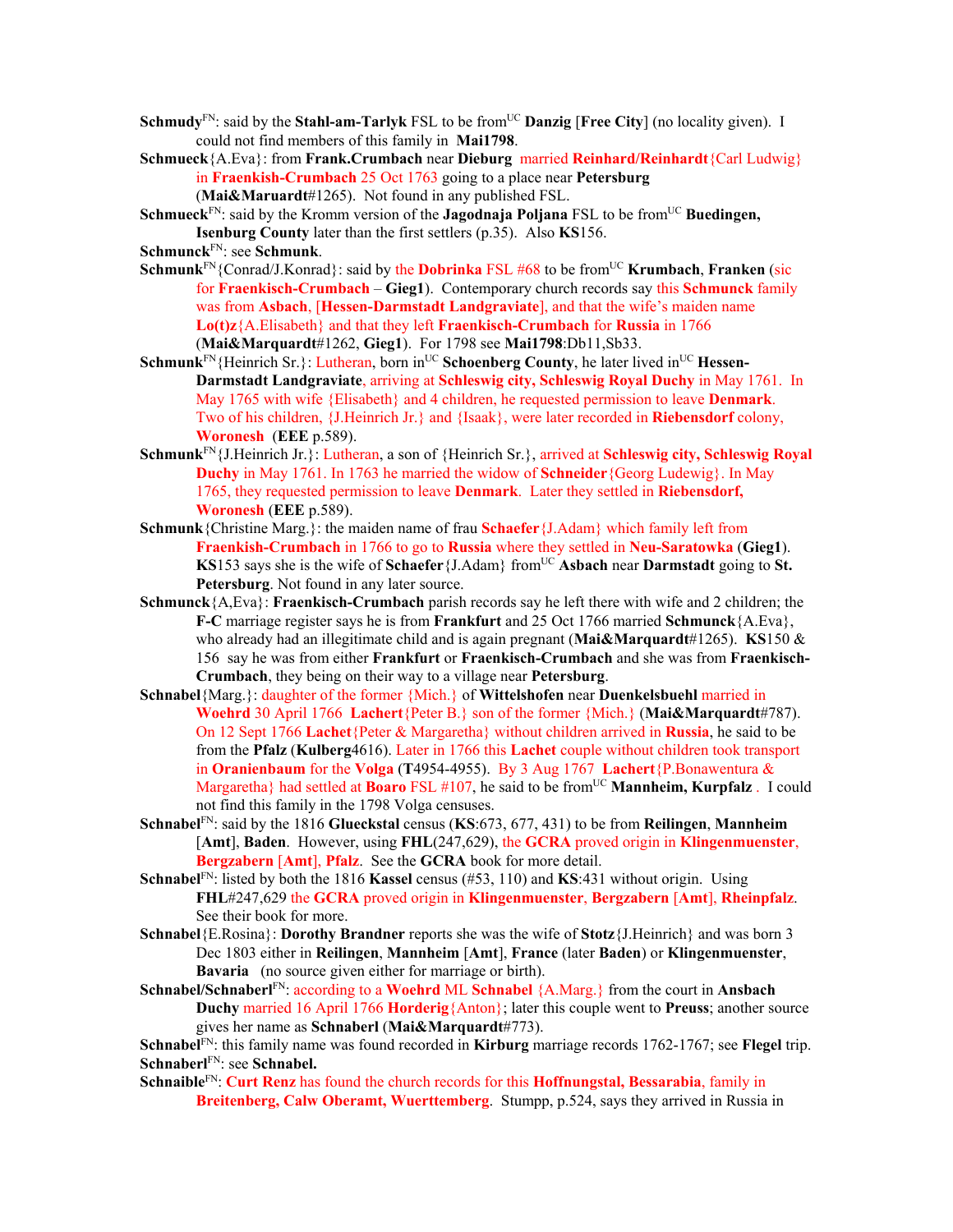1802.

**Schnaible**FN: in 1858 is mistakenly listed as **Schaible** in **Neudorf**. **Schnaible**FN: also see **Schneible**.

- **Schnaidt**FN: said by the 1816 **Glueckstal** census (**KS**:678, 431) to be from **Hagelloch, Tuebingen** [**Amt**], **Wuerttemberg**. Using **FHL**(1,457,424), the **GCRA** verified this origin and proved that he had earlier been born in **Unterjesingen**. See the **GCRA** book for more detail.
- **Schnaidt**<sup>FN</sup>: listed mistakenly as **Schmid**{Friedrich} in the 1816 **Kassel** census (#39) and correctly as Schnaidt by **KS**:431, both without origin. Using **FHL**#1,457,424 the **GCRA** proved origin in **Unterjessingen**, **Tuebingen** [**Amt**], **Wuerttemberg**, marrying and living in nearby **Hagelloch** before going to Russia. See their book for more.
- **Schnait**GL, **Waiblingen** [**Amt**], **Wuerttemberg**: is some 4.5 miles ESE of **Waiblingen** city, and was proven by **GCRA** to be home to the **Ruehle** family that went to **Glueckstal**, and to the **Huber**/**Hubert**{Konrad,Rheinhold} family that settled in **Neudorf**. Mistakenly said by the 1816 **Glueckstal** census to be home<sup>UC</sup> to the **Ruf** family. See the **GCRA** book for more details.
- **Schnarr**<sup>FN</sup>: said by the **Neidermonjou** FSL to be from<sup>UC</sup> Steinau. For 1798 see Mai1798: Nm20.
- **Schnarr**{A.Sabina}FN: listed in the first version of the **Stahl-am-Karaman** FSL (#43) as the wife of **Kraus**{Johannes the elder}, the Pleve version lists her as {Anna} with no maiden name, but her two Schnarr brothers are listed (#43a). In the Kuhlberg Lists they are all three listed, under the family name **Schnerr**, together with their parents and siblings (#3000). In the 1798 **Stahl-am-Karaman** census in one entry her former husband is named a **Krause** and she is said to be deceased (**Mai1798**:Sk8), but evidently was only separated since in another entry she is listed as a widowed head of her own household with a young **Schnarr** man (actually he later turned out in reality to be a **Krause**) in her household (Sk26).
- **Schnarsch**{Philip}: was a godparent at the 1 July 1766 **Luebeck** baptism of a daughter of **Schmidt**{J.Conrad} and **Tauerheim**{Hanna Barbara} (**Mai&Marquardt**#1321). Not found in later sources.
- **Schneck**{A.Elisabeth}: married **Lackmann**{A.Elisabeth} in **Luebeck** 14 July 1766 (**Mai&Marquardt**#116). On13 Sept 1766 with her husband she arrived in **Russia**, he said to be from **Pfalz** (**Kulberg**5911). Not found in **T**. In the Stumpp supplement to the **Dietel** FSL Lakmann {Conrad} is said to be from<sup>UC</sup> **Elmen**(?), **Hannover**. Later spelled **Lackmann** and **Lockmann** (**Mai1798**:Mv393, 399, Wt98, 53, Dt53. At least some descendants believe that this family was of Jewish origin having converted to Christianity.
- **Schnegelberger**{J.Caspar}: Bill Bickelhaupt says he and his wife died on the way to Russia, but two of their sons settled in **Beideck**. **KS**156 says he went to **Beideck**.
- **Schnegelberger/Sheeberg**{Conrad}: said by the first transcription of the **Schilling** FSL (25a) to be from **Lauterbach**. The Pleve version says he was from **Gruenberg**, [**Hessen**-]**Darmstadt** [**Landgraviate**].
- **Schneible**FN: listed in the **Bergdorf** 1858 census (**KS**:665) without origin. Origin in **Breitenberg**, **Calw** [**Amt**], **Wuerttemberg** was proven by the **GCRA** using **FHL**(1,528,422). See the **GCRA** book for more details. Also spelled **Schaible**, and **Schnaible**.

**Schneible**FN: also see **Schnaible**.

- **Schneideman**FN: said by the 1798 **Balzer** census to be the maiden name of the then frau **Kaiser** (**Mai1798**:Bz8).
- **Schneidemuehl/Schmeidmuhl**<sup>GL</sup>, **Polen**: said by the **Kamenka** FSL to be home<sup>UC</sup> to a **Repin** family. This probably was Schneidemuehle Alteiche, now Smolniki, Warminsko-mazurskie, Poland.
- **Schneider**{A.Elisabeth}: maiden name of frau **Kräuter** of **Balzer**. Not in **Kuhlberg**.
- **Schneider** {Anna Maria}<sup>FN</sup>: **Bonner** proved that this woman said in their **Huettengesas** marriage record to be fromUC **Neuweidermus**, **Isenburg**[-**Meerholz County**] married in 1763 the **Krauter** man who went to **Balzer**.
- **Schneider**{Elisabeth}<sup>FN</sup>: said by the 1798 **Balzer** census to be the maiden name of frau **Mueller**{Ernst} (**Mai1798**:(Bz24).
- **Schneider**{Conrad}<sup>FN</sup>: said by the **Balzer** FSL to be from<sup>UC</sup> **Isenburg** (no state or locality identified), with a **Triller**? mother-in-law in the household. Not listed in **Kuhlberg**. This man married **Triller** {A.Margaretha} 8 April 1766 in **Buedingen** (**Mai&Marquardt**#494). The maiden name of his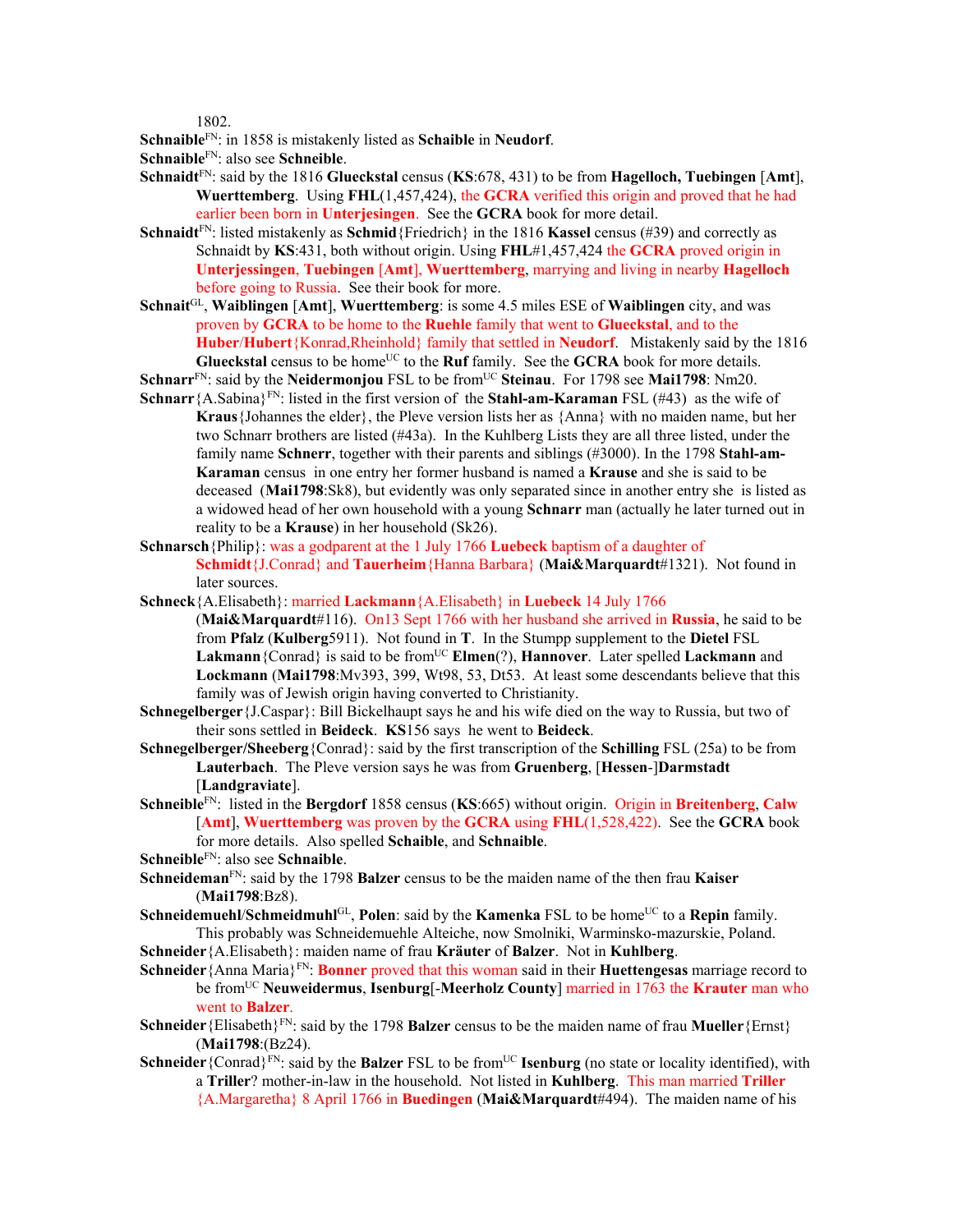wife in 1798 was given as **Kurtz** (**Mai1798**:Bz3).

- **Schneider** {Gertrude}<sup>FN</sup>: a widow said by the **Balzer** FSL to be from<sup>UC</sup> **Isenburg** (no locality identified). For 1798 see **Mai1798**:Bz54, 76). Not found in **Kuhlberg**.
- **Schneider**{Johann}: **KS**156 says he married **Balzer**{A.Katharina}.
- **Schneider**{J.Heinirch}FN: said by **Kuhlberg1218** and the **Balzer** FSL to be from **Isenburg**. **Bonner** proved the birth and marriage of this couple (she nee **Ruehl**) in **Duedelsheim**, **Isenburg**[- **Buedeingen County**]. **Wagner1** concurs except he says the bride was a **Kuhl** (father given), otherwise he gives the baptismal date, Johann Henrich's parents and the marriage date. In 1798 the maiden name of frau **Schneider**{Heinirch} was given as **Kuhl** (**Mai1798**:Bz19).
- **Schneider**{J.Adam}: **KS**156 says he went to **Balzer**. I have found no evidence of this.
- **Schneider**FN: an **Auenheim**, **Bischweiler** [**Amt**], **Elsass** family, the maiden name of frau **Zimmerling** of **Bergdorf**.
- **Schneider**FN: was said by the **Boaro** FSL to be an orphan boy in the **Fer** household. Said by Kuhlberg to be fromUC **Darmstadt** (no locality mentioned). For 1798 see **Mai1798**:Pb9.
- **Schneider**<sup>FN</sup>{Andreas}: said by the **Boregard** FSL to be from<sup>UC</sup> **Kaden**.
- **Schneider**<sup>FN</sup>{Christian}: said by the **Boregard** FSL to be from<sup>UC</sup> **Lauf**. This is not the couple in **Mai&Marquardt**#330; that couple is in the **Straub** FSL.
- **Schneider**<sup>FN</sup>: said by the **Brabander** FSL to be from<sup>UC</sup> **Hainzell**, **Fulda** [Bishopric]. For 1798 see **Mai1798**:Bn35,38,Dl06.
- **Schneider** FN: said by the **Degott** FSL to be fromUC **Kaiserslautern**, [**Pfalz-Lautern Principality**], **Kurpfalz**. For 1798 see **Mai1798**: Rt08.
- **Schneider**<sup>FN</sup>: this widow was said by the **Dehler** FSL to be from<sup>UC</sup> **Kurmainz** (no locality indicated). I could not find her in the 1798 Volga censuses. Pleve thought the family name might actually have been **Scholl**.
- **Schneider/Schnieder/Schneyder**FN{J.Leonhard}: Lutheran, from **Kurpfalz**, arrived at **Schleswig city, Schleswig Royal Duchy** in May 1761. In June 1764 he and his wife {A.Maria} deserted **Denmark** (**EEE** p.591). He and wife **Mirckler**{A.Maria} had a son baptized in **Luebeck** 15 Aug 1764 (**Mai&Marquardt**#1336). By April 1765 they had settled in **Dobrinka** FSL #51 which said he was from<sup>UC</sup> **Kelzhaus**(?), **Kurpfalz**.
- Schneider<sup>FN</sup>{Jacob}: from<sup>UC</sup> Adelshofen, von Graf von Neipperg, Kraichgau knightly canton, arrived in **Flensburg Schleswig Royal Duchy** in June 1762. In April 1765 with wife and 2 children he deserted **Denmark** (**EEE** p.591). By July 1766 they had settled in **Doenhof** FSL #11 which said he was fromUC **Heilbronn** (no locality mentioned).
- Schneider<sup>FN</sup>{J.Sebastian}: son of {Jacob} from<sup>UC</sup> Adelshofen, von Graf von Neipperg, Kraichgau **knightly canton,** arrived in **Flensburg Schleswig Royal Duchy** in June 1762. In April 1765 with wife and 2 children he deserted **Denmark** (**EEE** p.591). By July 1766 they had settled in **Doenhof** FSL #19 which said he was from<sup>UC</sup> Heilbronn (no locality mentioned).
- **Schneider**{A.Maria}: the wife of **Brandner**<sup>FN</sup>{Paul} of **Franzfeld, Banat, Hungary**. For more see his entry.
- **Schneider**<sup>FN</sup>: said by the **Galka** FSL to be from<sup>UC</sup> Gikinberg?. For 1798 see Mai1798:Gk25, 35, 54, Sp15, Ho18.
- **Schneider**{A.Maria}: Dorothy Brandner reports that Maria was born in **Deutsch-Neureut/Karlsruhe, Baden** where she married **Brandner**{Paul} (church records in **FHL** 1238234) . They later immigrated to **Franzfeld**, **Banat**, **Hungary**, on their way to **Glueckstal**. See the **GCRA** book for more information.
- **Schneider** FN {J.Friedrich}: said by the 1816 **Glueckstal** census (**KS**:674, 432) to be fromUC **Kriegsfeld**, **Kirchheimbolanden** [**Amt**], **Pfalz**. However, using **FHL**(1,184,951), the **GCRA** proved origin in **Lauffen-am-Neckar**, **Heilbronn** [**Amt**], **Wuerttemberg**. See the **GCRA** book for more detail.
- **Schneider** FN {Philipp}: listed by the 1816 **Glueckstal** census (**KS**:674, 433) with no origin. Using **FHL**(193,924), the **GCRA** proved origin in **Kriegsfeld**, **Kirchheimbolanden** [**Amt**], **Pfalz**. See the **GCRA** book for more details.

**Schneider**FN: said by the **Goebel** FSL to be fromUC **Altenmittlau, Hanau**. Also see **Mai1798**:Gb46. **Schneider**{Johannes}: **KS**156 says he came from **Altenmittlau** near **Gelnhausen. Check M444, 627**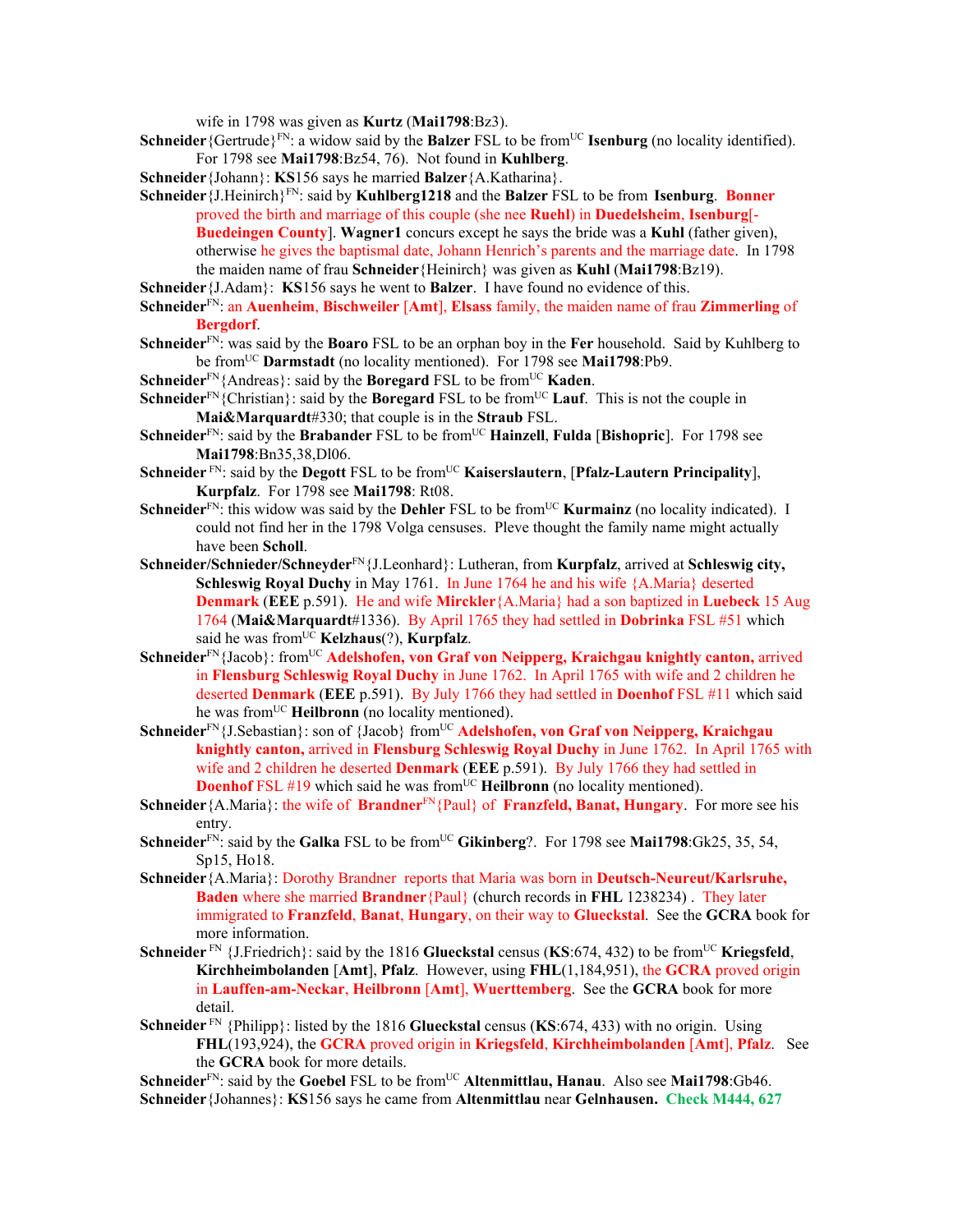**Schneider**<sup>FN</sup>: said by the **Grimm** FSL to be from<sup>UC</sup> **Darmstadt** (no locality mentioned).

**Schneider**{Georg}: **EEE** p.517 says he was husband, evidently her second, to the widow of

**Meisner{J.Wendel},** who had been born **Trauenfelder**{Christine Barbara} (1775 **Grimm** census #5).

- **Schneider**<sup>FN</sup> {J.Heinrich}: said by **Kuhlberg**3126 and the **Huck** FSL to be from<sup>UC</sup> **Isenburg** (no locality or country mentioned).
- **Schneider**<sup>FN</sup> {Johannes}: said by **Kuhlberg** 3225 (maybe) and the **Huck** FSL to be from<sup>UC</sup> **Isenburg** (no localityor country mentioned). Mai1798:Hk9 says his wife's maiden name is **Michal**.
- **Schneider**<sup>FN</sup>: said by the **Huck** FSL to be from<sup>UC</sup> **Kurpfalz** (no locality mentioned).
- **Schneider**<sup>FN</sup>: said by the Pleve version of the **Jagodnaja Poljana** FSL to be from<sup>UC</sup> Lissberg, Darmstadt. **KS**156 says he was from **Ortenburg** near **Buedingen**.
- Schneider<sup>FN</sup>: said by the Pleve version of the **Jagodnaja Poljana** FSL to be from<sup>UC</sup> Lissberg, Darmstadt, while Kromm says they were from **Schwickartshausen, Lissberg**.
- **Schneider**{J.Heinrich}: **KS**156 says with wife {Susanna} he left **Ortenburg** near **Stockheim** heading for **Jag.Poljana**.
- **Schneider**FN{Lorenz}: Catholic, said by the **Koehler** FSL #4 & **KS**156 to be fromUC **Herbstein**, **Fulda**. Jim Pickelhaupt says he found his origin.
- **Schneider**FN{Valentin}: Catholic, said by the **Koehler** FSL #31& **KS**156 to be fromUC **Herbstein**, **Fulda**. The FSL said his wife's maiden name **Hein**{Barbara} but no origin was given for her. By 1798 the maiden name of this man's frau was given as **Gamet**{Barbara} (**Mai1798**:Kl87).
- **Schneider**{Elisabeth}: said by the **Koehler** FSL #30 to be the maiden name of frau **Ruhl**{Zacharius}.
- **Schneider**<sup>FN</sup>: said by the **Kraft** FSL to be from<sup>UC</sup> **Bisses**(?).
- **Schneider**<sup>FN</sup>: said by the **Kraft** FSL to be from<sup>UC</sup> Lich, Solms.
- **Schneider**<sup>FN</sup>: said by the **Kraft** FSL to be from<sup>UC</sup> **Sternenfels, Darmstadt**.
- **Schneider**<sup>FN</sup>: said by the **Krasnoyar** FSL to be from<sup>UC</sup> Alsfeld, Darmstadt.
- **Schneider**<sup>FN</sup>{A.Maria}: she was from **Fischborn** and married **Bapst**{Sebastian} on 14 May 1766 in **Buedingen** (**KS**119, **Mai&Marquardt**#645). The 1768 **Krasnoyar** FSL #46 lists her, her husband plus her three brothers all of whom are said to have come from **Alsfeld**, [**Hessen-**] **Darmstadt** [**Landgraviate**].
- **Schneider**FN{Christian F.}: according to the **Krasnoyar** FSL #119a there were Schneider stepchildren in a **Hessler** household that had come fromUC **Laubach**.
- **Schneider**<sup>FN</sup>{Johannes}: said by the **Krasnoyar** FSL #19 to be from<sup>UC</sup> **Laubach.**
- **Schneider** {Elis.}: from<sup>UC</sup> **Burg Sinn** married **Zeitler** {J.Michael} in **Buedingen** 5 May 1766 (**Mai&Marquardt**#616). [In those days **Burgsinn** was a **Thuengen** possession. –ed.] By 20 July 1767 this couple with his brother had settled at **Krasnoyar** FSL #17, he said to be fromUC **Dienheim.** In 1798 this couple was still living in **Krasnoyar** (**Mai1798**:Ks19).
- **Schneider**<sup>FN</sup>: according to the **Krasnoyar** FSL an orphaned nephew lived with a **Seignitz** family from<sup>UC</sup> **Jahrstedt, Brandenburg.**
- **Schneider**<sup>FN</sup>: said by the **Kratzke** FSL to be from<sup>UC</sup> **Salzwedel**, **Brandenburg.**
- **Schneider**{Jacob+w}: **Kolberg**125 said they were Catholic from<sup>UC</sup> **Elbsdorf**. Not found in **T** or in any published FSL.
- **Schneider**<sup>FN</sup>{Conrad?}: said by **Kuhlberg**3212 and the **Kutter** FSL to be from<sup>UC</sup> **Isenburg** (no locality or country indicated). There is a high probability that this family's records are in **Wolferborn** parish books – Dick Kraus.
- **Schneider**<sup>FN</sup>{Andreas}: said by **Kuhlberg**3118 and by the **Kutter** FSL to be from<sup>UC</sup> **Isenburg** (no locality or country indicated).
- **Schneider**{Andreas}: **KS**156 says with wife he came from **Neiderofleiden** near **Alsfeld**.
- **Schneider**<sup>FN</sup>{Johann}: said maybe by **Kuhlberg**3176? and by the **Kutter** FSL to be from<sup>UC</sup> **Isenburg** (no locality or country indicated).
- **Schneider**FN: said by the **Laub** FSL to be fromUC **Bubenheim**?, **Kurpfalz**.
- **Schneider**<sup>FN</sup>{Georg}: said by the **Leichtling** FSL (#9) to be from<sup>UC</sup> **Granov/Granau**(?) (no locality mentioned).
- **Schneider**{Sarah}: 4 March 1766 married **Frey**{Matthaeus} in **Buedingen** (**Mai&Marquardt**#365 and **KS**128). This couple settled in **Leichting** FSL (#39).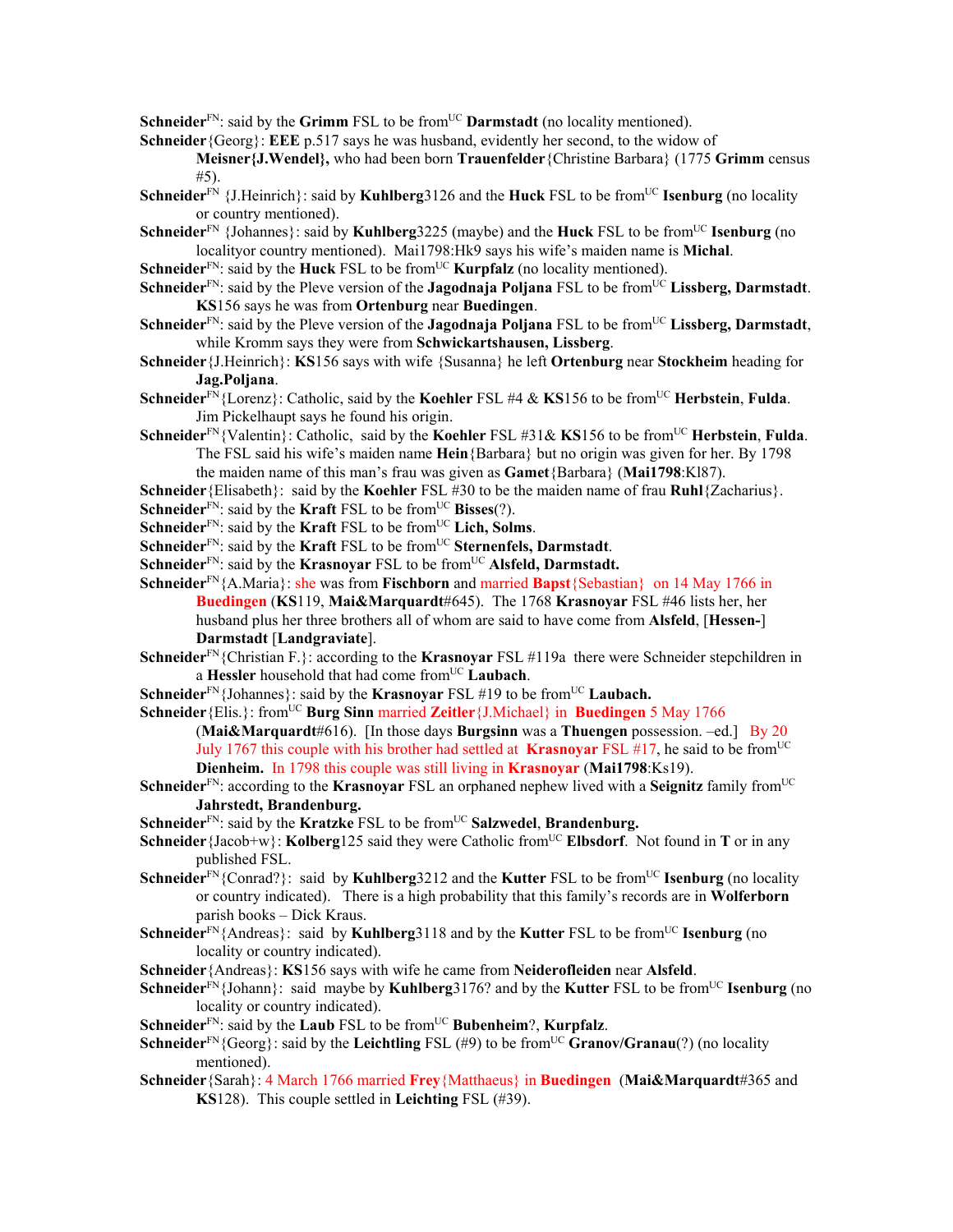**Schneider**FN: according to the **Buedingen** ML, a **Schneider** woman, no origin given, married in 1766 a **Frey** man; later this couple went to **Leichtling** (**Mai&Marquardt**#365).

**Schneider**{Nicolaus}: a probable **Zug** first settler, see below.

**Schneider**FN: the **Mariental** FSL gives no origin for these stepchildren who were living in the household of a **Zimmermann** family said to be from<sup>UC</sup> Grimburg, Kurtrier.

**Schneider**<sup>FN</sup>: said by the **Mariental** FSL to be from<sup>UC</sup> **Wuerzburg** (no locality indicated).

- **Schneider**FN{A.Dorothea}: this widow of some Herr **Schneider** was said by the **Messer** FSL #87 to be fromUC **Isenburg** (no locality mentioned) and her brother's family name (he lived in her household #87a) was **Burbach**. That brother was proven to be from **Huettengesas**, **Isenburg**[**- Meerholz County**].
- **Schneider**FN{Franz Wilhelm}: Lutheran, step-son of **Bebach/Buch**{M.Elisabeth} and son of {Michel}, arrived at **Flensburg, Schleswig Royal Duchy** in June 1762 with his step-mom and 3 siblings. (**EEE** p.590). By July 1766 he, wife, and two children had settled in **Messer** FSL #2 which said he was from<sup>UC</sup> **Zweibruecken** (no locality mentioned). In 1798 the maiden name of his wife was given as **Meisterling** (**Mai1798**:Ms46).
- Schneider<sup>FN</sup>{Michel}: the father of {Franz Wilhelm} and the deceased husband of **Bebach/Buch**{M.Elisabeth} (**EEE** p.590).
- Schneider<sup>FN</sup>{Conrad}: Reformed, from<sup>UC</sup> Kellerei Waldeck, Heidelberg Oberamt, Kurpfalz, arrived at **Fridericia, Juetland Royal Province** in May 1760 (**EEE** p.590). By July 1766 he had settled in **Moor** FSL #5 to be from<sup>UC</sup> **Kurpfalz** (no locality mentioned).

**Schneider**<sup>FN</sup>: the **Mueller** FSL does not give an origin but the Kuhlberg list says he was from<sup>UC</sup> *Sachsen*. **Schneider**<sup>FN</sup>: said by the **Mueller** FSL to be from<sup>UC</sup> **Zell.** A **Luebeck** ML says this man from the

- **Darmstadt** area married a **Schmidt** woman from **Fulda** in 1766 (**Mai&Marquardt**:266). **Schneider**<sup>FN</sup>{Leonhard}: said by the **Neidermonjou** FSL to be from<sup>UC</sup> **Werznitz**.
- **Schneider**{Philipp}FN: listed by both the 1858 **Neudorf** census (#231) and **KS**:433 with no origin. The **GCRA** found evidence to indicate he may have come from somewhere in the **Kurpfalz** settling first in **Galicia**, perhaps in **Josephsburg**. See their book for more.
- **Schneider**<sup>FN</sup>{A.Margareta}: said by the **Norka** FSL to be from<sup>UC</sup> **Isenburg** (no locality mentioned), the orphaned daughter of Peter Schneider living in the **Volger** household.
- **Schneider**<sup>FN</sup>{J.Heinrich, SophiaWilhelmina}: said by the **Norka** FSL to be from<sup>UC</sup> **Isenburg** (no locality mentioned), the orphaned children of Christoph Schneider and stepchildren living in the **Ross**  household. For 1798 see **Mai1798**:Nr291 and possibly Nr53, 66, 138, 139, 184, 191 and Sh41?
- **Schneider**<sup>FN</sup>: said by the **Norka** FSL to be from<sup>UC</sup> **Isenburg** (no locality mentioned). In 1798 the maiden name of the wife was given as **Just** (**Mai1798**:Nr183). For other possible family members in 1798 see **Mai1798**:Nr53, 66, 138, 139, 184, 191 and Sh41?
- **Schneider** {Georg}<sup>FN</sup>: said by the **Ober-Monjou** FSL to be from<sup>UC</sup> **Leidendorf**.

**Schneider**{Maria}FN: said by the **Ober-Monjou** FSL to be the maiden name of frau **Brehm**{Johannes}.

**Schneider**<sup>FN</sup>: said by the **Orlovskaya** FSL to be from<sup>UC</sup> **Stemag**?; a Schwarzkopf step-daughter and a

**Riel** step-son were living with them which would indicate that frau **Schneider** may earlier have been frau **Schneider** and then frau **Riel**.

**Schneider**<sup>FN</sup>: said by the **Paulskaya** FSL to be from<sup>UC</sup> **Fell** with two **Henicke** orphans in their household. **Schneider**<sup>FN</sup>: said by the **Paulskaya** FSL to be from<sup>UC</sup> **Marburg**.

- **Schneider**<sup>FN</sup>{J.Heinrich}: said by the **Paulskaya** FSL #147 to be from<sup>UC</sup> Steinbach. This must be the man for whom **Bill Picklehaupt** said he found his origin.
- **Schneider**{A.Katarina}: married in **Luebeck** 5 July 1766 **Rothenburg**{Johann}

(**Mai&Marquardt**#1197). On 8 Aug 1766 {Johann & Anna} and a daughter arrived in **Russia**, he said to be fromUC **Holstein** (**Kulberg**3906). Later in 1766 {Johannes & Catarina} and that daughter took transport in **Oranienbaum** for the Volga, on which trip {Catarina} died (T5071- 5073). By 3 Aug 1767 {Johann} alone had settled at **Paulskaya** FSL #71, said to be fromUC **Holstein**. I could not find this family in the 1798 Volga censuses.

**Schneider**<sup>FN</sup>: said by the **Paulskaya** FSL to be from<sup>UC</sup> **Wallendorf**?, **Dessau**.

- **Schneider** {Kaspar,etc}<sup>FN</sup>: said by the **Phillipsfeld** FSL to be orphans in the **Thomas** household. For 1798 see **Mai1798**:Pp9, Fs43 and Sk38.
- **Schneider** {Michael}<sup>FN</sup>: said by the **Phillipsfeld** FSL to be from<sup>UC</sup> **Woelkershain-bei-Remsfeld**. In 1798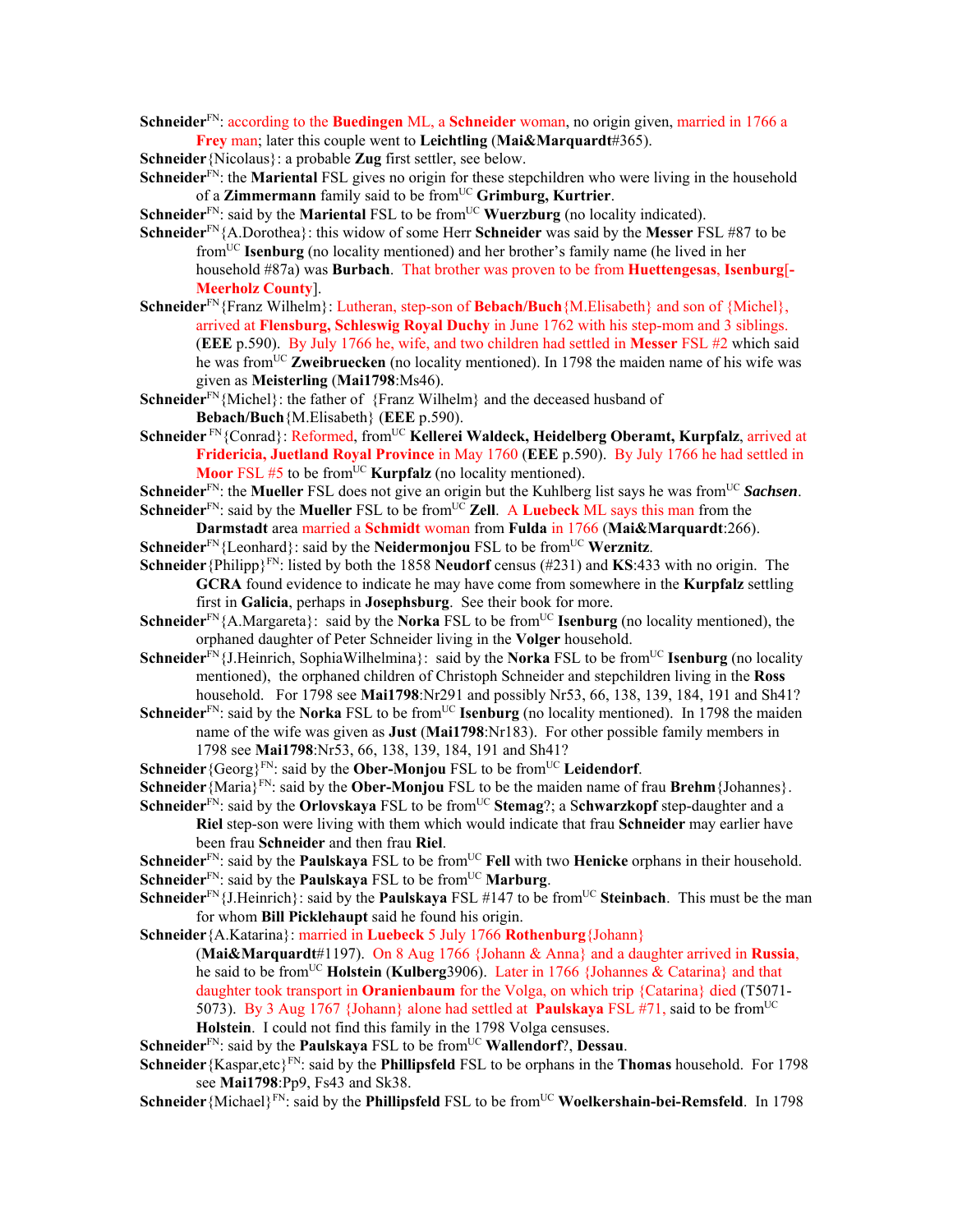the maiden name of frau **Schneider**{Michael} was given as **Figin** (**Mai1798**:Pp15). Also an offspring of this family may be at Nm24 in 1798.

- **Schneider**{A.Katharina}FN: listed in the 1772 **Pobochnaya** first settlers' list (pb18) as the wife of **Lamm**{J.**N**ikolaus}.
- **Schneider**{A.Maria}<sup>FN</sup>: listed in the 1772 **Pobochnaya** first settlers' list (pb6) as the wife of **Schneider**{G.Ernst}.
- **Schneider** {Georg}<sup>FN</sup>: listed with his **Gerhart** wife in the 1772 **Pobochnaya** first settlers' list (pb7) with no origin mentioned ; was not be found in **Mai1798**. {E} who went to **Krasnoyar** to marry **Diehl**{Peter} in 1793 may have been his daughter (**Mai1798**:Mv2329,Ks87).
- **Schneider**{A.Katharina}: **KS**135 says she was [1st ?] wife to **Horn**{J.Jakob}. He arrived in **Paulskaya** in August 1767 as a widower (FSL #152).
- **Schneider**{G.Ernst}FN: listed with his **Schneider** wife in the 1772 **Pobochnaya** first settlers' list (pb6) with no origin mentioned ; was not be found in **Mai1798**.
- **Schneider**{Heinrich}<sup>FN</sup>: listed in the 1772 **Pobochnaya** first settlers' list with his wife **Evgel?**{Susanna} (pb17) with no origin mentioned ; for 1798 see **Mai1798**:Pb11 and 15.  $\{H\}$  who in 1794 was discharged from there with passport may have been his son or grandson (Mai1798:Mv1332).  $\{E\}$ who went to **Krasnoyar t**o marry **Diehl**{Peter} in 1793 may have been his granddaughter (**Mai1798**:Mv2329,Ks87).
- **Schneider**{A.Katharina/Catarina}: married **Rotenburg/Rothenburg**{Johann} in **Luebeck** 5 July 1766 (**Mai&Marquardt**#1197). On 8 Aug 1766 {Johann & Anna} and a daughter arrived in **Russia**, he said to be fromUC **Holstein** (**Kulberg**3906). Later in 1766 {Johannes & Catarina} and that daughter took transport in **Oranienbaum** for the Volga, on which trip {Catarina} died (**T**5071- 5073). By 3 Aug 1767 {Johann} alone had settled at **Paulskaya** FSL #71, said to be fromUC **Holstein**. I could not find him in the 1798 Volga censuses.
- **Schneider{**J.Peter}FN: listed with his **Gerlach** wife in the 1772 **Pobochnaya** first settlers' list (pb8) with no origin mentioned ; was not be found in **Mai1798**.
- **Schneider** {Johannes}<sup>FN</sup>: has not identifed in the 1772 **Pobochnaya** first settlers' and was discharged with passport from there in 1794 (**Mai1798**:Mv2331).
- **Schneider** {Philipp}<sup>FN</sup>: has not identifed in the 1772 **Pobochnaya** first settlers' and was discharged with passport from there in 1797 (**Mai1798**:Mv2334).
- **Schneider** {Samuel}<sup>FN</sup>: listed with his **Kalkopf** wife in the 1772 **Pobochnaya** first settlers' list (pb3) with no origin mentioned ; for 1798 see **Mai1798**:Pb2 and 8.
- **Schneider**<sup>FN</sup>: said by the **Preuss** FSL to be from<sup>UC</sup> **Kamberg**, **Kur Trier.**
- **Schneider**<sup>FN</sup>: said by the **Rohleder** FSL to be from<sup>UC</sup> **Mannheim**. [**Kurpfalz**]. For 1798 see **Mai1798**:Rl35.
- **Schneider**<sup>FN</sup>: the **Rosenheim** FSL does not list an origin for them, but Kuhlberg said they were from<sup>UC</sup> **Hanau** [**County**] with no mention of a locality. For 1798 see **Mai1798**:Rm12.
- **Schneider**FN: said by the **Rosenheim** FSL to be the maiden name of frau **Ehlert**.
- **Schneider**FN: said by the **Rosenheim** FSL to be the maiden name of frau **Dietzel**.
- **Schneider**{Christina}FN: in 1798 she was said to have come from **Rosenheim** (Gf20) but I cannot find her in any FSL.
- **Schneider**<sup>FN</sup>: said by the **Schoenchen** FSL to be from<sup>UC</sup> Niederbrechen?.
- **Schneider**{J.Michael}<sup>FN</sup> said by the **Schwab** FSL to be from<sup>UC</sup> **Krumbach**.
- **Schneider** {Johannes}<sup>FN</sup>: said by the **Schwab** FSL to be from<sup>UC</sup> **Stockhausen**. For 1794, 1797, and 1798 see **Mai1798**:Mv2683, 2687, Dt4, 64, and Sb22.
- **Schneider**{Ludwig}: **KS**156 says he left **Herbstein** near **Lauterbach** in 1766 going eto **Schwab**.
- **Schneider**<sup>FN</sup>: said by the **Seelmann** FSL to be from<sup>UC</sup> **Eckstedt**, [**Kurmainz**?]. I did not locate them or any descendants in **Mai1798**.
- Schneider<sup>FN</sup>: said by the Seewald FSL to be from<sup>UC</sup> Morbach, Trier.
- Schneider<sup>FN</sup>{A.Barbara}: from<sup>UC</sup> the area of **Wurtzpurg**, on 17 June 1766 in **Luebeck** she married **Schmidt**{J.Michel}; by 1767 the couple were in **Stahl-am-Karman** FSL #42 (**Mai&Marquardt**#245).
- **Schneider** {J.Adam}<sup>FN</sup>: said by the first transcription of **Stahl-am-Karaman** FSL (#36) to be from<sup>UC</sup> **Gening**. The Pleve version said he was from **Dienheim**. **David Schmidt** has proven that this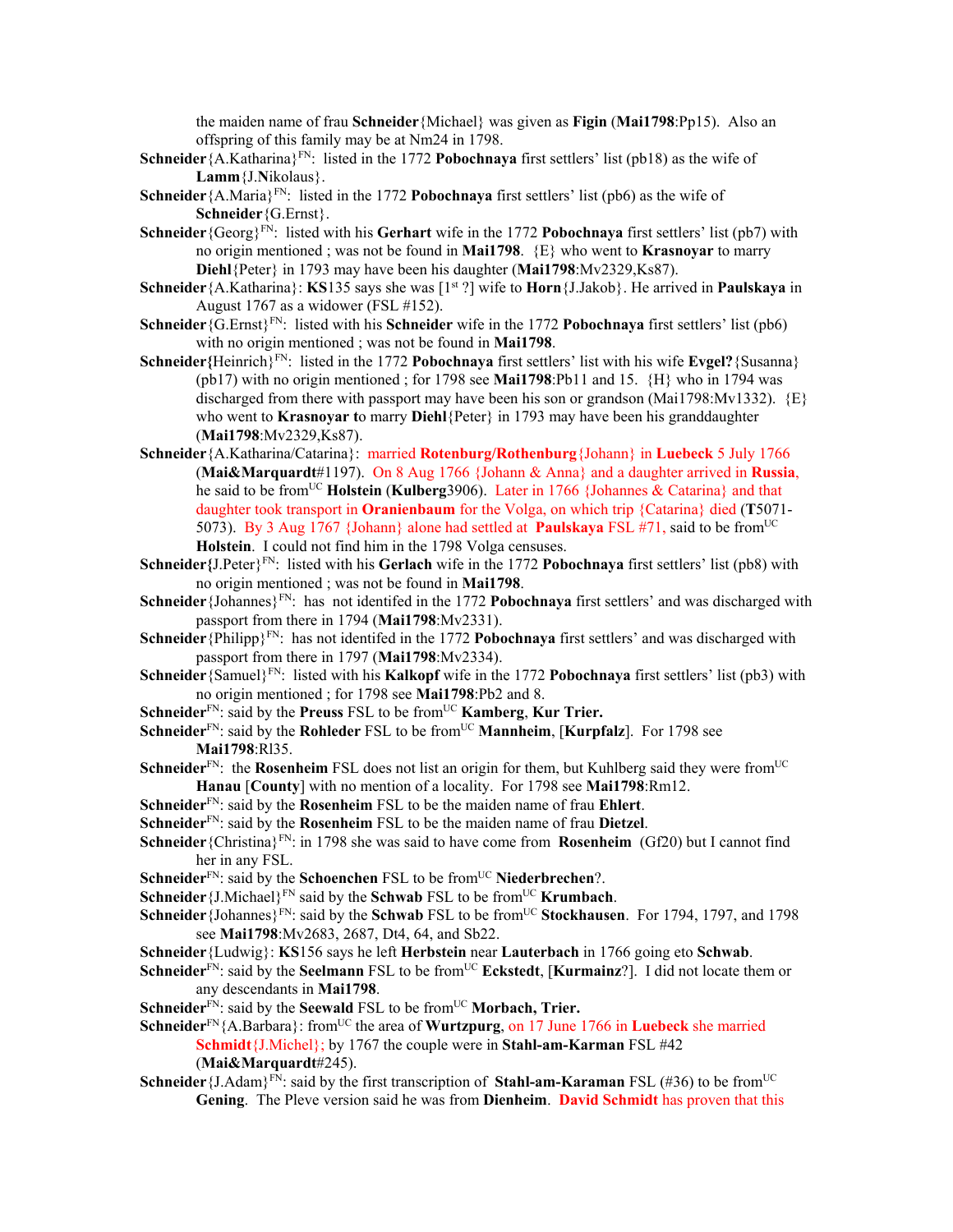man married **Kraus**{A.Margarethe} in **Weissenbach**, **Thungen Barony** in 1766. For 1798 see **Mai1798**:Sk3.

- **Schneider**{Johannes}<sup>FN</sup>: said by the first transcription of **Stahl-am-Karaman** FSL (#35) to be from<sup>UC</sup> **Gening**. The Pleve version said he was from **Dienheim**. Some source(??) named his wife as **Nicke**l{Margarethe}.
- **Schneider**<sup>FN</sup>: said by the 1798 **Stephan** census to be the maiden name of frau **Schoenhals** {J.Georg} (**Mai1798**:Sp31).
- **Schneider**<sup>FN</sup>{Christian}: married **Reitz**{A.Margaretha}, said to be from<sup>UC</sup> **Hasselborn**, in **Friedberg** 22 April 1766 (**Mai&Marquardt**#330 On 4 July 1766 they arrived with a young son in Russia, the husband said to be from **Nassau** (**Kulberg**#2064). Later in 1766 this couple without child took transport in **Oranienbaum** for the **Volga** (**T**2785-2786). By 12 July 1767 they with new born son had settled at **Straub** FSL #39, not **Boregard**, he said to be from<sup>UC</sup> **Hasselborn, Nassau-Usingen** [**Principality**].
- **Schneider**FN{J.Heinrich}: married in **Buedingen** 11 April 1766 **Leer**{A.Marg.} both from **Inheyden** near **Trayss** in **Laubach** (**Mai&Marquardt**#514). **KS**156 has **Inheiden** They are unidentified in both **Kulberg** and**T** . By 25 Aug 1767 this couple had settled at **Walter** FSL #38, he said to be from **Ingantern**(?), **Lobbach** (**Mai&Marquardt**#514).
- **Schneider**{A.Barbara}: wife of {Philipp} and in 1757 in **Lollar** was godmother of **Roth**{J.Georg} who settled at **Warenburg** FSL #88a.
- **Schneider**{A.Barbara}: was born {Anton &A.Catharina} on 22 April 1766 and baptized 21 April in **Buedingen (Mai&Marquardt**#1206).No further information.
- **Schneider**{J.Adam}: he age 43, wife **Schneider**{Juliana} age 28 plus their 3 children ages 2-6, plus a daughter age 14 by his first wife, were all living in **Zug** in 1798 (**Mai1798**:Zg30
- **Schneider**{Nicolaus/Niklas}: A probable **Zug** first settler family. He and wife **Schultz**{M.Sophia} had a son baptized in **Luebeck** 26 April 1765 (**Mai&Marquardt**#1339). **KS**156 has {Niklas}. Catholic, in 1766 accompanied by wife {Maria} and son {Christoph}, he was said to be from<sup>UC</sup> **Fulda** [**Bishopric**] (**Kulberg**4465). He, along with the same two, was listed in the 1766-67 transport list (**T**5177-79). And, accompanied by wife {Ursula} and son {Christoph}, he was on Baron Beauregard's August 1767 list of colonists not yet settled in any specific colony, said to be fromUC **Herbstein** (**LK**91). For 1798 see **Mai1798**: Zg10, 12,7 and 30.
- **Schneider**{A.Magdalena}: married in **Luebeck** 21 May 1766 **Hahn**{J.Jacob} (**Mai&Marquardt**#156). **KS** has {Jakob}. Not found in any later source.
- **Schneider**{A.Maria}: **Koch**{Philipp}: married in **Buedingen** 8 April 1766 **Koch**{Philip} (**Mai&Marquardt**#493 & **KS**139 &156). No further information.
- **Schneider**{Anton}: and his wife {A.Catharina} had their daughter baptized in **Buedingen** 23 April 1766 (**Mai&Marquardt**#1226). Not identified in any later source.
- **Schneider**{Barbara}: married **Parent**{Louis} in **Buedingen** 11 March 1766 (**Mai&Marquardt**#409). Not found in any later source. Check **T**95, 3908.
- **Schneider**{David}: married **Gerlach**{Christina} 20 March 1766 in **Buedingen** (**Mai&Marquardt**#453). They arrived at **Oranienbaum** in **Russia** on 19 July 1766 with his origin given<sup>UC</sup> as **Gelnhausen** (**Kulberg** Lists #2666). I did not find them either in **T** or in any published FSL.
- **Schneider**{Georg}: from **Hammelburg** near **Wuerzburg** with wife and 4 children.
- **Schneider**{Georg}: from<sup>UC</sup> **Trimberg, Wuertzburg** died 2 June 1766 in **Buedingen** (**Mai&Marquardt**#1225). Not identified in any other source.
- **Schneider**{Johann}: was a godparent in the 28 May 1766 baptism in **Luebeck** of **Pfeiffer**{Susanna M.} daughter of {Jochim} and his **Popp** wife {A.Catharina} (**Mai&Marquardt**#1294). Not found in **Kulberg**, **T**, any published FSL or in **Mai1798**.
- **Schneider** {J.Heinrich}: from<sup>UC</sup> **Engelrodt, Riedesel Barony** married **Westrupp** {Maria} 14 April 1766 in **Buedingen** (**Mai&Marquardt**#444). **KS**144 & 156 have **Engelrod** near **Lauterbach**. Not found in any later source.
- **Schneider** {J.Michael}; **KS**156 says he was from<sup>UC</sup> **Muemling-Grumbach, Erbach** with 3 children and his **Stock** wife {A.Margarete}.
- **Schneider**{Johannes}: married **Hederich**{A.Maria} 18 March1766 in **Buedingen** (**Mai&Marquardt**#444). Not found in any later source.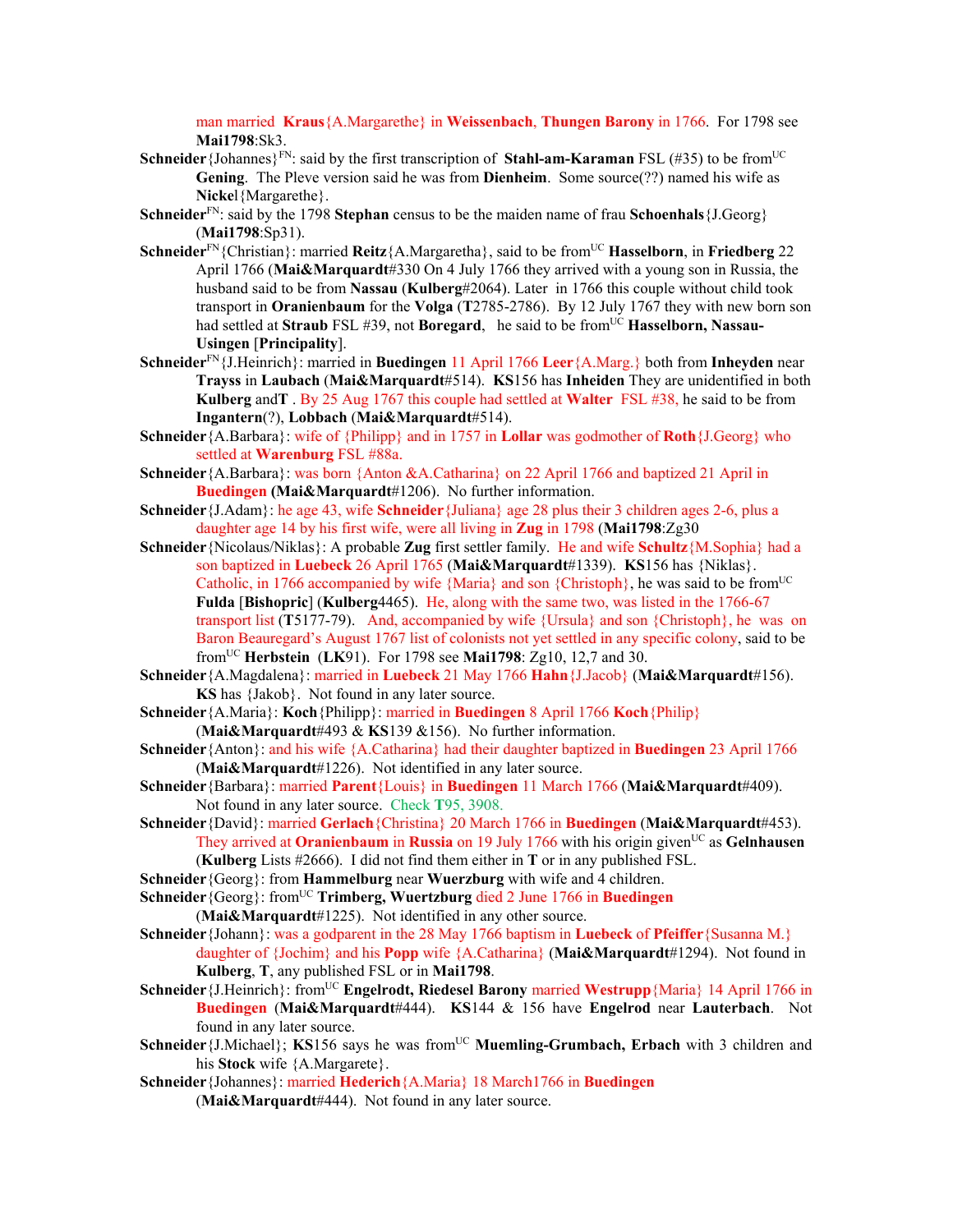- **Schneider**{Johannes}: son of {Gebhard} from<sup>UC</sup> **Boesgesaes** married **Kleinschmidt**{A.Catharina} 10 May 1766 in **Buedingen** (**Mai&Marquardt**#627). **KS**139 has the wrong year: 1765. **KS**156 has **Boesgesaes** near **Buedingen**. Not found in any later source.
- **Schneyder/Schneider**{Martha Justina}: married **Rudeloff/Rudolff**{J.Andreas} in **Luebeck** 12 Oct 1765 (**Mai&Marquardt**#31). **KS**152 has **Rudolf** and **Schneider**. They have not yet been found resident in **Russia**.

**Schneider**{Nikolas}: check page 156 column 1.

**Schneider**{Nikolaus}: **KS**156 says with wife and 1 child he left **Herbstein Amt,** near **Lauterbach.**

- **Schneider/Schneyder**{Paul}: **Anhalt-Dessau** archival records report that this man from Meilendorf, Dessau with wife and 2 children left for **Russia** in 1766 (**Mai&Marquardt**#1151). On 10 April 1766 he was witness at the **Grieff-Meyer** wedding in **Woehrd** (**Mar&Marquardt#**769). On 4 July 1766 with wife {Johanna} and 2 children he arrived in **Russia**, said to be from **Dessau** (**Kulberg**1566). Later in 1766 **Schneyder**{Paul & Johanna} and 2 children took transport in **Oranienbaum** for the **Volga,** on which trip one child died (**T**5945-5948).
- **Schneider**{Spielmann}: **KS**156 says with wife and 2 children he came from **Hirzenhain** near **Buedingen**. **Schneider**FN: this family name was found recorded in 1700s **Berstadt** parish records, in **Haiger** parish
	- records during the years prior to 1767, and in marriage records 1762-1767 for five different places: **Herborn**, **Kirburg**, and **Kroppach**; see **Flegel** trip.
- **Schneiderberger**{Catharina}: married **Tubakz**{Friedrich} in **Rosslau** 18 June 1766 {**Mai&Marquardt**#1016). **KS**154 has {Katharina} and the wrong year: 1765. Not found in any later source.
- **Schneidermueller**FN: also see **Schneidmueller**.
- **Schneidewind**{Margaretha E.}: was godmother at the 7June 1766 **Luebeck** baptism of a **Rempe-Thiel**  son (**Mai&Marquardt**#1299). No further information.
- **Schneidmuehl**FN{A.Dorothea}: according to a **Luebeck** baptismal record this was the maiden name of the wife of **Bauer**{Baltzer} and mother of **Bauer**{A.Maria} born in **Luebeck** 28 May 1766

(**Mai&Marquardt**#1293). By 1798 {Baltasar & Schneidmuehl{Dorothea} were in **Krasnoyar** with a son and 2 grandchildren (**Mai1798**:Ks25).

**Schneidmueller**{Barbara}: a single female said to be from **Darmstadt** (**Kulberg**6343). No further info? **Schneidmueller**{Johann}: a farmer who with wife {A.Margaretha} and 1 son {J.Peter} arrived in **Russia**,

{Johann} said to be from **Darmstadt** (**Kulberg**6297). Later in 1766 they took transport in **Oranienbaum** for the **Volga** on which trip a daughter was born and both father and daughter died (**T**7131-7134).

- **Schneidmueller**{Johann}:a single wheelwright who arrived in **Russia** 15 Sept 1766 (**Kulberg**6388). No further info.
- **Schneidmueller**FN{J.Peter}: in **Luebeck** 11 July 1766 **Steuernagel**{A.Maria} (**Mai&Marquardt**#255). In 1798 at age 52 he was in **Hussenbach** with 7 grown children, and a much younger **Beisel** wife and 2 young children (**Mai1798**:Hs010, 013, & 014).
- **Schneidmueller/Schneidermueller**FN{J.Peter}: from **Bobenhausen**, **Ulrichstein Barony** married **Flach**{A.Veronica} in **Buedingen** 3 July 1766 (**Mai&Marquardt**#727). **KS**156 said he was from **Ortenberg** and **Bobenhausen** both near **Buedingen**. On 15 Sept 1766 this couple arrived in **Russia**, he said to be from **Darmstadt** (**Kulberg**6337). Later in 1766 he and wife {Feronica} and his sister {Cathrina} left **Oranienbaum** for the **Volga** (**T**7202-7204). By 16 Sept 1767 they had settled at **Jagodnaya Polyana** FSL #38 and 28a.
- **Schneidmueller**{Peter}: a miller who with wife {Anna} arrived in **Russia** on 29 Aug 1766, he said to be from **Darmstadt**. No further info.
- **Schneidmueller/Schneidermueller**FN: these two men are said by the Pleve version of the **Jagodnaja Poljana** FSL to be from<sup>UC</sup> **Bobenhausen** and/or [**Hessen-**]Darmstadt, and by the Kromm version to be from<sup>UC</sup> **Simroth/Sinrod/Siemerode** with perhaps a wife from<sup>UC</sup> **Bobenhausen** (pp. 30, 34). According to the **Buedingen** ML one man, {Johann Peter}, fromUC **Bobenhausen, Ulrichstein**, married a **Flach** woman fromUC **Seiberterode** in 1766 (**Mai&Marquardt**#727).
- **Schneidmueller**{Johannes}: **KS**156 says he left **Sellnrod** near **Alsfeld** to go to **Jagodnaya Poljana**. No further information.

**Schneidmueller**FN: this family name was found recorded in **Schotten** parish records for many generations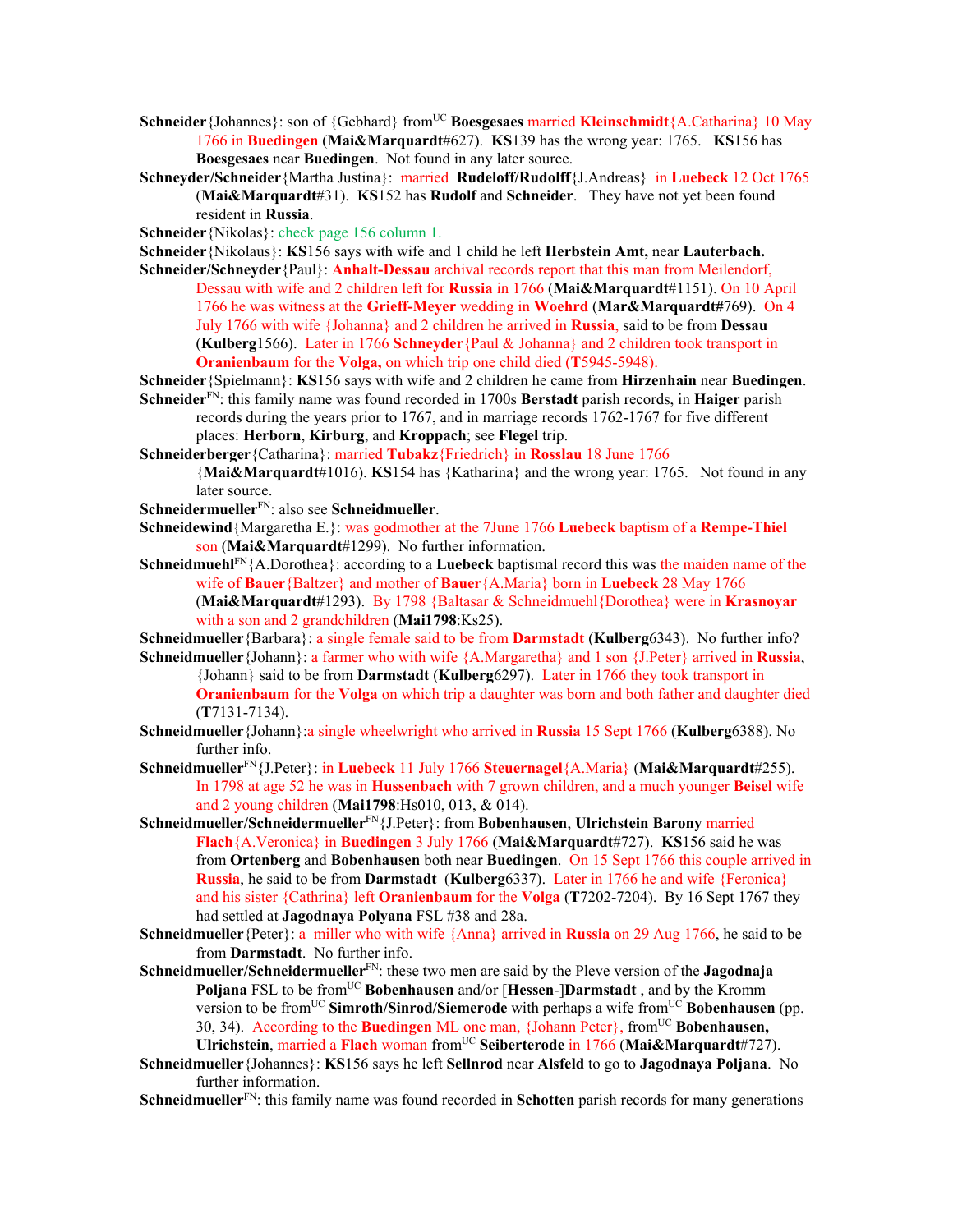prior to 1767; see **Flegel** trip.

- **Schneimet**(?)<sup>GL</sup>, **Schwaben**: an unidentified place said by the **Dobrinka** FSL to be home<sup>UC</sup> to a Utz family.
- **Schnell**FN{J.Heinrich}: **Kulberg**1453 said he was single fromUC **Mosheim/Moschheim**. **T**5961 said he was of the Reformed faith. The **Kano** FSL (#70) also said he was of the Reformed faith, but did not provide an origin for this family. I could not find this family in the 1798 Volga censuses.
- **Schnell**<sup>FN</sup>: the **Katharinenstadt** FSL says these stepchildren were living in a **Fuhrmann** family from<sup>UC</sup> **Halberstadt, Brandenburg**.
- **Schnell**<sup>FN</sup>: said by the **Koehler** FSL to be from<sup>UC</sup> **Fulda** (no locality given), and his frau's maiden name was given as **Heidgardt** (no origin given).
- **Schnell**<sup>FN</sup>: said by the **Norka** FSL to be from<sup>UC</sup> **Isenburg** (no locality mentioned). For 1798 see **Mai1798**:Nr14, 164 and 218.
- **Schnell**FN: said by the **Paulskaya** FSL to be a stepdaughter in the **Wagner** household.
- **Schnell**{Heinrich}: **KS**156 says he was from **Schlitzenhausen** near **Fulda**.
- **Schnell**{Johanna E.}: married **Mueller**{Andreas} in **Luebeck** 15 July 1766 (**Mai&Marquardt** #208). No further information.
- **Schnell**{Juliana+1c}: **Kulberg**127 said she was a widow of the Reformed faith from **Braunfels**. Not found in either **T** or any published FSL. She may have remarried and be listed under her new married family name.
- **Schnell**: also see **Schnellenbacher**.
- **Schnell**<sup>FN</sup>: this family name was found recorded in marriage records 1762-1767 for three different places: **Kirburg**, and **Schlitz**; see **Flegel** trip.
- **Schnellenbacher/Schnellbecher/Schnellenberger**FN{A.Maria}: she married in **Buedingen** 13 March1766 **Rudolph**{Sebastian} (**Mai&Marquardt**#424). **KS**154 has **Schellenberger**. On 18 June 1766 with wife {Anna} and his sister he arrived in **Russia** (**Kulberg**1066). Not found in **T**. By 14 May 1767 **Schnellbecher**{A.Maria} had been widowed, remarried and had settled at **Leichtling** FSL #43 with her new **Mueller** husband {Franz} and an infant daughter .
- **Schnepf** FN: said by the 1816 Glueckstal census (#94), by the 1816 **Kassel** census (#63), and by **KS**:433 to be fromUC **Hausen**, **Brackenheim** [**Amt**], **Wuerttemberg**. The **GCRA** found evidence that this man who settled in **Glueckstal** and **Kassel** was born in<sup>UC</sup> **Schoenthal**, **Galicia** and using **FHL**#1,195,536-7 they proved that his father had come from **Murrhardt**, **Backnang** [**Amt**], **Wuerttemberg**. See the **GCRA** book for more.
- **Schnepp**FN: said by the the 1798 **Dietel** census to the maiden name of frau **Pietsch** (**Mai1798**:Dt18).
- **Schnepp**<sup>FN</sup>: said by the **Graf** FSL to be from<sup>UC</sup> **Mannheim, Kurpfalz**.
- **Schnepp**FN: also see **Schnet** and **Snip**.
- **Schnerbacher**{Peter}: **KS**156 says he left **Gridelbach** near **Wetzlar** with 5 children.
- **Schnerbil**?<sup>GL</sup>, **Polen**: an unidentified place said by the **Fischer** FSL to be home<sup>UC</sup> to a frau **Kraus**. **Schnerr**: see **Schnarr**.
- **Schnet**<sup>FN</sup>: said by the **Paulskaya** FSL to be from<sup>UC</sup> **Klingbach**. In 1798 the family name was spelled **Schnepp** (**Mai1798**:Sz07).
- **Schneyder**: a **Luebeck** ML says that she married a **Steinbrecher** man in 1765; by 1766 this couple was in **Doenhof** (**Mai&Marquardt**#12).
- **Schneyder**: she married a **Rudeloff** man in **Luebeck** in 1765; also spelled **Schneider**; they have not yet been found resident in Russia (**Mai&Marquardt**#31).
- **Schneyder**: also see **Schneider**.
- **Schnieder**FN: see **Schneider** of **Dobrinka**.
- **Schniker**?FN: said by the **Enders** FSL to be from<sup>UC</sup> **Teterow, Mecklenburg**. I cannot find this family in the 1798 Volga censuses.
- FN{Johannes}: by 17 August 1767 single age 18 had settled at **Neidermonjou** FSL #149, said to be from **Steinau**.
- **Schnitzer/Schnitzerer**{A.Maria}: married **Hessler**{J.Georg} in **Buedingen** 3 March 1766

(**Mai&Marquardt**#358). **KS**134 & 156 have **Schnitezerer**. Not found in any later source.

**Schnitzer** {Kaspar Johannes}: **KS**156 says he was from<sup>UC</sup> **Niederzell** near **Schluechtern**. No other information found.